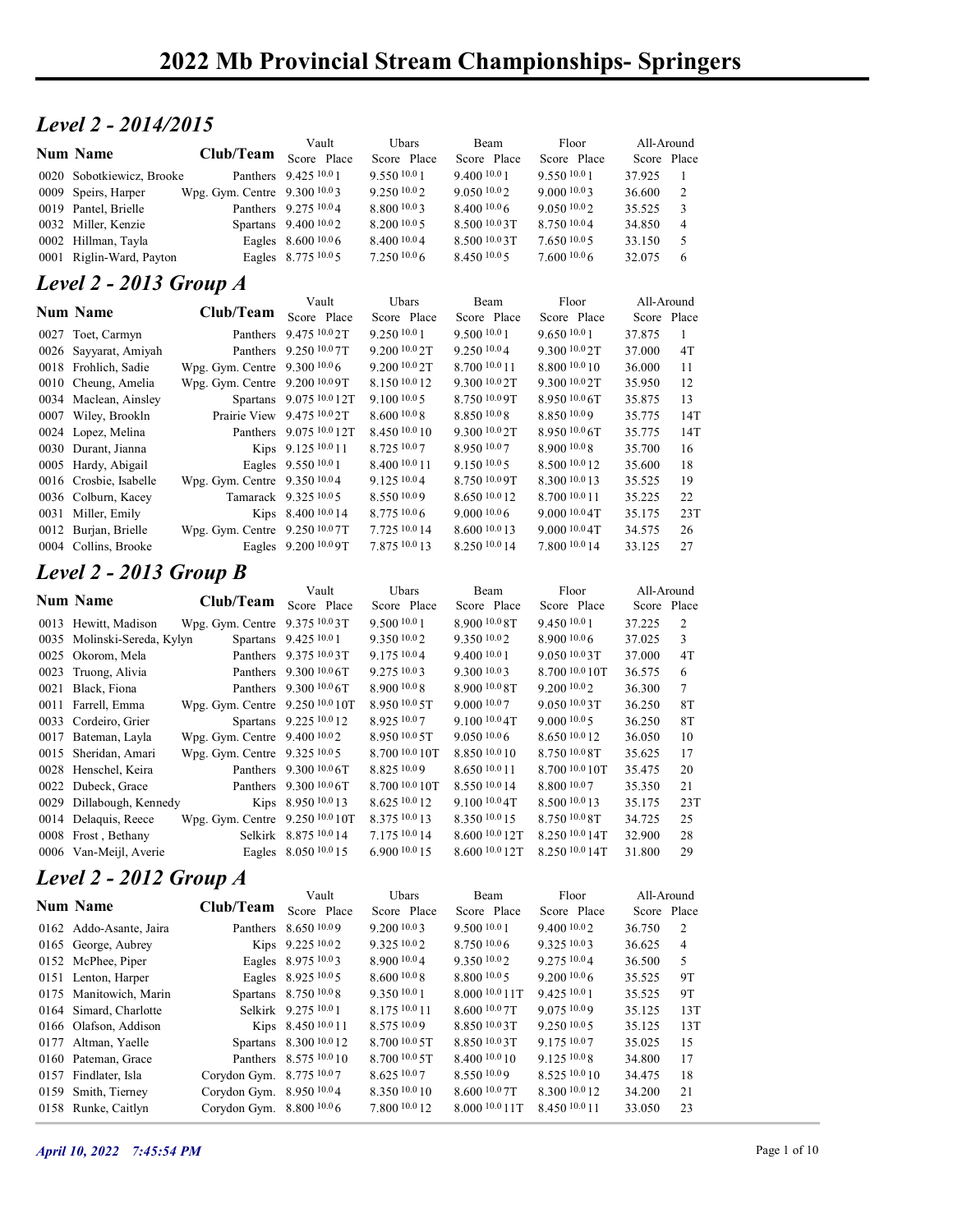#### Level 2 - 2012 Group B

|                               | 2022 Mb Provincial Stream Championships-Springers |                           |                |                          |                  |             |    |
|-------------------------------|---------------------------------------------------|---------------------------|----------------|--------------------------|------------------|-------------|----|
|                               |                                                   |                           |                |                          |                  |             |    |
|                               |                                                   |                           |                |                          |                  |             |    |
| Level 2 - 2012 Group B        |                                                   |                           |                |                          |                  |             |    |
|                               |                                                   | Vault                     | Ubars          | Beam                     | Floor            | All-Around  |    |
| <b>Num Name</b>               | Club/Team                                         | Score Place               | Score Place    | Score Place              | Score Place      | Score Place |    |
| 0153 Enns, Maelle             |                                                   | Springers 9.350 10.0 1    | 9.425 10.0 1   | 9.600 10.0 1             | 9.375 10.02      | 37.750      | -1 |
| 0155 Bell, Meredith           |                                                   | Springers 9.325 10.02     | $9.100\,10.05$ | 8.900 10.06              | 9.325 10.03      | 36.650      | 3  |
| 0174 Kaczmarz, Reese          |                                                   | Spartans 8.575 10.0 6     | 9.175 10.04    | 9.200 10.0 3T            | 9.52510.01       | 36.475      | 6  |
| 0154 Couzens, Aedre           |                                                   | Springers 8.625 10.0 5    | 9.35010.03     | 9.400 10.02              | 9.0001006        | 36.375      | 7  |
| 0156 Burley, Laine            |                                                   | Springers 8.650 10.04     | 9.40010.02     | 8.850 10.07              | $9.125\,10.04$ T | 36.025      | 8  |
| 0171 Guenette, Gisele         | Wpg. Gym. Centre 9.175 10.03                      |                           | 8.475 10.0 11  | 8.800 10.08              | 8.975 10.08      | 35.425      | 11 |
| 0170 Correa, Aria             | Wpg. Gym. Centre 8.200 10.0 10T                   |                           | 8.825 10.07    | 9.200 <sup>10.0</sup> 3T | $9.125\,10.04$ T | 35.350      | 12 |
| 0176 Souque, Rielle           |                                                   | Spartans 8.550 10.07      | 8.700 10.0 8   | 8.750 10.0 9T            | 9.0001006        | 35.000      | 16 |
| 0163 Abraham, Ainsle          |                                                   | Selkirk 8.200 10.0 10T    | 8.575 10.0 10  | 8.950 10.05              | 8.700 10.0 11    | 34.425      | 19 |
| 0150 DuPaul, Summer           |                                                   | Eagles 8.400 10.09        | 8.625 10.09    | 8.700 10.0 11            | 8.675 10.0 12    | 34.400      | 20 |
| 0168 Poole, Sofia             | Swan Valley 8.500 10.08                           |                           | 7.925 10.0 12  | 8.750 10.0 9T            | 8.825 10.0 10    | 34.000      | 22 |
| 0161 Tasse, Alia              |                                                   | Panthers 7.075 10.0 14    | 8.95010.06     | 8.200 10.0 13            | 8.425 10.0 13    | 32.650      | 24 |
| 0179 Skilnik-Wilk, Beatriz    |                                                   | Spartans 7.775 10.0 12    | 6.500 10.0 13  | 8.500 10.0 12            | 8.875 10.09      | 31.650      | 25 |
| 0167 Atkinson, Dehlia         |                                                   | Swan Valley 7.400 10.0 13 | 5.675 10.0 14  | 7.500 10.0 14            | 7.275 10.0 14    | 27.850      | 26 |
|                               |                                                   |                           |                |                          |                  |             |    |
| <b>Level 2 - 2011 Group A</b> |                                                   |                           |                |                          |                  |             |    |
|                               |                                                   | Vault                     | Ubars          | Beam                     | Floor            | All-Around  |    |
| <b>Num Name</b>               | Club/Team Score Place                             |                           | Score Place    | Score Place              | Score Place      | Score Place |    |
| 0077 Tran, Tifa               | Wpg. Gym. Centre 9.600 10.0 1                     |                           | 8.975 10.02    | 9.550 10.0 1             | 9.125 10.0 1     | 37.250      | 2  |
| 0052 Fandych, Avery           |                                                   | Beausejour 9.375 10.02    | 8.950 10.03    | 9.250 10.0 2T            | 9.025 10.0 2T    | 36.600      | 5  |
| 0067 Henton, Natalie          |                                                   | Neepawa 9.175 10.05       | 9.175 10.0 1   | 9.200 10.04              | 9.025 10.0 2T    | 36.575      | 6  |
| 0058 Bramwell, Evangeline     | Corydon Gym. 9.250 10.04                          |                           | 8.850 10.04    | 9.000 10.0 5             | 8.475 10.09      | 35.575      | 12 |
| 0051 Fandych, Mckenna         |                                                   | Beausejour 9.300 10.03    | 8.550 10.07    | 8.650 10.07              | 8.800 10.0 5     | 35.300      | 13 |
| 0076 Schroeder, Lacey         |                                                   | Tamarack 9.050 10.07      | 8.75010.06     | 8.400 10.08              | 8.775 10.0 6     | 34.975      | 15 |
| 0072 Kucel, Izabella          |                                                   | Kips 8.950 10.08          | 7.300 10.09    | 9.250 10.0 2T            | 8.925 10.04      | 34.425      | 17 |
| 0057 Buchanan, Madeline       | Swan Valley 8.750 10.09                           |                           | 8.800 10.0 5   | 8.200 10.09              | 8.650 10.07      | 34.400      | 18 |
| 0065 Laviolette, Emery        |                                                   | Gymcats 9.075 10.06       | 7.550 10.0 8   | 8.750 10.06              | 8.500 10.0 8     | 33.875      | 19 |
|                               |                                                   |                           |                |                          |                  |             |    |
| Level 2 - 2011 Group B        |                                                   |                           |                |                          |                  |             |    |
|                               |                                                   | Vault                     | Ubars          | Beam                     | Floor            | All-Around  |    |
| <b>Num Name</b>               | Club/Team Score Place                             |                           | Score Place    | Score Place              | Score Place      | Score Place |    |
| 0055 Cousins, Adrianna        | Prairie View 9.400 10.03                          |                           | 9.175 10.0 1T  | 9.450 10.02              | 9.275 10.03      | 37.300      | -1 |

#### Level 2 - 2011 Group A

| 0156 Burley, Laine                                |                                 | Springers 8.650 10.04      | 9.400 10.02                 | 8.850 10.07         | 9.125 10.0 4T                  | 36.025                    | 8        |
|---------------------------------------------------|---------------------------------|----------------------------|-----------------------------|---------------------|--------------------------------|---------------------------|----------|
| 0171 Guenette, Gisele                             | Wpg. Gym. Centre 9.175 10.03    |                            | 8.475 10.0 11               | 8.800 10.08         | 8.975 10.08                    | 35.425                    | 11       |
| 0170 Correa, Aria                                 | Wpg. Gym. Centre 8.200 10.0 10T |                            | 8.825 10.07                 | 9.200 10.0 3T       | 9.125 10.0 4T                  | 35.350                    | 12       |
| 0176 Souque, Rielle                               |                                 | Spartans 8.550 10.07       | 8.700 10.0 8                | 8.750 10.0 9T       | 9.0001006                      | 35.000                    | 16       |
| 0163 Abraham, Ainsle                              |                                 | Selkirk 8.200 10.0 10T     | 8.575 10.0 10               | 8.950 10.05         | 8.700 10.0 11                  | 34.425                    | 19       |
| 0150 DuPaul, Summer                               |                                 | Eagles 8.400 10.09         | 8.625 10.09                 | 8.700 10.0 11       | 8.675 10.0 12                  | 34.400                    | 20       |
| 0168 Poole, Sofia                                 | Swan Valley 8.500 10.08         |                            | 7.925 10.0 12               | 8.750 10.0 9T       | 8.825 10.0 10                  | 34.000                    | 22       |
| 0161 Tasse, Alia                                  |                                 | Panthers 7.075 10.0 14     | 8.950 10.0 6                | 8.200 10.0 13       | 8.425 10.0 13                  | 32.650                    | 24       |
| 0179 Skilnik-Wilk, Beatriz                        |                                 | Spartans 7.775 10.0 12     | 6.50010013                  | 8.500 10.0 12       | 8.875 10.09                    | 31.650                    | 25       |
| 0167 Atkinson, Dehlia                             |                                 | Swan Valley 7.400 10.0 13  | 5.675 10.0 14               | 7.500 10.0 14       | 7.275 10.0 14                  | 27.850                    | 26       |
| <b>Level 2 - 2011 Group A</b>                     |                                 |                            |                             |                     |                                |                           |          |
| Num Name                                          | Club/Team                       | Vault<br>Score Place       | Ubars<br>Score Place        | Beam<br>Score Place | Floor<br>Score Place           | All-Around<br>Score Place |          |
|                                                   |                                 |                            | 8.975 10.02                 | 9.550 10.0 1        |                                |                           |          |
| 0077 Tran, Tifa                                   | Wpg. Gym. Centre 9.600 10.0 1   |                            |                             | 9.250 10.0 2T       | 9.125 10.0 1                   | 37.250                    | 2        |
| 0052 Fandych, Avery                               |                                 | Beausejour 9.375 10.02     | 8.950 10.03<br>9.175 10.0 1 | 9.200 10.04         | 9.025 10.0 2T<br>9.025 10.0 2T | 36.600                    | 5        |
| 0067 Henton, Natalie<br>0058 Bramwell, Evangeline | Corydon Gym. 9.250 10.04        | Neepawa 9.175 10.05        | 8.850 10.04                 | 9.000 10.0 5        | 8.475 10.09                    | 36.575<br>35.575          | 6        |
| 0051 Fandych, Mckenna                             |                                 | Beausejour 9.300 10.03     | 8.550 10.07                 | 8.650 10.07         | 8.800 10.0 5                   | 35.300                    | 12<br>13 |
| 0076 Schroeder, Lacey                             |                                 | Tamarack 9.050 10.07       | 8.75010.06                  | 8.400 10.08         | $8.775\ 10.06$                 | 34.975                    | 15       |
| 0072 Kucel, Izabella                              |                                 | Kips 8.950 10.08           | 7.300 10.09                 | 9.250 10.0 2T       | 8.925 10.04                    | 34.425                    | 17       |
| 0057 Buchanan, Madeline                           | Swan Valley 8.750 10.09         |                            | 8.800 10.0 5                | 8.200 10.09         | 8.650 10.07                    | 34.400                    | 18       |
| 0065 Laviolette, Emery                            |                                 | Gymcats 9.075 10.0 6       | 7.550 10.0 8                | 8.750 10.06         | 8.500 10.0 8                   | 33.875                    | 19       |
|                                                   |                                 |                            |                             |                     |                                |                           |          |
| Level 2 - 2011 Group B                            |                                 |                            |                             |                     |                                |                           |          |
|                                                   |                                 | Vault                      | Ubars                       | Beam                | Floor                          | All-Around                |          |
| <b>Num Name</b>                                   | Club/Team                       | Score Place                | Score Place                 | Score Place         | Score Place                    | Score Place               |          |
| 0055 Cousins, Adrianna                            | Prairie View 9.400 10.03        |                            | 9.175 10.0 1T               | 9.450 10.02         | 9.275 10.03                    | 37.300                    |          |
| 0050 Reid, Juliana                                |                                 | Beausejour 9.450 10.0 1T   | 9.0751005                   | 9.200 10.0 4        | $9.175\ 10.06$                 | 36.900                    | 3T       |
| 0078 Wright, Jessica                              | Wpg. Gym. Centre 9.450 10.0 1T  |                            | 9.100 10.0 3T               | 9.000 10.06         | 9.350 10.02                    | 36.900                    | 3T       |
| 0073 Lindenschmidt, Rayna                         |                                 | Kips 9.125 10.0 5          | 8.700 10.0 6T               | 9.300 10.03         | 9.225 10.04                    | 36.350                    |          |
| 0063 Girardin, Grace                              |                                 | Panthers 9.075 10.0 6      | 8.700 10.0 6T               | 9.500 10.0 1        | 9.025 10.07                    | 36.300                    | 8        |
| 0059 Dyer, Hazel                                  | Corydon Gym. 9.300 10.04        |                            | 8.675 10.09                 | 8.750 10.09         | $9.475\ 10.01$                 | 36.200                    | 9        |
| 0056 Krieser, Neelah                              |                                 | Prairie View 8.775 10.0 10 | 9.175 10.0 1T               | 8.800 10.08         | 9.20010005                     | 35.950                    | 10       |
| 0053 Pratt-Petkau, Tehya                          |                                 | Eagles 9.050 10.0 7T       | 8.700 <sup>10.0</sup> 6T    | $9.100\,10.05$      | $8.750\,10.08$                 | 35.600                    | 11       |
| 0075 Friesen, Sydney                              |                                 | Tamarack 9.000 10.09       | 9.100 10.0 3T               | 8.500 10.0 10       | 8.675 10.09                    | 35.275                    | 14       |

#### Level 2 - 2011 Group B

| 0150 DuPaul, Summer        |                                | Eagles 8.400 10.09         | 8.625 10.09              | 8.700 10.0 11            | 8.675 10.0 12 | 34.400      | 20              |
|----------------------------|--------------------------------|----------------------------|--------------------------|--------------------------|---------------|-------------|-----------------|
| 0168 Poole, Sofia          | Swan Valley 8.500 10.08        |                            | 7.925 10.0 12            | 8.750 10.0 9T            | 8.825 10.0 10 | 34.000      | 22              |
| 0161 Tasse, Alia           |                                | Panthers 7.075 10.0 14     | 8.950 10.0 6             | 8.200 10.0 13            | 8.425 10.0 13 | 32.650      | 24              |
| 0179 Skilnik-Wilk, Beatriz |                                | Spartans 7.775 10.0 12     | 6.500 10.0 13            | 8.500 10.0 12            | 8.875 10.09   | 31.650      | 25              |
| 0167 Atkinson, Dehlia      |                                | Swan Valley 7.400 10.0 13  | 5.675 10.0 14            | 7.500 10.0 14            | 7.275 10.0 14 | 27.850      | 26              |
|                            |                                |                            |                          |                          |               |             |                 |
| Level 2 - 2011 Group A     |                                |                            |                          |                          |               |             |                 |
| Num Name                   | Club/Team                      | Vault                      | Ubars                    | Beam                     | Floor         | All-Around  |                 |
|                            |                                | Score Place                | Score Place              | Score Place              | Score Place   | Score Place |                 |
| 0077 Tran, Tifa            | Wpg. Gym. Centre 9.600 10.0 1  |                            | 8.975 10.02              | 9.550 10.0 1             | 9.125 10.0 1  | 37.250      | 2               |
| 0052 Fandych, Avery        |                                | Beausejour 9.375 10.02     | 8.950 10.03              | 9.250 10.0 2T            | 9.025 10.0 2T | 36.600      | 5               |
| 0067 Henton, Natalie       |                                | Neepawa 9.175 10.05        | 9.175 10.0 1             | 9.200 10.04              | 9.025 10.0 2T | 36.575      | 6               |
| 0058 Bramwell, Evangeline  | Corydon Gym. 9.250 10.04       |                            | 8.850 10.04              | 9.00010.05               | 8.475 10.09   | 35.575      | 12              |
| 0051 Fandych, Mckenna      |                                | Beausejour 9.300 10.03     | 8.550 10.07              | 8.650 10.07              | 8.800 10.0 5  | 35.300      | 13              |
| 0076 Schroeder, Lacey      |                                | Tamarack 9.050 10.07       | 8.750 10.0 6             | 8.400 10.0 8             | 8.775 10.06   | 34.975      | 15              |
| 0072 Kucel, Izabella       |                                | Kips 8.950 10.08           | 7.300 10.09              | 9.250 <sup>10.0</sup> 2T | 8.925 10.04   | 34.425      | 17              |
| 0057 Buchanan, Madeline    | Swan Valley 8.750 10.09        |                            | $8.800\;^{10.0}\;5$      | 8.200 10.09              | 8.650 10.07   | 34.400      | 18              |
| 0065 Laviolette, Emery     |                                | Gymcats 9.075 10.0 6       | 7.550 10.0 8             | 8.750 10.06              | 8.500 10.08   | 33.875      | 19              |
|                            |                                |                            |                          |                          |               |             |                 |
| Level 2 - 2011 Group B     |                                |                            |                          |                          |               |             |                 |
| <b>Num Name</b>            | Club/Team                      | Vault                      | Ubars                    | Beam                     | Floor         | All-Around  |                 |
|                            |                                | Score Place                | Score Place              | Score Place              | Score Place   | Score Place |                 |
| 0055 Cousins, Adrianna     | Prairie View 9.400 10.03       |                            | 9.175 10.0 1T            | 9.450 10.02              | 9.275 10.03   | 37.300      | -1              |
| 0050 Reid, Juliana         |                                | Beausejour 9.450 10.0 1T   | 9.075 10.0 5             | 9.200 10.04              | 9.175 10.06   | 36.900      | 3T              |
| 0078 Wright, Jessica       | Wpg. Gym. Centre 9.450 10.0 1T |                            | 9.1001003                | 9.0001006                | 9.350 10.02   | 36.900      | 3T              |
| 0073 Lindenschmidt, Rayna  |                                | Kips 9.125 10.05           | 8.700 10.0 6T            | 9.300 10.03              | 9.225 10.04   | 36.350      | $7\phantom{.0}$ |
| 0063 Girardin, Grace       |                                | Panthers 9.075 10.0 6      | $8.70010.06$ T           | 9.500 10.0 1             | 9.025 10.07   | 36.300      | 8               |
| 0059 Dyer, Hazel           | Corydon Gym. 9.300 10.04       |                            | 8.67510.09               | 8.750 10.09              | 9.475 10.0 1  | 36.200      | 9               |
| 0056 Krieser, Neelah       |                                | Prairie View 8.775 10.0 10 | 9.175 10.0 1T            | 8.800 10.08              | 9.200 10.0 5  | 35.950      | 10              |
| 0053 Pratt-Petkau, Tehya   |                                | Eagles 9.050 10.07T        | 8.700 <sup>10.0</sup> 6T | $9.100\,10.05$           | 8.750 10.08   | 35.600      | 11              |
| 0075 Friesen, Sydney       |                                | Tamarack 9.000 10.09       | $9.100\,10.03$ T         | 8.500 10.0 10            | 8.675 10.09   | 35.275      | 14              |
| 0061 Pezzi, Julie          | Corydon Gym. 9.050 10.0 7T     |                            | 8.450 10.0 10            | 8.850 10.07              | 8.450 10.0 10 | 34.800      | 16              |
|                            |                                |                            |                          |                          |               |             |                 |
| Level 2 - 2010 Group A     |                                |                            |                          |                          |               |             |                 |
| Num Name                   | Club/Team                      | Vault                      | Ubars                    | Beam                     | Floor         | All-Around  |                 |
|                            |                                | Score Place                | Score Place              | Score Place              | Score Place   | Score Place |                 |
| 0105 Gibson, Derica        |                                | Springers 9.550 10.0 1     | 9.300 10.0 1             | 9.60010.01               | 9.200 10.03   | 37.650      | - 1             |
| 0123 Unger, Hailey         |                                | Eagles 9.425 10.02         | 8.450 10.04              | 9.300 10.02              | 9.175 10.04   | 36.350      | 3               |
| 0109 Wollf, Layni          |                                | Kips 9.175 10.05           | 8.950 10.02              | 9.150 10.03              | 9.050 10.05   | 36.325      | $\overline{4}$  |
| 0126 De Luna, Emma         |                                | Spartans 9.125 10.0 6      | 8.425 10.0 5             | 9.000 10.04              | 9.375 10.0 1  | 35.925      | 8               |
| 0129 Zorniak, Kya          | Wpg. Gym. Centre 9.200 10.04   |                            | 8.400 10.0 6             | 8.500 10.0 6T            | 9.225 10.02   | 35.325      | 12              |
| 0116 Nadolny, Heather      |                                | Gymcats 8.925 10.07        | 8.800 10.03              | 8.450 10.08              | 8.750 10.06   | 34.925      | 13              |
| 0113 Cottingham, Kinley    | Prairie View 9.250 10.03       |                            | 8.275 10.07              | 8.500 10.0 6T            | 8.625 10.07   | 34.650      | 16              |
| 0108 McKenna, Emily        | Corydon Gym. 8.800 10.08       |                            | 7.950 10.08              | 8.700 10.0 5             | 7.825 10.08   | 33.275      | 18              |
|                            |                                |                            |                          |                          |               |             |                 |
|                            |                                |                            |                          |                          |               |             |                 |
|                            |                                |                            |                          |                          |               |             |                 |
|                            |                                |                            |                          |                          |               |             |                 |
|                            |                                |                            |                          |                          |               |             |                 |
|                            |                                |                            |                          |                          |               |             |                 |
|                            |                                |                            |                          |                          |               |             |                 |

#### Level 2 - 2010 Group A

|                         |                              | Vault                  | <b>U</b> bars | <b>Beam</b>   | Floor        | All-Around  |                |
|-------------------------|------------------------------|------------------------|---------------|---------------|--------------|-------------|----------------|
| <b>Num Name</b>         | Club/Team                    | Score Place            | Score Place   | Score Place   | Score Place  | Score Place |                |
| 0105 Gibson, Derica     |                              | Springers 9.550 10.0 1 | 9,30010.01    | 9,60010.01    | 9.2001003    | 37.650      |                |
| 0123 Unger, Hailey      |                              | Eagles 9.425 10.0 2    | 8.45010.04    | 9.30010.02    | 9.17510.04   | 36.350      | -3             |
| 0109 Wollf, Layni       |                              | Kips 9.175 10.0 5      | 8.950 10.02   | 9.1501003     | 9.0501005    | 36.325      | $\overline{4}$ |
| 0126 De Luna, Emma      |                              | Spartans 9.125 10.0 6  | 8.425 10.0 5  | 9,00010.04    | 9.37510.01   | 35.925      | 8              |
| 0129 Zorniak, Kya       | Wpg. Gym. Centre 9.200 10.04 |                        | 8,40010.06    | 8.500 10.0 6T | 9.22510.02   | 35.325      | 12             |
| 0116 Nadolny, Heather   |                              | Gymcats 8.925 10.07    | 8.800 10.03   | 8.450 10.0 8  | 8.750 10.06  | 34.925      | 13             |
| 0113 Cottingham, Kinley | Prairie View $9.250\,10.03$  |                        | 8.275 10.07   | 8.500 10.0 6T | 8.625 10.07  | 34.650      | 16             |
| 0108 McKenna, Emily     | Corydon Gym. 8.800 10.08     |                        | 7.950 10.0 8  | 8.700 10.0 5  | 7.825 10.0 8 | 33.275      | 18             |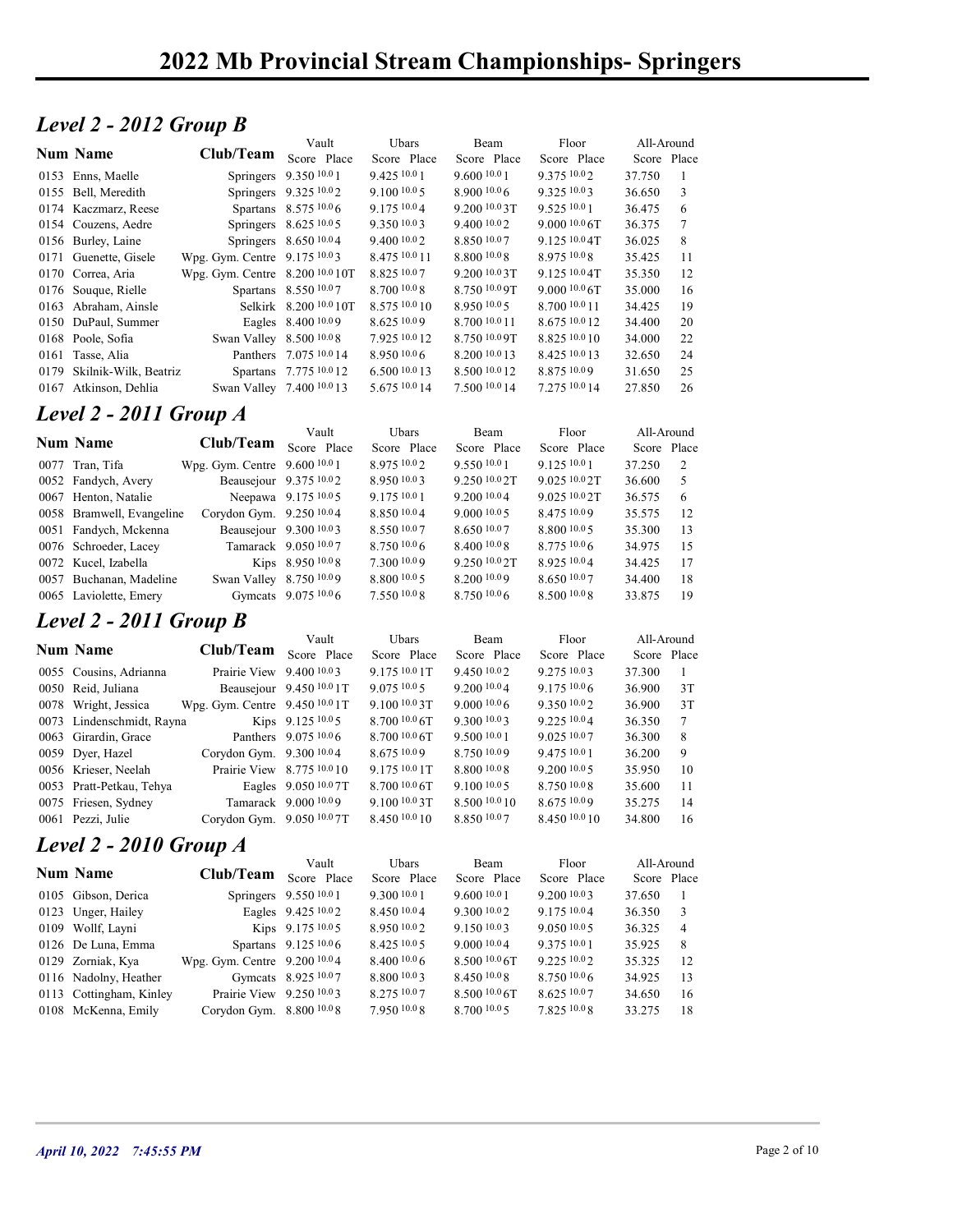## **Level 2 - 2010 Group B**

| Level 2 - 2010 Group B<br>Floor<br>Vault<br>Ubars<br>Beam<br>All-Around<br><b>Num Name</b><br>Club/Team<br>Score Place<br>Score Place<br>Score Place<br>Score Place<br>Score Place<br>Southport 9.350 10.0 1<br>8.725 10.0 5<br>9.250 10.02<br>9.375 10.0 1<br>36.700<br>2<br>0120 Breland, Lily<br>Southport 9.275 10.02<br>8.925 10.04<br>$8.800\,10.05$<br>$9.100\,10.05$ T<br>5<br>0122 Meadows-Maud, Mikayla<br>36.100<br>0117 Scott, Lauren<br>Gymcats 8.975 10.07<br>8.500 10.0 8<br>9.400 10.0 1<br>$9.200\,10.03$ T<br>6T<br>36.075<br>Gymcats 8.950 10.08<br>9.22510.01<br>$8.800\text{ }^{10.0}\text{ }5\text{T}$<br>$9.100\,10.05$ T<br>6T<br>0118 Vigini, Meadow<br>36.075<br>0125 Pendulak, Mekenna<br>Spartans 9.150 10.0 6<br>8.250 10.0 10<br>9.150 10.03<br>9.350 10.02<br>35.900<br>9<br>Southport 9.250 10.03<br>8.325 10.09<br>8.950 10.04<br>9.200 10.0 3T<br>10<br>0121 Henderson, Emily<br>35.725<br>0106 McRea, Chloe<br>Selkirk 9.225 10.04<br>8.7001006<br>8.650 10.07<br>8.900 10.07<br>35.475<br>11<br>Prairie View $9.175\,^{10.0}5$<br>8.650 10.07<br>8.450 10.09<br>8.525 10.09<br>34.800<br>14<br>0115 Massey, Rebekah<br>$8.500\;^{10.0}\,8$<br>8.825 10.08<br>15<br>0124 Vaags, Stephanie<br>Beausejour 8.475 10.0 10<br>8.950 10.03<br>34.750<br>0114 Corr, Nicole<br>Prairie View 8.900 10.09<br>9.050 10.02<br>8.250 10.0 10<br>8.250 10.0 10<br>17<br>34.450<br><b>Level 2 - 2009</b><br>Vault<br>Ubars<br>Beam<br>Floor<br>All-Around<br><b>Num Name</b><br>Club/Team<br>Score Place<br>Score Place<br>Score Place<br>Score Place<br>Score Place<br>8.800 10.02<br>9.425 10.02<br>0130 Fu, Pricilla<br>Wpg. Gym. Centre 9.350 10.01<br>9.350 10.0 2<br>36.925<br>-1<br>Panthers 9.250 10.02<br>8.450 10.04<br>9.475 10.0 1<br>0111 Stirling, Tabita<br>9.550 10.0 1<br>36.725<br>2<br>9.250 10.05<br>Panthers 9.200 10.03<br>9.250 10.0 1<br>8.750 10.06<br>3<br>0110 Semenchuk, Ellie<br>36.450<br>Wpg. Gym. Centre 9.025 10.0 5T<br>9.250 10.03<br>9.275 10.0 3T<br>36.300<br>0131 Larose, Maelie<br>8.750 10.03<br>$\overline{4}$<br>Tamarack 9.000 10.07<br>0107 Dueck, Abigayle<br>7.875 10.0 6<br>9.100 10.04<br>9.275 10.0 3T<br>5<br>35.250<br>Spartans 9.125 10.04<br>0127 Rulen, Roxanne<br>7.725 10.07<br>9.050 10.05<br>$8.775\ 10.06$<br>34.675<br>6<br>0119 Ward, Calista<br>Gymcats 9.025 10.0 5T<br>7.975 10.0 5<br>8.650 10.07<br>8.575 10.07<br>34.225<br>$\tau$<br>Level 2 - 2007/2008<br>Ubars<br>Floor<br>All-Around<br>Vault<br>Beam<br><b>Num Name</b><br>Club/Team<br>Score Place<br>Score Place<br>Score Place<br>Score Place<br>Score Place<br>Southport 9.225 10.02<br>0070 Markus, Karlee<br>8.850 10.03<br>9.250 10.0 1<br>9.250 10.0 1<br>36.575<br>-1<br>Southport 9.425 10.0 1<br>9.050 10.0 1<br>9.000 10.0 2T<br>8.950 10.04<br>2<br>0071 Asham, Kailyn<br>36.425<br>Eagles 9.150 10.04<br>8.500 10.0 4<br>8.550 10.0 6<br>9.150 10.02<br>35.350<br>3<br>0054 Kehler, Rory<br>0068 Osnach, Sheridan<br>Selkirk 9.175 10.03<br>8.400 10.0 5<br>9.000 10.0 2T<br>8.575 10.07<br>35.150<br>$\overline{4}$<br>Corydon Gym. 8.950 10.06<br>8.875 10.02<br>8.500 10.07<br>8.750 10.05<br>35.075<br>5<br>0062 Giesbrecht, Adria<br>0066 White, Jessica<br>Gymcats 8.700 10.07<br>7.9001006<br>8.650 10.05<br>9.125 10.03<br>34.375<br>6<br>0069 Zeller, Brooklyn<br>Selkirk 9.100 10.0 5<br>7.625 10.07<br>8.800 10.04<br>8.700 10.06<br>34.225<br>$\tau$<br>Level 3 - 2014/2015<br>Vault<br>Ubars<br>Floor<br>All-Around<br>Beam<br><b>Num Name</b><br>Club/Team<br>Score Place<br>Score Place<br>Score Place<br>Score Place<br>Score Place<br>Eagles 8.050 10.0 1<br>8.500 10.0 1<br>0261 Veldhuisen, Hollind<br>8.575 10.0 1<br>$8.425\;^{10.0}1$<br>33.550<br>0260 Romeiro, Emma<br>Eagles 7.850 10.02<br>8.475 10.02<br>7.850 10.03<br>31.875<br>2<br>7.700 10.0 2<br>Eagles 7.700 10.03<br>$6.300\, {}^{10.0}4$<br>7.525 10.04<br>8.325 10.02<br>$\mathfrak{Z}$<br>0259 Csversko, Mackenzie<br>29.850<br>Eagles 5.850 10.04<br>6.700 10.03<br>7.700 10.03<br>7.250 10.04<br>0258 Yeomans-Murphey, Bentley<br>27.500<br>$\overline{4}$<br>Level 3 - 2013<br>Floor<br>Vault<br>Ubars<br>Beam<br>All-Around<br><b>Num Name</b><br>Club/Team<br>Score Place<br>Score Place<br>Score Place<br>Score Place<br>Score Place<br>Springers 9.300 10.0 1<br>9.000 10.0 2<br>8.500 10.0 3T<br>9.475 10.0 1<br>0307 Slater, Kate<br>36.275<br>-1<br>0324 Young, Zalika<br>Panthers 9.050 10.0 4T<br>9.300 10.0 1<br>8.450 10.0 5<br>35.825<br>2<br>9.02510005<br>0306 Merrifield, Lakyn<br>Springers 9.250 10.02<br>3<br>8.900 10.0 3<br>8.350 10.06<br>$9.050\,10.03$ T<br>35.550<br>Kips 9.150 10.03<br>8.700 10.0 4T<br>9.125 10.02<br>35.475<br>0312 Liwanag, Jaedyn<br>8.500 10.0 3T<br>$\overline{4}$<br>0302 Green-Unger, Rhythm<br>Eagles 9.000 10.0 6<br>8.700 10.0 4T<br>8.700 10.0 6<br>5<br>8.050 10.07<br>34.450<br>0320 Capina, Milaine<br>Panthers 9.050 10.0 4T<br>8.500 10.0 6<br>9.050 10.0 3T<br>7.500 10.0 12<br>34.100<br>6<br>Panthers 8.900 10.07<br>8.100 10.0 8T<br>7.350 10.0 11<br>$\tau$<br>0323 McCrea, Meleah<br>7.050 10.0 13<br>31.400<br>Kips 8.000 10.09<br>0313 Michiels, Kendyl<br>$7.100$ $10.0$ $11$<br>7.800 10.0 8T<br>8.450 10.07<br>8<br>31.350<br>0301 Lloyd, Ainsley<br>Eagles 8.700 10.0 8<br>6.200 10.0 12<br>7.750 10.0 10T<br>8.150 10.0 8T<br>9T<br>30.800<br>0322 Fehr, Sienna<br>Panthers 6.600 10.0 12<br>8.300 10.07<br>8.150 10.0 8T<br>9T<br>7.750 10.0 10T<br>30.800 |                        |                           |               |              |               |        |    |              |
|------------------------------------------------------------------------------------------------------------------------------------------------------------------------------------------------------------------------------------------------------------------------------------------------------------------------------------------------------------------------------------------------------------------------------------------------------------------------------------------------------------------------------------------------------------------------------------------------------------------------------------------------------------------------------------------------------------------------------------------------------------------------------------------------------------------------------------------------------------------------------------------------------------------------------------------------------------------------------------------------------------------------------------------------------------------------------------------------------------------------------------------------------------------------------------------------------------------------------------------------------------------------------------------------------------------------------------------------------------------------------------------------------------------------------------------------------------------------------------------------------------------------------------------------------------------------------------------------------------------------------------------------------------------------------------------------------------------------------------------------------------------------------------------------------------------------------------------------------------------------------------------------------------------------------------------------------------------------------------------------------------------------------------------------------------------------------------------------------------------------------------------------------------------------------------------------------------------------------------------------------------------------------------------------------------------------------------------------------------------------------------------------------------------------------------------------------------------------------------------------------------------------------------------------------------------------------------------------------------------------------------------------------------------------------------------------------------------------------------------------------------------------------------------------------------------------------------------------------------------------------------------------------------------------------------------------------------------------------------------------------------------------------------------------------------------------------------------------------------------------------------------------------------------------------------------------------------------------------------------------------------------------------------------------------------------------------------------------------------------------------------------------------------------------------------------------------------------------------------------------------------------------------------------------------------------------------------------------------------------------------------------------------------------------------------------------------------------------------------------------------------------------------------------------------------------------------------------------------------------------------------------------------------------------------------------------------------------------------------------------------------------------------------------------------------------------------------------------------------------------------------------------------------------------------------------------------------------------------------------------------------------------------------------------------------------------------------------------------------------------------------------------------------------------------------------------------------------------------------------------------------------------------------------------------------------------------------------------------------------------------------------------------------------------------------------------------------------------------------------------------------------------------------------------------------------------------------------------------------------------------------------------------------------------------------------------------------------------------------------------------------------------------------------------------------------------------------------------------------------------------------------------------------------------------------------------------------------------------------------------------------------------------------------------------------------------------------------------------------------------------------------------------------------------------------------------------------------------------------------|------------------------|---------------------------|---------------|--------------|---------------|--------|----|--------------|
|                                                                                                                                                                                                                                                                                                                                                                                                                                                                                                                                                                                                                                                                                                                                                                                                                                                                                                                                                                                                                                                                                                                                                                                                                                                                                                                                                                                                                                                                                                                                                                                                                                                                                                                                                                                                                                                                                                                                                                                                                                                                                                                                                                                                                                                                                                                                                                                                                                                                                                                                                                                                                                                                                                                                                                                                                                                                                                                                                                                                                                                                                                                                                                                                                                                                                                                                                                                                                                                                                                                                                                                                                                                                                                                                                                                                                                                                                                                                                                                                                                                                                                                                                                                                                                                                                                                                                                                                                                                                                                                                                                                                                                                                                                                                                                                                                                                                                                                                                                                                                                                                                                                                                                                                                                                                                                                                                                                                                                                                                          |                        |                           |               |              |               |        |    |              |
|                                                                                                                                                                                                                                                                                                                                                                                                                                                                                                                                                                                                                                                                                                                                                                                                                                                                                                                                                                                                                                                                                                                                                                                                                                                                                                                                                                                                                                                                                                                                                                                                                                                                                                                                                                                                                                                                                                                                                                                                                                                                                                                                                                                                                                                                                                                                                                                                                                                                                                                                                                                                                                                                                                                                                                                                                                                                                                                                                                                                                                                                                                                                                                                                                                                                                                                                                                                                                                                                                                                                                                                                                                                                                                                                                                                                                                                                                                                                                                                                                                                                                                                                                                                                                                                                                                                                                                                                                                                                                                                                                                                                                                                                                                                                                                                                                                                                                                                                                                                                                                                                                                                                                                                                                                                                                                                                                                                                                                                                                          |                        |                           |               |              |               |        |    |              |
|                                                                                                                                                                                                                                                                                                                                                                                                                                                                                                                                                                                                                                                                                                                                                                                                                                                                                                                                                                                                                                                                                                                                                                                                                                                                                                                                                                                                                                                                                                                                                                                                                                                                                                                                                                                                                                                                                                                                                                                                                                                                                                                                                                                                                                                                                                                                                                                                                                                                                                                                                                                                                                                                                                                                                                                                                                                                                                                                                                                                                                                                                                                                                                                                                                                                                                                                                                                                                                                                                                                                                                                                                                                                                                                                                                                                                                                                                                                                                                                                                                                                                                                                                                                                                                                                                                                                                                                                                                                                                                                                                                                                                                                                                                                                                                                                                                                                                                                                                                                                                                                                                                                                                                                                                                                                                                                                                                                                                                                                                          |                        |                           |               |              |               |        |    |              |
|                                                                                                                                                                                                                                                                                                                                                                                                                                                                                                                                                                                                                                                                                                                                                                                                                                                                                                                                                                                                                                                                                                                                                                                                                                                                                                                                                                                                                                                                                                                                                                                                                                                                                                                                                                                                                                                                                                                                                                                                                                                                                                                                                                                                                                                                                                                                                                                                                                                                                                                                                                                                                                                                                                                                                                                                                                                                                                                                                                                                                                                                                                                                                                                                                                                                                                                                                                                                                                                                                                                                                                                                                                                                                                                                                                                                                                                                                                                                                                                                                                                                                                                                                                                                                                                                                                                                                                                                                                                                                                                                                                                                                                                                                                                                                                                                                                                                                                                                                                                                                                                                                                                                                                                                                                                                                                                                                                                                                                                                                          |                        |                           |               |              |               |        |    |              |
|                                                                                                                                                                                                                                                                                                                                                                                                                                                                                                                                                                                                                                                                                                                                                                                                                                                                                                                                                                                                                                                                                                                                                                                                                                                                                                                                                                                                                                                                                                                                                                                                                                                                                                                                                                                                                                                                                                                                                                                                                                                                                                                                                                                                                                                                                                                                                                                                                                                                                                                                                                                                                                                                                                                                                                                                                                                                                                                                                                                                                                                                                                                                                                                                                                                                                                                                                                                                                                                                                                                                                                                                                                                                                                                                                                                                                                                                                                                                                                                                                                                                                                                                                                                                                                                                                                                                                                                                                                                                                                                                                                                                                                                                                                                                                                                                                                                                                                                                                                                                                                                                                                                                                                                                                                                                                                                                                                                                                                                                                          |                        |                           |               |              |               |        |    |              |
|                                                                                                                                                                                                                                                                                                                                                                                                                                                                                                                                                                                                                                                                                                                                                                                                                                                                                                                                                                                                                                                                                                                                                                                                                                                                                                                                                                                                                                                                                                                                                                                                                                                                                                                                                                                                                                                                                                                                                                                                                                                                                                                                                                                                                                                                                                                                                                                                                                                                                                                                                                                                                                                                                                                                                                                                                                                                                                                                                                                                                                                                                                                                                                                                                                                                                                                                                                                                                                                                                                                                                                                                                                                                                                                                                                                                                                                                                                                                                                                                                                                                                                                                                                                                                                                                                                                                                                                                                                                                                                                                                                                                                                                                                                                                                                                                                                                                                                                                                                                                                                                                                                                                                                                                                                                                                                                                                                                                                                                                                          |                        |                           |               |              |               |        |    |              |
|                                                                                                                                                                                                                                                                                                                                                                                                                                                                                                                                                                                                                                                                                                                                                                                                                                                                                                                                                                                                                                                                                                                                                                                                                                                                                                                                                                                                                                                                                                                                                                                                                                                                                                                                                                                                                                                                                                                                                                                                                                                                                                                                                                                                                                                                                                                                                                                                                                                                                                                                                                                                                                                                                                                                                                                                                                                                                                                                                                                                                                                                                                                                                                                                                                                                                                                                                                                                                                                                                                                                                                                                                                                                                                                                                                                                                                                                                                                                                                                                                                                                                                                                                                                                                                                                                                                                                                                                                                                                                                                                                                                                                                                                                                                                                                                                                                                                                                                                                                                                                                                                                                                                                                                                                                                                                                                                                                                                                                                                                          |                        |                           |               |              |               |        |    |              |
|                                                                                                                                                                                                                                                                                                                                                                                                                                                                                                                                                                                                                                                                                                                                                                                                                                                                                                                                                                                                                                                                                                                                                                                                                                                                                                                                                                                                                                                                                                                                                                                                                                                                                                                                                                                                                                                                                                                                                                                                                                                                                                                                                                                                                                                                                                                                                                                                                                                                                                                                                                                                                                                                                                                                                                                                                                                                                                                                                                                                                                                                                                                                                                                                                                                                                                                                                                                                                                                                                                                                                                                                                                                                                                                                                                                                                                                                                                                                                                                                                                                                                                                                                                                                                                                                                                                                                                                                                                                                                                                                                                                                                                                                                                                                                                                                                                                                                                                                                                                                                                                                                                                                                                                                                                                                                                                                                                                                                                                                                          |                        |                           |               |              |               |        |    |              |
|                                                                                                                                                                                                                                                                                                                                                                                                                                                                                                                                                                                                                                                                                                                                                                                                                                                                                                                                                                                                                                                                                                                                                                                                                                                                                                                                                                                                                                                                                                                                                                                                                                                                                                                                                                                                                                                                                                                                                                                                                                                                                                                                                                                                                                                                                                                                                                                                                                                                                                                                                                                                                                                                                                                                                                                                                                                                                                                                                                                                                                                                                                                                                                                                                                                                                                                                                                                                                                                                                                                                                                                                                                                                                                                                                                                                                                                                                                                                                                                                                                                                                                                                                                                                                                                                                                                                                                                                                                                                                                                                                                                                                                                                                                                                                                                                                                                                                                                                                                                                                                                                                                                                                                                                                                                                                                                                                                                                                                                                                          |                        |                           |               |              |               |        |    |              |
|                                                                                                                                                                                                                                                                                                                                                                                                                                                                                                                                                                                                                                                                                                                                                                                                                                                                                                                                                                                                                                                                                                                                                                                                                                                                                                                                                                                                                                                                                                                                                                                                                                                                                                                                                                                                                                                                                                                                                                                                                                                                                                                                                                                                                                                                                                                                                                                                                                                                                                                                                                                                                                                                                                                                                                                                                                                                                                                                                                                                                                                                                                                                                                                                                                                                                                                                                                                                                                                                                                                                                                                                                                                                                                                                                                                                                                                                                                                                                                                                                                                                                                                                                                                                                                                                                                                                                                                                                                                                                                                                                                                                                                                                                                                                                                                                                                                                                                                                                                                                                                                                                                                                                                                                                                                                                                                                                                                                                                                                                          |                        |                           |               |              |               |        |    |              |
|                                                                                                                                                                                                                                                                                                                                                                                                                                                                                                                                                                                                                                                                                                                                                                                                                                                                                                                                                                                                                                                                                                                                                                                                                                                                                                                                                                                                                                                                                                                                                                                                                                                                                                                                                                                                                                                                                                                                                                                                                                                                                                                                                                                                                                                                                                                                                                                                                                                                                                                                                                                                                                                                                                                                                                                                                                                                                                                                                                                                                                                                                                                                                                                                                                                                                                                                                                                                                                                                                                                                                                                                                                                                                                                                                                                                                                                                                                                                                                                                                                                                                                                                                                                                                                                                                                                                                                                                                                                                                                                                                                                                                                                                                                                                                                                                                                                                                                                                                                                                                                                                                                                                                                                                                                                                                                                                                                                                                                                                                          |                        |                           |               |              |               |        |    |              |
|                                                                                                                                                                                                                                                                                                                                                                                                                                                                                                                                                                                                                                                                                                                                                                                                                                                                                                                                                                                                                                                                                                                                                                                                                                                                                                                                                                                                                                                                                                                                                                                                                                                                                                                                                                                                                                                                                                                                                                                                                                                                                                                                                                                                                                                                                                                                                                                                                                                                                                                                                                                                                                                                                                                                                                                                                                                                                                                                                                                                                                                                                                                                                                                                                                                                                                                                                                                                                                                                                                                                                                                                                                                                                                                                                                                                                                                                                                                                                                                                                                                                                                                                                                                                                                                                                                                                                                                                                                                                                                                                                                                                                                                                                                                                                                                                                                                                                                                                                                                                                                                                                                                                                                                                                                                                                                                                                                                                                                                                                          |                        |                           |               |              |               |        |    |              |
|                                                                                                                                                                                                                                                                                                                                                                                                                                                                                                                                                                                                                                                                                                                                                                                                                                                                                                                                                                                                                                                                                                                                                                                                                                                                                                                                                                                                                                                                                                                                                                                                                                                                                                                                                                                                                                                                                                                                                                                                                                                                                                                                                                                                                                                                                                                                                                                                                                                                                                                                                                                                                                                                                                                                                                                                                                                                                                                                                                                                                                                                                                                                                                                                                                                                                                                                                                                                                                                                                                                                                                                                                                                                                                                                                                                                                                                                                                                                                                                                                                                                                                                                                                                                                                                                                                                                                                                                                                                                                                                                                                                                                                                                                                                                                                                                                                                                                                                                                                                                                                                                                                                                                                                                                                                                                                                                                                                                                                                                                          |                        |                           |               |              |               |        |    |              |
|                                                                                                                                                                                                                                                                                                                                                                                                                                                                                                                                                                                                                                                                                                                                                                                                                                                                                                                                                                                                                                                                                                                                                                                                                                                                                                                                                                                                                                                                                                                                                                                                                                                                                                                                                                                                                                                                                                                                                                                                                                                                                                                                                                                                                                                                                                                                                                                                                                                                                                                                                                                                                                                                                                                                                                                                                                                                                                                                                                                                                                                                                                                                                                                                                                                                                                                                                                                                                                                                                                                                                                                                                                                                                                                                                                                                                                                                                                                                                                                                                                                                                                                                                                                                                                                                                                                                                                                                                                                                                                                                                                                                                                                                                                                                                                                                                                                                                                                                                                                                                                                                                                                                                                                                                                                                                                                                                                                                                                                                                          |                        |                           |               |              |               |        |    |              |
|                                                                                                                                                                                                                                                                                                                                                                                                                                                                                                                                                                                                                                                                                                                                                                                                                                                                                                                                                                                                                                                                                                                                                                                                                                                                                                                                                                                                                                                                                                                                                                                                                                                                                                                                                                                                                                                                                                                                                                                                                                                                                                                                                                                                                                                                                                                                                                                                                                                                                                                                                                                                                                                                                                                                                                                                                                                                                                                                                                                                                                                                                                                                                                                                                                                                                                                                                                                                                                                                                                                                                                                                                                                                                                                                                                                                                                                                                                                                                                                                                                                                                                                                                                                                                                                                                                                                                                                                                                                                                                                                                                                                                                                                                                                                                                                                                                                                                                                                                                                                                                                                                                                                                                                                                                                                                                                                                                                                                                                                                          |                        |                           |               |              |               |        |    |              |
|                                                                                                                                                                                                                                                                                                                                                                                                                                                                                                                                                                                                                                                                                                                                                                                                                                                                                                                                                                                                                                                                                                                                                                                                                                                                                                                                                                                                                                                                                                                                                                                                                                                                                                                                                                                                                                                                                                                                                                                                                                                                                                                                                                                                                                                                                                                                                                                                                                                                                                                                                                                                                                                                                                                                                                                                                                                                                                                                                                                                                                                                                                                                                                                                                                                                                                                                                                                                                                                                                                                                                                                                                                                                                                                                                                                                                                                                                                                                                                                                                                                                                                                                                                                                                                                                                                                                                                                                                                                                                                                                                                                                                                                                                                                                                                                                                                                                                                                                                                                                                                                                                                                                                                                                                                                                                                                                                                                                                                                                                          |                        |                           |               |              |               |        |    |              |
|                                                                                                                                                                                                                                                                                                                                                                                                                                                                                                                                                                                                                                                                                                                                                                                                                                                                                                                                                                                                                                                                                                                                                                                                                                                                                                                                                                                                                                                                                                                                                                                                                                                                                                                                                                                                                                                                                                                                                                                                                                                                                                                                                                                                                                                                                                                                                                                                                                                                                                                                                                                                                                                                                                                                                                                                                                                                                                                                                                                                                                                                                                                                                                                                                                                                                                                                                                                                                                                                                                                                                                                                                                                                                                                                                                                                                                                                                                                                                                                                                                                                                                                                                                                                                                                                                                                                                                                                                                                                                                                                                                                                                                                                                                                                                                                                                                                                                                                                                                                                                                                                                                                                                                                                                                                                                                                                                                                                                                                                                          |                        |                           |               |              |               |        |    |              |
|                                                                                                                                                                                                                                                                                                                                                                                                                                                                                                                                                                                                                                                                                                                                                                                                                                                                                                                                                                                                                                                                                                                                                                                                                                                                                                                                                                                                                                                                                                                                                                                                                                                                                                                                                                                                                                                                                                                                                                                                                                                                                                                                                                                                                                                                                                                                                                                                                                                                                                                                                                                                                                                                                                                                                                                                                                                                                                                                                                                                                                                                                                                                                                                                                                                                                                                                                                                                                                                                                                                                                                                                                                                                                                                                                                                                                                                                                                                                                                                                                                                                                                                                                                                                                                                                                                                                                                                                                                                                                                                                                                                                                                                                                                                                                                                                                                                                                                                                                                                                                                                                                                                                                                                                                                                                                                                                                                                                                                                                                          |                        |                           |               |              |               |        |    |              |
|                                                                                                                                                                                                                                                                                                                                                                                                                                                                                                                                                                                                                                                                                                                                                                                                                                                                                                                                                                                                                                                                                                                                                                                                                                                                                                                                                                                                                                                                                                                                                                                                                                                                                                                                                                                                                                                                                                                                                                                                                                                                                                                                                                                                                                                                                                                                                                                                                                                                                                                                                                                                                                                                                                                                                                                                                                                                                                                                                                                                                                                                                                                                                                                                                                                                                                                                                                                                                                                                                                                                                                                                                                                                                                                                                                                                                                                                                                                                                                                                                                                                                                                                                                                                                                                                                                                                                                                                                                                                                                                                                                                                                                                                                                                                                                                                                                                                                                                                                                                                                                                                                                                                                                                                                                                                                                                                                                                                                                                                                          |                        |                           |               |              |               |        |    |              |
|                                                                                                                                                                                                                                                                                                                                                                                                                                                                                                                                                                                                                                                                                                                                                                                                                                                                                                                                                                                                                                                                                                                                                                                                                                                                                                                                                                                                                                                                                                                                                                                                                                                                                                                                                                                                                                                                                                                                                                                                                                                                                                                                                                                                                                                                                                                                                                                                                                                                                                                                                                                                                                                                                                                                                                                                                                                                                                                                                                                                                                                                                                                                                                                                                                                                                                                                                                                                                                                                                                                                                                                                                                                                                                                                                                                                                                                                                                                                                                                                                                                                                                                                                                                                                                                                                                                                                                                                                                                                                                                                                                                                                                                                                                                                                                                                                                                                                                                                                                                                                                                                                                                                                                                                                                                                                                                                                                                                                                                                                          |                        |                           |               |              |               |        |    |              |
|                                                                                                                                                                                                                                                                                                                                                                                                                                                                                                                                                                                                                                                                                                                                                                                                                                                                                                                                                                                                                                                                                                                                                                                                                                                                                                                                                                                                                                                                                                                                                                                                                                                                                                                                                                                                                                                                                                                                                                                                                                                                                                                                                                                                                                                                                                                                                                                                                                                                                                                                                                                                                                                                                                                                                                                                                                                                                                                                                                                                                                                                                                                                                                                                                                                                                                                                                                                                                                                                                                                                                                                                                                                                                                                                                                                                                                                                                                                                                                                                                                                                                                                                                                                                                                                                                                                                                                                                                                                                                                                                                                                                                                                                                                                                                                                                                                                                                                                                                                                                                                                                                                                                                                                                                                                                                                                                                                                                                                                                                          |                        |                           |               |              |               |        |    |              |
|                                                                                                                                                                                                                                                                                                                                                                                                                                                                                                                                                                                                                                                                                                                                                                                                                                                                                                                                                                                                                                                                                                                                                                                                                                                                                                                                                                                                                                                                                                                                                                                                                                                                                                                                                                                                                                                                                                                                                                                                                                                                                                                                                                                                                                                                                                                                                                                                                                                                                                                                                                                                                                                                                                                                                                                                                                                                                                                                                                                                                                                                                                                                                                                                                                                                                                                                                                                                                                                                                                                                                                                                                                                                                                                                                                                                                                                                                                                                                                                                                                                                                                                                                                                                                                                                                                                                                                                                                                                                                                                                                                                                                                                                                                                                                                                                                                                                                                                                                                                                                                                                                                                                                                                                                                                                                                                                                                                                                                                                                          |                        |                           |               |              |               |        |    |              |
|                                                                                                                                                                                                                                                                                                                                                                                                                                                                                                                                                                                                                                                                                                                                                                                                                                                                                                                                                                                                                                                                                                                                                                                                                                                                                                                                                                                                                                                                                                                                                                                                                                                                                                                                                                                                                                                                                                                                                                                                                                                                                                                                                                                                                                                                                                                                                                                                                                                                                                                                                                                                                                                                                                                                                                                                                                                                                                                                                                                                                                                                                                                                                                                                                                                                                                                                                                                                                                                                                                                                                                                                                                                                                                                                                                                                                                                                                                                                                                                                                                                                                                                                                                                                                                                                                                                                                                                                                                                                                                                                                                                                                                                                                                                                                                                                                                                                                                                                                                                                                                                                                                                                                                                                                                                                                                                                                                                                                                                                                          |                        |                           |               |              |               |        |    |              |
|                                                                                                                                                                                                                                                                                                                                                                                                                                                                                                                                                                                                                                                                                                                                                                                                                                                                                                                                                                                                                                                                                                                                                                                                                                                                                                                                                                                                                                                                                                                                                                                                                                                                                                                                                                                                                                                                                                                                                                                                                                                                                                                                                                                                                                                                                                                                                                                                                                                                                                                                                                                                                                                                                                                                                                                                                                                                                                                                                                                                                                                                                                                                                                                                                                                                                                                                                                                                                                                                                                                                                                                                                                                                                                                                                                                                                                                                                                                                                                                                                                                                                                                                                                                                                                                                                                                                                                                                                                                                                                                                                                                                                                                                                                                                                                                                                                                                                                                                                                                                                                                                                                                                                                                                                                                                                                                                                                                                                                                                                          |                        |                           |               |              |               |        |    |              |
|                                                                                                                                                                                                                                                                                                                                                                                                                                                                                                                                                                                                                                                                                                                                                                                                                                                                                                                                                                                                                                                                                                                                                                                                                                                                                                                                                                                                                                                                                                                                                                                                                                                                                                                                                                                                                                                                                                                                                                                                                                                                                                                                                                                                                                                                                                                                                                                                                                                                                                                                                                                                                                                                                                                                                                                                                                                                                                                                                                                                                                                                                                                                                                                                                                                                                                                                                                                                                                                                                                                                                                                                                                                                                                                                                                                                                                                                                                                                                                                                                                                                                                                                                                                                                                                                                                                                                                                                                                                                                                                                                                                                                                                                                                                                                                                                                                                                                                                                                                                                                                                                                                                                                                                                                                                                                                                                                                                                                                                                                          |                        |                           |               |              |               |        |    |              |
|                                                                                                                                                                                                                                                                                                                                                                                                                                                                                                                                                                                                                                                                                                                                                                                                                                                                                                                                                                                                                                                                                                                                                                                                                                                                                                                                                                                                                                                                                                                                                                                                                                                                                                                                                                                                                                                                                                                                                                                                                                                                                                                                                                                                                                                                                                                                                                                                                                                                                                                                                                                                                                                                                                                                                                                                                                                                                                                                                                                                                                                                                                                                                                                                                                                                                                                                                                                                                                                                                                                                                                                                                                                                                                                                                                                                                                                                                                                                                                                                                                                                                                                                                                                                                                                                                                                                                                                                                                                                                                                                                                                                                                                                                                                                                                                                                                                                                                                                                                                                                                                                                                                                                                                                                                                                                                                                                                                                                                                                                          |                        |                           |               |              |               |        |    |              |
|                                                                                                                                                                                                                                                                                                                                                                                                                                                                                                                                                                                                                                                                                                                                                                                                                                                                                                                                                                                                                                                                                                                                                                                                                                                                                                                                                                                                                                                                                                                                                                                                                                                                                                                                                                                                                                                                                                                                                                                                                                                                                                                                                                                                                                                                                                                                                                                                                                                                                                                                                                                                                                                                                                                                                                                                                                                                                                                                                                                                                                                                                                                                                                                                                                                                                                                                                                                                                                                                                                                                                                                                                                                                                                                                                                                                                                                                                                                                                                                                                                                                                                                                                                                                                                                                                                                                                                                                                                                                                                                                                                                                                                                                                                                                                                                                                                                                                                                                                                                                                                                                                                                                                                                                                                                                                                                                                                                                                                                                                          |                        |                           |               |              |               |        |    |              |
|                                                                                                                                                                                                                                                                                                                                                                                                                                                                                                                                                                                                                                                                                                                                                                                                                                                                                                                                                                                                                                                                                                                                                                                                                                                                                                                                                                                                                                                                                                                                                                                                                                                                                                                                                                                                                                                                                                                                                                                                                                                                                                                                                                                                                                                                                                                                                                                                                                                                                                                                                                                                                                                                                                                                                                                                                                                                                                                                                                                                                                                                                                                                                                                                                                                                                                                                                                                                                                                                                                                                                                                                                                                                                                                                                                                                                                                                                                                                                                                                                                                                                                                                                                                                                                                                                                                                                                                                                                                                                                                                                                                                                                                                                                                                                                                                                                                                                                                                                                                                                                                                                                                                                                                                                                                                                                                                                                                                                                                                                          |                        |                           |               |              |               |        |    |              |
|                                                                                                                                                                                                                                                                                                                                                                                                                                                                                                                                                                                                                                                                                                                                                                                                                                                                                                                                                                                                                                                                                                                                                                                                                                                                                                                                                                                                                                                                                                                                                                                                                                                                                                                                                                                                                                                                                                                                                                                                                                                                                                                                                                                                                                                                                                                                                                                                                                                                                                                                                                                                                                                                                                                                                                                                                                                                                                                                                                                                                                                                                                                                                                                                                                                                                                                                                                                                                                                                                                                                                                                                                                                                                                                                                                                                                                                                                                                                                                                                                                                                                                                                                                                                                                                                                                                                                                                                                                                                                                                                                                                                                                                                                                                                                                                                                                                                                                                                                                                                                                                                                                                                                                                                                                                                                                                                                                                                                                                                                          |                        |                           |               |              |               |        |    |              |
|                                                                                                                                                                                                                                                                                                                                                                                                                                                                                                                                                                                                                                                                                                                                                                                                                                                                                                                                                                                                                                                                                                                                                                                                                                                                                                                                                                                                                                                                                                                                                                                                                                                                                                                                                                                                                                                                                                                                                                                                                                                                                                                                                                                                                                                                                                                                                                                                                                                                                                                                                                                                                                                                                                                                                                                                                                                                                                                                                                                                                                                                                                                                                                                                                                                                                                                                                                                                                                                                                                                                                                                                                                                                                                                                                                                                                                                                                                                                                                                                                                                                                                                                                                                                                                                                                                                                                                                                                                                                                                                                                                                                                                                                                                                                                                                                                                                                                                                                                                                                                                                                                                                                                                                                                                                                                                                                                                                                                                                                                          |                        |                           |               |              |               |        |    |              |
|                                                                                                                                                                                                                                                                                                                                                                                                                                                                                                                                                                                                                                                                                                                                                                                                                                                                                                                                                                                                                                                                                                                                                                                                                                                                                                                                                                                                                                                                                                                                                                                                                                                                                                                                                                                                                                                                                                                                                                                                                                                                                                                                                                                                                                                                                                                                                                                                                                                                                                                                                                                                                                                                                                                                                                                                                                                                                                                                                                                                                                                                                                                                                                                                                                                                                                                                                                                                                                                                                                                                                                                                                                                                                                                                                                                                                                                                                                                                                                                                                                                                                                                                                                                                                                                                                                                                                                                                                                                                                                                                                                                                                                                                                                                                                                                                                                                                                                                                                                                                                                                                                                                                                                                                                                                                                                                                                                                                                                                                                          |                        |                           |               |              |               |        |    |              |
|                                                                                                                                                                                                                                                                                                                                                                                                                                                                                                                                                                                                                                                                                                                                                                                                                                                                                                                                                                                                                                                                                                                                                                                                                                                                                                                                                                                                                                                                                                                                                                                                                                                                                                                                                                                                                                                                                                                                                                                                                                                                                                                                                                                                                                                                                                                                                                                                                                                                                                                                                                                                                                                                                                                                                                                                                                                                                                                                                                                                                                                                                                                                                                                                                                                                                                                                                                                                                                                                                                                                                                                                                                                                                                                                                                                                                                                                                                                                                                                                                                                                                                                                                                                                                                                                                                                                                                                                                                                                                                                                                                                                                                                                                                                                                                                                                                                                                                                                                                                                                                                                                                                                                                                                                                                                                                                                                                                                                                                                                          |                        |                           |               |              |               |        |    |              |
|                                                                                                                                                                                                                                                                                                                                                                                                                                                                                                                                                                                                                                                                                                                                                                                                                                                                                                                                                                                                                                                                                                                                                                                                                                                                                                                                                                                                                                                                                                                                                                                                                                                                                                                                                                                                                                                                                                                                                                                                                                                                                                                                                                                                                                                                                                                                                                                                                                                                                                                                                                                                                                                                                                                                                                                                                                                                                                                                                                                                                                                                                                                                                                                                                                                                                                                                                                                                                                                                                                                                                                                                                                                                                                                                                                                                                                                                                                                                                                                                                                                                                                                                                                                                                                                                                                                                                                                                                                                                                                                                                                                                                                                                                                                                                                                                                                                                                                                                                                                                                                                                                                                                                                                                                                                                                                                                                                                                                                                                                          |                        |                           |               |              |               |        |    |              |
|                                                                                                                                                                                                                                                                                                                                                                                                                                                                                                                                                                                                                                                                                                                                                                                                                                                                                                                                                                                                                                                                                                                                                                                                                                                                                                                                                                                                                                                                                                                                                                                                                                                                                                                                                                                                                                                                                                                                                                                                                                                                                                                                                                                                                                                                                                                                                                                                                                                                                                                                                                                                                                                                                                                                                                                                                                                                                                                                                                                                                                                                                                                                                                                                                                                                                                                                                                                                                                                                                                                                                                                                                                                                                                                                                                                                                                                                                                                                                                                                                                                                                                                                                                                                                                                                                                                                                                                                                                                                                                                                                                                                                                                                                                                                                                                                                                                                                                                                                                                                                                                                                                                                                                                                                                                                                                                                                                                                                                                                                          |                        |                           |               |              |               |        |    |              |
|                                                                                                                                                                                                                                                                                                                                                                                                                                                                                                                                                                                                                                                                                                                                                                                                                                                                                                                                                                                                                                                                                                                                                                                                                                                                                                                                                                                                                                                                                                                                                                                                                                                                                                                                                                                                                                                                                                                                                                                                                                                                                                                                                                                                                                                                                                                                                                                                                                                                                                                                                                                                                                                                                                                                                                                                                                                                                                                                                                                                                                                                                                                                                                                                                                                                                                                                                                                                                                                                                                                                                                                                                                                                                                                                                                                                                                                                                                                                                                                                                                                                                                                                                                                                                                                                                                                                                                                                                                                                                                                                                                                                                                                                                                                                                                                                                                                                                                                                                                                                                                                                                                                                                                                                                                                                                                                                                                                                                                                                                          |                        |                           |               |              |               |        |    |              |
|                                                                                                                                                                                                                                                                                                                                                                                                                                                                                                                                                                                                                                                                                                                                                                                                                                                                                                                                                                                                                                                                                                                                                                                                                                                                                                                                                                                                                                                                                                                                                                                                                                                                                                                                                                                                                                                                                                                                                                                                                                                                                                                                                                                                                                                                                                                                                                                                                                                                                                                                                                                                                                                                                                                                                                                                                                                                                                                                                                                                                                                                                                                                                                                                                                                                                                                                                                                                                                                                                                                                                                                                                                                                                                                                                                                                                                                                                                                                                                                                                                                                                                                                                                                                                                                                                                                                                                                                                                                                                                                                                                                                                                                                                                                                                                                                                                                                                                                                                                                                                                                                                                                                                                                                                                                                                                                                                                                                                                                                                          |                        |                           |               |              |               |        |    |              |
|                                                                                                                                                                                                                                                                                                                                                                                                                                                                                                                                                                                                                                                                                                                                                                                                                                                                                                                                                                                                                                                                                                                                                                                                                                                                                                                                                                                                                                                                                                                                                                                                                                                                                                                                                                                                                                                                                                                                                                                                                                                                                                                                                                                                                                                                                                                                                                                                                                                                                                                                                                                                                                                                                                                                                                                                                                                                                                                                                                                                                                                                                                                                                                                                                                                                                                                                                                                                                                                                                                                                                                                                                                                                                                                                                                                                                                                                                                                                                                                                                                                                                                                                                                                                                                                                                                                                                                                                                                                                                                                                                                                                                                                                                                                                                                                                                                                                                                                                                                                                                                                                                                                                                                                                                                                                                                                                                                                                                                                                                          |                        |                           |               |              |               |        |    |              |
|                                                                                                                                                                                                                                                                                                                                                                                                                                                                                                                                                                                                                                                                                                                                                                                                                                                                                                                                                                                                                                                                                                                                                                                                                                                                                                                                                                                                                                                                                                                                                                                                                                                                                                                                                                                                                                                                                                                                                                                                                                                                                                                                                                                                                                                                                                                                                                                                                                                                                                                                                                                                                                                                                                                                                                                                                                                                                                                                                                                                                                                                                                                                                                                                                                                                                                                                                                                                                                                                                                                                                                                                                                                                                                                                                                                                                                                                                                                                                                                                                                                                                                                                                                                                                                                                                                                                                                                                                                                                                                                                                                                                                                                                                                                                                                                                                                                                                                                                                                                                                                                                                                                                                                                                                                                                                                                                                                                                                                                                                          |                        |                           |               |              |               |        |    |              |
|                                                                                                                                                                                                                                                                                                                                                                                                                                                                                                                                                                                                                                                                                                                                                                                                                                                                                                                                                                                                                                                                                                                                                                                                                                                                                                                                                                                                                                                                                                                                                                                                                                                                                                                                                                                                                                                                                                                                                                                                                                                                                                                                                                                                                                                                                                                                                                                                                                                                                                                                                                                                                                                                                                                                                                                                                                                                                                                                                                                                                                                                                                                                                                                                                                                                                                                                                                                                                                                                                                                                                                                                                                                                                                                                                                                                                                                                                                                                                                                                                                                                                                                                                                                                                                                                                                                                                                                                                                                                                                                                                                                                                                                                                                                                                                                                                                                                                                                                                                                                                                                                                                                                                                                                                                                                                                                                                                                                                                                                                          |                        |                           |               |              |               |        |    |              |
|                                                                                                                                                                                                                                                                                                                                                                                                                                                                                                                                                                                                                                                                                                                                                                                                                                                                                                                                                                                                                                                                                                                                                                                                                                                                                                                                                                                                                                                                                                                                                                                                                                                                                                                                                                                                                                                                                                                                                                                                                                                                                                                                                                                                                                                                                                                                                                                                                                                                                                                                                                                                                                                                                                                                                                                                                                                                                                                                                                                                                                                                                                                                                                                                                                                                                                                                                                                                                                                                                                                                                                                                                                                                                                                                                                                                                                                                                                                                                                                                                                                                                                                                                                                                                                                                                                                                                                                                                                                                                                                                                                                                                                                                                                                                                                                                                                                                                                                                                                                                                                                                                                                                                                                                                                                                                                                                                                                                                                                                                          |                        |                           |               |              |               |        |    |              |
|                                                                                                                                                                                                                                                                                                                                                                                                                                                                                                                                                                                                                                                                                                                                                                                                                                                                                                                                                                                                                                                                                                                                                                                                                                                                                                                                                                                                                                                                                                                                                                                                                                                                                                                                                                                                                                                                                                                                                                                                                                                                                                                                                                                                                                                                                                                                                                                                                                                                                                                                                                                                                                                                                                                                                                                                                                                                                                                                                                                                                                                                                                                                                                                                                                                                                                                                                                                                                                                                                                                                                                                                                                                                                                                                                                                                                                                                                                                                                                                                                                                                                                                                                                                                                                                                                                                                                                                                                                                                                                                                                                                                                                                                                                                                                                                                                                                                                                                                                                                                                                                                                                                                                                                                                                                                                                                                                                                                                                                                                          |                        |                           |               |              |               |        |    |              |
|                                                                                                                                                                                                                                                                                                                                                                                                                                                                                                                                                                                                                                                                                                                                                                                                                                                                                                                                                                                                                                                                                                                                                                                                                                                                                                                                                                                                                                                                                                                                                                                                                                                                                                                                                                                                                                                                                                                                                                                                                                                                                                                                                                                                                                                                                                                                                                                                                                                                                                                                                                                                                                                                                                                                                                                                                                                                                                                                                                                                                                                                                                                                                                                                                                                                                                                                                                                                                                                                                                                                                                                                                                                                                                                                                                                                                                                                                                                                                                                                                                                                                                                                                                                                                                                                                                                                                                                                                                                                                                                                                                                                                                                                                                                                                                                                                                                                                                                                                                                                                                                                                                                                                                                                                                                                                                                                                                                                                                                                                          |                        |                           |               |              |               |        |    |              |
|                                                                                                                                                                                                                                                                                                                                                                                                                                                                                                                                                                                                                                                                                                                                                                                                                                                                                                                                                                                                                                                                                                                                                                                                                                                                                                                                                                                                                                                                                                                                                                                                                                                                                                                                                                                                                                                                                                                                                                                                                                                                                                                                                                                                                                                                                                                                                                                                                                                                                                                                                                                                                                                                                                                                                                                                                                                                                                                                                                                                                                                                                                                                                                                                                                                                                                                                                                                                                                                                                                                                                                                                                                                                                                                                                                                                                                                                                                                                                                                                                                                                                                                                                                                                                                                                                                                                                                                                                                                                                                                                                                                                                                                                                                                                                                                                                                                                                                                                                                                                                                                                                                                                                                                                                                                                                                                                                                                                                                                                                          |                        |                           |               |              |               |        |    |              |
|                                                                                                                                                                                                                                                                                                                                                                                                                                                                                                                                                                                                                                                                                                                                                                                                                                                                                                                                                                                                                                                                                                                                                                                                                                                                                                                                                                                                                                                                                                                                                                                                                                                                                                                                                                                                                                                                                                                                                                                                                                                                                                                                                                                                                                                                                                                                                                                                                                                                                                                                                                                                                                                                                                                                                                                                                                                                                                                                                                                                                                                                                                                                                                                                                                                                                                                                                                                                                                                                                                                                                                                                                                                                                                                                                                                                                                                                                                                                                                                                                                                                                                                                                                                                                                                                                                                                                                                                                                                                                                                                                                                                                                                                                                                                                                                                                                                                                                                                                                                                                                                                                                                                                                                                                                                                                                                                                                                                                                                                                          |                        |                           |               |              |               |        |    |              |
| Panthers 6.650 10.0 11                                                                                                                                                                                                                                                                                                                                                                                                                                                                                                                                                                                                                                                                                                                                                                                                                                                                                                                                                                                                                                                                                                                                                                                                                                                                                                                                                                                                                                                                                                                                                                                                                                                                                                                                                                                                                                                                                                                                                                                                                                                                                                                                                                                                                                                                                                                                                                                                                                                                                                                                                                                                                                                                                                                                                                                                                                                                                                                                                                                                                                                                                                                                                                                                                                                                                                                                                                                                                                                                                                                                                                                                                                                                                                                                                                                                                                                                                                                                                                                                                                                                                                                                                                                                                                                                                                                                                                                                                                                                                                                                                                                                                                                                                                                                                                                                                                                                                                                                                                                                                                                                                                                                                                                                                                                                                                                                                                                                                                                                   | 0321 Dolphin, Dayvanee |                           | 8.100 10.0 8T | 8.900 10.0 1 | 7.050 10.0 13 | 30.700 | 11 |              |
| 0325 Brajczuk, Chloe<br>Prair. Reign 7.500 10.0 10<br>6.000 10.0 13<br>8.550 10.02<br>7.325 10.0 12<br>12<br>29.375                                                                                                                                                                                                                                                                                                                                                                                                                                                                                                                                                                                                                                                                                                                                                                                                                                                                                                                                                                                                                                                                                                                                                                                                                                                                                                                                                                                                                                                                                                                                                                                                                                                                                                                                                                                                                                                                                                                                                                                                                                                                                                                                                                                                                                                                                                                                                                                                                                                                                                                                                                                                                                                                                                                                                                                                                                                                                                                                                                                                                                                                                                                                                                                                                                                                                                                                                                                                                                                                                                                                                                                                                                                                                                                                                                                                                                                                                                                                                                                                                                                                                                                                                                                                                                                                                                                                                                                                                                                                                                                                                                                                                                                                                                                                                                                                                                                                                                                                                                                                                                                                                                                                                                                                                                                                                                                                                                      |                        |                           |               |              |               |        |    |              |
| 13<br>$7.700\;^{10.0}\,10$<br>7.800 10.0 8T<br>7.475 10.0 10<br>0300 Hermengildo, Ellena<br>Eagles 0.000<br>13<br>22.975                                                                                                                                                                                                                                                                                                                                                                                                                                                                                                                                                                                                                                                                                                                                                                                                                                                                                                                                                                                                                                                                                                                                                                                                                                                                                                                                                                                                                                                                                                                                                                                                                                                                                                                                                                                                                                                                                                                                                                                                                                                                                                                                                                                                                                                                                                                                                                                                                                                                                                                                                                                                                                                                                                                                                                                                                                                                                                                                                                                                                                                                                                                                                                                                                                                                                                                                                                                                                                                                                                                                                                                                                                                                                                                                                                                                                                                                                                                                                                                                                                                                                                                                                                                                                                                                                                                                                                                                                                                                                                                                                                                                                                                                                                                                                                                                                                                                                                                                                                                                                                                                                                                                                                                                                                                                                                                                                                 |                        |                           |               |              |               |        |    |              |
|                                                                                                                                                                                                                                                                                                                                                                                                                                                                                                                                                                                                                                                                                                                                                                                                                                                                                                                                                                                                                                                                                                                                                                                                                                                                                                                                                                                                                                                                                                                                                                                                                                                                                                                                                                                                                                                                                                                                                                                                                                                                                                                                                                                                                                                                                                                                                                                                                                                                                                                                                                                                                                                                                                                                                                                                                                                                                                                                                                                                                                                                                                                                                                                                                                                                                                                                                                                                                                                                                                                                                                                                                                                                                                                                                                                                                                                                                                                                                                                                                                                                                                                                                                                                                                                                                                                                                                                                                                                                                                                                                                                                                                                                                                                                                                                                                                                                                                                                                                                                                                                                                                                                                                                                                                                                                                                                                                                                                                                                                          |                        | April 10, 2022 7:45:55 PM |               |              |               |        |    | Page 3 of 10 |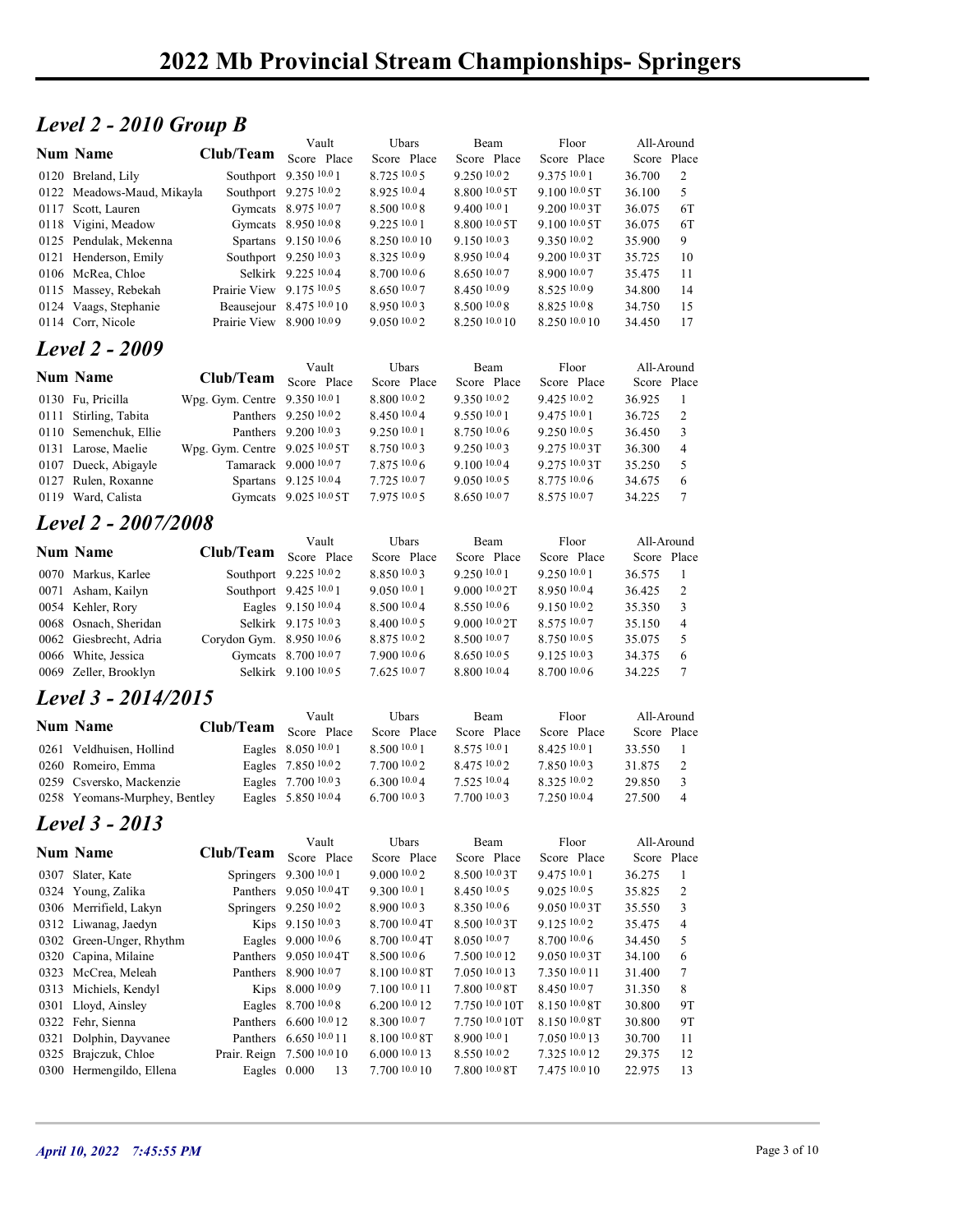### Level 3 - 2012 Group A

|                               | 2022 Mb Provincial Stream Championships-Springers |                        |                          |                     |                      |                           |                         |
|-------------------------------|---------------------------------------------------|------------------------|--------------------------|---------------------|----------------------|---------------------------|-------------------------|
|                               |                                                   |                        |                          |                     |                      |                           |                         |
|                               |                                                   |                        |                          |                     |                      |                           |                         |
|                               |                                                   |                        |                          |                     |                      |                           |                         |
| <b>Level 3 - 2012 Group A</b> |                                                   |                        |                          |                     |                      |                           |                         |
| <b>Num Name</b>               | Club/Team                                         | Vault<br>Score Place   | Ubars<br>Score Place     | Beam<br>Score Place | Floor<br>Score Place | All-Around<br>Score Place |                         |
|                               |                                                   |                        |                          |                     |                      |                           |                         |
| 0262 Hickman, Adrie           |                                                   | Eagles 9.175 10.0 1    | 9.1001003                | 9.000 10.03         | 8.900 10.0 1         | 36.175                    | $\overline{\mathbf{3}}$ |
| 0281 Hiebert, Browning        |                                                   | Tamarack 8.950 10.03T  | 9.400 10.0 1             | 8.60010.06          | 8.875 10.0 2T        | 35.825                    | 6                       |
| 0265 Guenther, Logan          |                                                   | Eagles 8.775 10.0 6    | 8.900 10.0 4T            | 9.100 10.0 1        | 8.875 10.0 2T        | 35.650                    | 7                       |
| 0329 Kulczycki, Kaiya         | Wpg. Gym. Centre 8.625 10.0 10                    |                        | 8.900 10.0 4T            | 8.825 10.0 5        | 8.60010005           | 34.950                    | 12                      |
| 0280 Hebert, Neveah           |                                                   | Tamarack 8.675 10.0 8  | 9.2001002                | 7.825 10.0 13       | 8.625 10.04          | 34.325                    | 13                      |
| 0255 Walkoski, Arianna        |                                                   | Springers 8.725 10.07  | 8.100 10.0 8             | 8.225 10.0 8        | $8.500\,10.06$       | 33.550                    | 14T                     |
| 0283 Toews, Olivia            |                                                   | Spartans 8.650 10.09   | 8.300 10.07              | 8.200 10.0 9T       | 8.400 10.0 8         | 33.550                    | 14T                     |
| 0254 Phillips, Momo           |                                                   | Springers 9.025 10.02  | 7.200 10.0 11            | 9.0251002           | 7.375 10.0 11        | 32.625                    | 16                      |
| 0275 Bray, Shaelynn           | Prairie View $8.800\,10.05$                       |                        | 8.000 10.09              | 7.950 10.0 12       | 7.675 10.0 10        | 32.425                    | 17                      |
| 0251 Lariviere, Lucie         |                                                   | Panthers 8.475 10.0 11 | 6.900 10.0 12            | 8.550 10.07         | 8.450 10.07          | 32.375                    | 18T                     |
| 0270 Matthews, Nyveah         |                                                   | Kips 8.950 10.03T      | $8.400\,10.06$           | 8.000 10.0 11       | 7.025 10.0 13        | 32.375                    | 18T                     |
| 0250 Kellsey, Taya            |                                                   | Panthers 7.750 10.0 13 | 7.500 10.0 10            | 8.850 10.04         | 7.725 10.09          | 31.825                    | 20                      |
| 0276 Carroll, Emily           |                                                   | Spartans 8.175 10.0 12 | 6.500 10.0 13            | 8.200 10.0 9T       | 7.225 10.0 12        | 30.100                    | 23                      |
| <b>Level 3 - 2012 Group B</b> |                                                   |                        |                          |                     |                      |                           |                         |
|                               |                                                   | Vault                  | Ubars                    | Beam                | Floor                | All-Around                |                         |
| Num Name                      | Club/Team                                         | Score Place            | Score Place              | Score Place         | Score Place          | Score Place               |                         |
| 0256 Zarrillo, Sofia          |                                                   | Springers 9.175 10.03  | 9.400 10.0 1             | 9.025 10.03         | 9.475 10.0 1         | 37.075                    | - 1                     |
| 0257 Nishi, Leah              |                                                   | Springers 9.375 10.0 1 | 9.000 10.0 4T            | 8.750 10.04         | 9.250 10.03          | 36.375                    | 2                       |
| 0253 Stewart-Boulay, Violet   |                                                   | Springers 8.475 10.09  | 9.200 <sup>10.0</sup> 2T | 9.125 10.02         | 9.300 10.02          | 36.100                    | $\overline{4}$          |
| 0263 Johansen, Morgan         |                                                   | Eagles 8.825 10.07     | 9.000 10.0 4T            | 9.225 10.0 1        | 9.000 10.0 5         | 36.050                    | 5                       |
| 0277 Cunningham, Jaxine       |                                                   | Spartans 9.075 10.05   | 8.500 10.07              | 8.650 10.07         | 9.175 10.04          | 35.400                    | 8                       |
| 0269 Dueck, Ruby              |                                                   | Kips 9.125 10.04       | 8.900 10.0 6             | 8.700 10.0 5T       | 8.600 10.08          | 35.325                    | 9                       |
| 0271 Corgos, Aqiela           |                                                   | Kips 9.000 10.06       | 9.200 10.0 2T            | 8.400 10.0 8        | 8.675 10.07          | 35.275                    | 10                      |
| 0264 Furkalo, Zoe             |                                                   | Eagles 9.225 10.02     | 8.400 10.0 8             | 8.700 10.0 5T       | 8.825 10.0 6         | 35.150                    | 11                      |
| 0278 Cybulsky, Brooke         |                                                   | Spartans 8.600 10.0 8  | 7.000 10.0 11            | 8.025 10.09         | 8.125 10.09          | 31.750                    | 21                      |
| 0272 Eisbrenner, Islay        |                                                   | Kips 7.875 10.0 11     | 7.300 10.09              | 7.475 10.0 10       | 7.900 10.0 10        | 30.550                    | 22                      |
| 0273 Swanarchuk, Vienna       |                                                   | Kips 8.225 10.0 10     | 7.200 10.0 10            | 6.675 10.0 11       | 7.125 10.0 11        | 29.225                    | 24                      |
|                               |                                                   |                        |                          |                     |                      |                           |                         |
| <b>Level 3 - 2011 Group A</b> |                                                   |                        |                          |                     |                      |                           |                         |
| <b>Num Name</b>               | Club/Team                                         | Vault                  | Ubars                    | Beam                | Floor                | All-Around                |                         |
|                               |                                                   | Score Place            | Score Place              | Score Place         | Score Place          | Score Place               |                         |

#### Level 3 - 2012 Group B

|                                                                                                                                                                                                                                                                                                                                                                                                                                                                                                                                                                                                                                                                                                                                                                   |                                                                                                                                                                                 | 9.400 10.0 1                                                                                                                                                                                                                                                                                                                                                                                                                                                                                                                                                                                                                                                                                                                                                                                                                                                                                                                     | 8.600 10.06                                                                              | 8.875 10.0 2T                      | 35.825                                                             | 6                                                       |
|-------------------------------------------------------------------------------------------------------------------------------------------------------------------------------------------------------------------------------------------------------------------------------------------------------------------------------------------------------------------------------------------------------------------------------------------------------------------------------------------------------------------------------------------------------------------------------------------------------------------------------------------------------------------------------------------------------------------------------------------------------------------|---------------------------------------------------------------------------------------------------------------------------------------------------------------------------------|----------------------------------------------------------------------------------------------------------------------------------------------------------------------------------------------------------------------------------------------------------------------------------------------------------------------------------------------------------------------------------------------------------------------------------------------------------------------------------------------------------------------------------------------------------------------------------------------------------------------------------------------------------------------------------------------------------------------------------------------------------------------------------------------------------------------------------------------------------------------------------------------------------------------------------|------------------------------------------------------------------------------------------|------------------------------------|--------------------------------------------------------------------|---------------------------------------------------------|
|                                                                                                                                                                                                                                                                                                                                                                                                                                                                                                                                                                                                                                                                                                                                                                   |                                                                                                                                                                                 | 8.900 10.0 4T                                                                                                                                                                                                                                                                                                                                                                                                                                                                                                                                                                                                                                                                                                                                                                                                                                                                                                                    | 9.100 10.0 1                                                                             | 8.875 10.0 2T                      | 35.650                                                             | 7                                                       |
|                                                                                                                                                                                                                                                                                                                                                                                                                                                                                                                                                                                                                                                                                                                                                                   |                                                                                                                                                                                 | 8.900 10.0 4T                                                                                                                                                                                                                                                                                                                                                                                                                                                                                                                                                                                                                                                                                                                                                                                                                                                                                                                    | 8.825 10.0 5                                                                             | 8.600 10.0 5                       | 34.950                                                             | 12                                                      |
|                                                                                                                                                                                                                                                                                                                                                                                                                                                                                                                                                                                                                                                                                                                                                                   |                                                                                                                                                                                 | 9.200 10.0 2                                                                                                                                                                                                                                                                                                                                                                                                                                                                                                                                                                                                                                                                                                                                                                                                                                                                                                                     | 7.825 10.0 13                                                                            | 8.625 10.04                        | 34.325                                                             | 13                                                      |
|                                                                                                                                                                                                                                                                                                                                                                                                                                                                                                                                                                                                                                                                                                                                                                   |                                                                                                                                                                                 | 8.100 10.0 8                                                                                                                                                                                                                                                                                                                                                                                                                                                                                                                                                                                                                                                                                                                                                                                                                                                                                                                     | 8.225 10.08                                                                              | 8.500 10.06                        | 33.550                                                             | 14T                                                     |
|                                                                                                                                                                                                                                                                                                                                                                                                                                                                                                                                                                                                                                                                                                                                                                   |                                                                                                                                                                                 | 8.300 10.07                                                                                                                                                                                                                                                                                                                                                                                                                                                                                                                                                                                                                                                                                                                                                                                                                                                                                                                      | 8.200 10.0 9T                                                                            | 8.400 10.08                        | 33.550                                                             | 14T                                                     |
|                                                                                                                                                                                                                                                                                                                                                                                                                                                                                                                                                                                                                                                                                                                                                                   |                                                                                                                                                                                 | 7.200 10.0 11                                                                                                                                                                                                                                                                                                                                                                                                                                                                                                                                                                                                                                                                                                                                                                                                                                                                                                                    | 9.025 10.02                                                                              | 7.375 10.0 11                      | 32.625                                                             | 16                                                      |
|                                                                                                                                                                                                                                                                                                                                                                                                                                                                                                                                                                                                                                                                                                                                                                   |                                                                                                                                                                                 | 8.000 10.09                                                                                                                                                                                                                                                                                                                                                                                                                                                                                                                                                                                                                                                                                                                                                                                                                                                                                                                      | 7.950 10.0 12                                                                            | 7.675 10.0 10                      | 32.425                                                             | 17                                                      |
|                                                                                                                                                                                                                                                                                                                                                                                                                                                                                                                                                                                                                                                                                                                                                                   |                                                                                                                                                                                 | 6.900 10.0 12                                                                                                                                                                                                                                                                                                                                                                                                                                                                                                                                                                                                                                                                                                                                                                                                                                                                                                                    | 8.550 10.07                                                                              | 8.450 10.07                        |                                                                    | 18T                                                     |
|                                                                                                                                                                                                                                                                                                                                                                                                                                                                                                                                                                                                                                                                                                                                                                   |                                                                                                                                                                                 | 8.400 10.0 6                                                                                                                                                                                                                                                                                                                                                                                                                                                                                                                                                                                                                                                                                                                                                                                                                                                                                                                     | 8.000 10.0 11                                                                            | 7.025 10.0 13                      | 32.375                                                             | 18T                                                     |
|                                                                                                                                                                                                                                                                                                                                                                                                                                                                                                                                                                                                                                                                                                                                                                   |                                                                                                                                                                                 | 7.500 10.0 10                                                                                                                                                                                                                                                                                                                                                                                                                                                                                                                                                                                                                                                                                                                                                                                                                                                                                                                    | 8.850 10.04                                                                              | 7.725 10.09                        |                                                                    | 20                                                      |
|                                                                                                                                                                                                                                                                                                                                                                                                                                                                                                                                                                                                                                                                                                                                                                   |                                                                                                                                                                                 | 6.500 10.0 13                                                                                                                                                                                                                                                                                                                                                                                                                                                                                                                                                                                                                                                                                                                                                                                                                                                                                                                    | 8.200 10.0 9T                                                                            | 7.225 10.0 12                      |                                                                    | 23                                                      |
|                                                                                                                                                                                                                                                                                                                                                                                                                                                                                                                                                                                                                                                                                                                                                                   |                                                                                                                                                                                 |                                                                                                                                                                                                                                                                                                                                                                                                                                                                                                                                                                                                                                                                                                                                                                                                                                                                                                                                  |                                                                                          |                                    |                                                                    |                                                         |
|                                                                                                                                                                                                                                                                                                                                                                                                                                                                                                                                                                                                                                                                                                                                                                   |                                                                                                                                                                                 |                                                                                                                                                                                                                                                                                                                                                                                                                                                                                                                                                                                                                                                                                                                                                                                                                                                                                                                                  |                                                                                          |                                    |                                                                    |                                                         |
|                                                                                                                                                                                                                                                                                                                                                                                                                                                                                                                                                                                                                                                                                                                                                                   | Vault                                                                                                                                                                           | Ubars                                                                                                                                                                                                                                                                                                                                                                                                                                                                                                                                                                                                                                                                                                                                                                                                                                                                                                                            | Beam                                                                                     | Floor                              | All-Around                                                         |                                                         |
|                                                                                                                                                                                                                                                                                                                                                                                                                                                                                                                                                                                                                                                                                                                                                                   |                                                                                                                                                                                 | Score Place                                                                                                                                                                                                                                                                                                                                                                                                                                                                                                                                                                                                                                                                                                                                                                                                                                                                                                                      | Score Place                                                                              |                                    | Score Place                                                        |                                                         |
|                                                                                                                                                                                                                                                                                                                                                                                                                                                                                                                                                                                                                                                                                                                                                                   |                                                                                                                                                                                 |                                                                                                                                                                                                                                                                                                                                                                                                                                                                                                                                                                                                                                                                                                                                                                                                                                                                                                                                  |                                                                                          |                                    | 37.075                                                             |                                                         |
|                                                                                                                                                                                                                                                                                                                                                                                                                                                                                                                                                                                                                                                                                                                                                                   |                                                                                                                                                                                 | 9.0001004                                                                                                                                                                                                                                                                                                                                                                                                                                                                                                                                                                                                                                                                                                                                                                                                                                                                                                                        | 8.750 10.04                                                                              | 9.250 10.03                        | 36.375                                                             | 2                                                       |
|                                                                                                                                                                                                                                                                                                                                                                                                                                                                                                                                                                                                                                                                                                                                                                   |                                                                                                                                                                                 | 9.200 10.0 2T                                                                                                                                                                                                                                                                                                                                                                                                                                                                                                                                                                                                                                                                                                                                                                                                                                                                                                                    | 9.125 10.02                                                                              | 9.300 10.02                        | 36.100                                                             | $\overline{4}$                                          |
|                                                                                                                                                                                                                                                                                                                                                                                                                                                                                                                                                                                                                                                                                                                                                                   |                                                                                                                                                                                 | 9.000 10.0 4T                                                                                                                                                                                                                                                                                                                                                                                                                                                                                                                                                                                                                                                                                                                                                                                                                                                                                                                    | 9.225 10.0 1                                                                             | 9.000 10.0 5                       | 36.050                                                             | 5                                                       |
|                                                                                                                                                                                                                                                                                                                                                                                                                                                                                                                                                                                                                                                                                                                                                                   |                                                                                                                                                                                 | 8.500 10.07                                                                                                                                                                                                                                                                                                                                                                                                                                                                                                                                                                                                                                                                                                                                                                                                                                                                                                                      | 8.650 10.07                                                                              | 9.175 10.04                        | 35.400                                                             | 8                                                       |
|                                                                                                                                                                                                                                                                                                                                                                                                                                                                                                                                                                                                                                                                                                                                                                   |                                                                                                                                                                                 | 8.900 10.0 6                                                                                                                                                                                                                                                                                                                                                                                                                                                                                                                                                                                                                                                                                                                                                                                                                                                                                                                     | 8.700 10.0 5T                                                                            | 8.600 10.08                        | 35.325                                                             | 9                                                       |
|                                                                                                                                                                                                                                                                                                                                                                                                                                                                                                                                                                                                                                                                                                                                                                   |                                                                                                                                                                                 | 9.200 <sup>10.0</sup> 2T                                                                                                                                                                                                                                                                                                                                                                                                                                                                                                                                                                                                                                                                                                                                                                                                                                                                                                         | 8.400 10.0 8                                                                             | 8.675 10.07                        | 35.275                                                             | 10                                                      |
|                                                                                                                                                                                                                                                                                                                                                                                                                                                                                                                                                                                                                                                                                                                                                                   |                                                                                                                                                                                 | 8.40010.08                                                                                                                                                                                                                                                                                                                                                                                                                                                                                                                                                                                                                                                                                                                                                                                                                                                                                                                       | 8.700 10.0 5T                                                                            | 8.82510.06                         | 35.150                                                             | 11                                                      |
|                                                                                                                                                                                                                                                                                                                                                                                                                                                                                                                                                                                                                                                                                                                                                                   |                                                                                                                                                                                 | 7.000 10.0 11                                                                                                                                                                                                                                                                                                                                                                                                                                                                                                                                                                                                                                                                                                                                                                                                                                                                                                                    | 8.025 10.09                                                                              | 8.125 10.09                        | 31.750                                                             | 21                                                      |
|                                                                                                                                                                                                                                                                                                                                                                                                                                                                                                                                                                                                                                                                                                                                                                   |                                                                                                                                                                                 | 7.300 10.09                                                                                                                                                                                                                                                                                                                                                                                                                                                                                                                                                                                                                                                                                                                                                                                                                                                                                                                      | 7.475 10.0 10                                                                            | 7.900 10.0 10                      | 30.550                                                             | 22                                                      |
|                                                                                                                                                                                                                                                                                                                                                                                                                                                                                                                                                                                                                                                                                                                                                                   |                                                                                                                                                                                 | 7.200 10.0 10                                                                                                                                                                                                                                                                                                                                                                                                                                                                                                                                                                                                                                                                                                                                                                                                                                                                                                                    | 6.675 10.0 11                                                                            | 7.125 10.0 11                      | 29.225                                                             | 24                                                      |
|                                                                                                                                                                                                                                                                                                                                                                                                                                                                                                                                                                                                                                                                                                                                                                   |                                                                                                                                                                                 |                                                                                                                                                                                                                                                                                                                                                                                                                                                                                                                                                                                                                                                                                                                                                                                                                                                                                                                                  |                                                                                          |                                    |                                                                    |                                                         |
|                                                                                                                                                                                                                                                                                                                                                                                                                                                                                                                                                                                                                                                                                                                                                                   |                                                                                                                                                                                 |                                                                                                                                                                                                                                                                                                                                                                                                                                                                                                                                                                                                                                                                                                                                                                                                                                                                                                                                  |                                                                                          |                                    |                                                                    |                                                         |
|                                                                                                                                                                                                                                                                                                                                                                                                                                                                                                                                                                                                                                                                                                                                                                   | Vault                                                                                                                                                                           |                                                                                                                                                                                                                                                                                                                                                                                                                                                                                                                                                                                                                                                                                                                                                                                                                                                                                                                                  |                                                                                          |                                    |                                                                    |                                                         |
|                                                                                                                                                                                                                                                                                                                                                                                                                                                                                                                                                                                                                                                                                                                                                                   |                                                                                                                                                                                 |                                                                                                                                                                                                                                                                                                                                                                                                                                                                                                                                                                                                                                                                                                                                                                                                                                                                                                                                  |                                                                                          |                                    |                                                                    |                                                         |
|                                                                                                                                                                                                                                                                                                                                                                                                                                                                                                                                                                                                                                                                                                                                                                   |                                                                                                                                                                                 | 9.500 10.0 1                                                                                                                                                                                                                                                                                                                                                                                                                                                                                                                                                                                                                                                                                                                                                                                                                                                                                                                     | 9.275 10.02                                                                              | 9.225 10.0 1                       | 36.900                                                             | 2                                                       |
|                                                                                                                                                                                                                                                                                                                                                                                                                                                                                                                                                                                                                                                                                                                                                                   |                                                                                                                                                                                 | 9.000 10.0 5T                                                                                                                                                                                                                                                                                                                                                                                                                                                                                                                                                                                                                                                                                                                                                                                                                                                                                                                    | 8.950 10.04                                                                              |                                    | 36.550                                                             | $\mathfrak{Z}$                                          |
|                                                                                                                                                                                                                                                                                                                                                                                                                                                                                                                                                                                                                                                                                                                                                                   |                                                                                                                                                                                 | 9.100 10.0 3T                                                                                                                                                                                                                                                                                                                                                                                                                                                                                                                                                                                                                                                                                                                                                                                                                                                                                                                    | 9.325 10.0 1                                                                             | 8.650 10.0 7T                      | 36.375                                                             | $\overline{4}$                                          |
|                                                                                                                                                                                                                                                                                                                                                                                                                                                                                                                                                                                                                                                                                                                                                                   |                                                                                                                                                                                 | 9.100 10.0 3T                                                                                                                                                                                                                                                                                                                                                                                                                                                                                                                                                                                                                                                                                                                                                                                                                                                                                                                    | 8.675 10.0 10                                                                            | 9.200 10.0 2                       | 36.025                                                             | 6                                                       |
|                                                                                                                                                                                                                                                                                                                                                                                                                                                                                                                                                                                                                                                                                                                                                                   |                                                                                                                                                                                 | 8.700 10.0 7T                                                                                                                                                                                                                                                                                                                                                                                                                                                                                                                                                                                                                                                                                                                                                                                                                                                                                                                    | 8.750 10.0 6T                                                                            | 8.875 10.0 5                       | 35.575                                                             | 7                                                       |
|                                                                                                                                                                                                                                                                                                                                                                                                                                                                                                                                                                                                                                                                                                                                                                   |                                                                                                                                                                                 | 9.30010.02                                                                                                                                                                                                                                                                                                                                                                                                                                                                                                                                                                                                                                                                                                                                                                                                                                                                                                                       | 8.475 10.0 12                                                                            | 8.450 10.0 11                      | 35.475                                                             | 8                                                       |
|                                                                                                                                                                                                                                                                                                                                                                                                                                                                                                                                                                                                                                                                                                                                                                   |                                                                                                                                                                                 | 8.700 10.0 7T                                                                                                                                                                                                                                                                                                                                                                                                                                                                                                                                                                                                                                                                                                                                                                                                                                                                                                                    | 9.0251003                                                                                | 8.525 10.0 10                      | 35.450                                                             | 9T                                                      |
|                                                                                                                                                                                                                                                                                                                                                                                                                                                                                                                                                                                                                                                                                                                                                                   |                                                                                                                                                                                 | 8.200 10.0 11                                                                                                                                                                                                                                                                                                                                                                                                                                                                                                                                                                                                                                                                                                                                                                                                                                                                                                                    | 8.700 10.09                                                                              | 9.000 10.04                        | 35.100                                                             | 13                                                      |
|                                                                                                                                                                                                                                                                                                                                                                                                                                                                                                                                                                                                                                                                                                                                                                   |                                                                                                                                                                                 | 8.600 10.0 9T                                                                                                                                                                                                                                                                                                                                                                                                                                                                                                                                                                                                                                                                                                                                                                                                                                                                                                                    | 8.875 10.0 5                                                                             | $8.650\,10.07$ T                   | 35.025                                                             | 15                                                      |
|                                                                                                                                                                                                                                                                                                                                                                                                                                                                                                                                                                                                                                                                                                                                                                   |                                                                                                                                                                                 | 9.000 10.0 5T                                                                                                                                                                                                                                                                                                                                                                                                                                                                                                                                                                                                                                                                                                                                                                                                                                                                                                                    | 8.575 10.0 11                                                                            | 8.600 10.09                        | 34.875                                                             | 16                                                      |
|                                                                                                                                                                                                                                                                                                                                                                                                                                                                                                                                                                                                                                                                                                                                                                   |                                                                                                                                                                                 |                                                                                                                                                                                                                                                                                                                                                                                                                                                                                                                                                                                                                                                                                                                                                                                                                                                                                                                                  | 8.750 10.0 6T                                                                            | 8.675 10.06                        | 34.525                                                             | 17                                                      |
| 0281 Hiebert, Browning<br>0265 Guenther, Logan<br>0329 Kulczycki, Kaiya<br>0280 Hebert, Neveah<br>0255 Walkoski, Arianna<br>0283 Toews, Olivia<br>0254 Phillips, Momo<br>0275 Bray, Shaelynn<br>0251 Lariviere, Lucie<br>0270 Matthews, Nyveah<br>0250 Kellsey, Taya<br>0276 Carroll, Emily<br><b>Num Name</b><br>0256 Zarrillo, Sofia<br>0257 Nishi, Leah<br>0263 Johansen, Morgan<br>0269 Dueck, Ruby<br>0271 Corgos, Aqiela<br>0264 Furkalo, Zoe<br>0278 Cybulsky, Brooke<br>0272 Eisbrenner, Islay<br><b>Num Name</b><br>0371 Dorge, Lea<br>0376 McKim, Kacey<br>0360 Wells, Lily<br>0352 Fitzpatrick, Holly<br>0368 Winters, Jane<br>0378 Crosbie, Catherine<br>0351 Fothergill, Molly<br>0370 Albrecht, Annika<br>0379 Lowdon, Maelle<br>0380 Tetrault, Mia | <b>Level 3 - 2012 Group B</b><br>0253 Stewart-Boulay, Violet<br>0277 Cunningham, Jaxine<br>0273 Swanarchuk, Vienna<br><b>Level 3 - 2011 Group A</b><br>0358 Johnston, Mackenzie | Tamarack 8.950 10.03T<br>Eagles 8.775 10.06<br>Wpg. Gym. Centre 8.625 10.0 10<br>Tamarack 8.675 10.08<br>Springers 8.725 10.07<br>Spartans 8.650 10.09<br>Springers 9.025 10.02<br>Prairie View 8.800 10.0 5<br>Panthers 8.475 10.0 11<br>Kips 8.950 10.03T<br>Panthers 7.750 10.0 13<br>Spartans 8.175 10.0 12<br>Club/Team<br>Score Place<br>Springers 9.175 10.03<br>Springers 9.375 10.0 1<br>Springers 8.475 10.09<br>Eagles 8.825 10.07<br>Spartans 9.075 10.05<br>Kips 9.125 10.04<br>Kips 9.000 10.06<br>Eagles 9.225 10.02<br>Spartans 8.600 10.0 8<br>Kips 7.875 10.0 11<br>Kips 8.225 10.0 10<br>Club/Team<br>Score Place<br>Panthers 8.900 10.0 8T<br>Prairie View 9.450 10.0 1<br>Eagles 9.300 10.02<br>Springers 9.050 10.07<br>Neepawa 9.250 10.0 3T<br>Wpg. Gym. Centre 9.250 10.03T<br>Eagles 9.200 <sup>10.0</sup> 5T<br>Swan Valley 9.200 10.0 5T<br>Panthers 8.900 10.0 8T<br>Wpg. Gym. Centre 8.700 10.0 10 | 9.400 10.0 1<br>Ubars<br>Score Place<br>8.600 10.0 9T<br>Wpg. Gym. Centre 8.500 10.0 11T | 9.025 10.03<br>Beam<br>Score Place | Score Place<br>9.475 10.0 1<br>Floor<br>Score Place<br>9.150 10.03 | 32.375<br>31.825<br>30.100<br>All-Around<br>Score Place |

#### Level 3 - 2011 Group A

| <b>Level 3 - 2012 Group B</b><br><b>Num Name</b> |                                                                                                                                                                                                                                                                                                            | Vault                                                 |                                                                                                                                                                                                                                                                                                                                                                                                                                                                                                                                                                                                                       |                                                                                                                                                                                                      |                                                                                                                                                                                                      |                                                                                                                                                                                                        |                                                                                                                                                   |
|--------------------------------------------------|------------------------------------------------------------------------------------------------------------------------------------------------------------------------------------------------------------------------------------------------------------------------------------------------------------|-------------------------------------------------------|-----------------------------------------------------------------------------------------------------------------------------------------------------------------------------------------------------------------------------------------------------------------------------------------------------------------------------------------------------------------------------------------------------------------------------------------------------------------------------------------------------------------------------------------------------------------------------------------------------------------------|------------------------------------------------------------------------------------------------------------------------------------------------------------------------------------------------------|------------------------------------------------------------------------------------------------------------------------------------------------------------------------------------------------------|--------------------------------------------------------------------------------------------------------------------------------------------------------------------------------------------------------|---------------------------------------------------------------------------------------------------------------------------------------------------|
|                                                  |                                                                                                                                                                                                                                                                                                            |                                                       |                                                                                                                                                                                                                                                                                                                                                                                                                                                                                                                                                                                                                       |                                                                                                                                                                                                      |                                                                                                                                                                                                      |                                                                                                                                                                                                        |                                                                                                                                                   |
|                                                  |                                                                                                                                                                                                                                                                                                            |                                                       | Ubars                                                                                                                                                                                                                                                                                                                                                                                                                                                                                                                                                                                                                 | Beam                                                                                                                                                                                                 | Floor                                                                                                                                                                                                | All-Around                                                                                                                                                                                             |                                                                                                                                                   |
|                                                  | Club/Team                                                                                                                                                                                                                                                                                                  | Score Place                                           | Score Place                                                                                                                                                                                                                                                                                                                                                                                                                                                                                                                                                                                                           | Score Place                                                                                                                                                                                          | Score Place                                                                                                                                                                                          | Score Place                                                                                                                                                                                            |                                                                                                                                                   |
| 0256 Zarrillo, Sofia                             |                                                                                                                                                                                                                                                                                                            | Springers 9.175 10.03                                 | 9.400 10.0 1                                                                                                                                                                                                                                                                                                                                                                                                                                                                                                                                                                                                          | 9.025 10.03                                                                                                                                                                                          | 9.475 10.0 1                                                                                                                                                                                         | 37.075                                                                                                                                                                                                 |                                                                                                                                                   |
| 0257 Nishi, Leah                                 |                                                                                                                                                                                                                                                                                                            |                                                       | 9.000 10.0 4T                                                                                                                                                                                                                                                                                                                                                                                                                                                                                                                                                                                                         | 8.750 10.04                                                                                                                                                                                          | 9.250 10.03                                                                                                                                                                                          | 36.375                                                                                                                                                                                                 | 2                                                                                                                                                 |
|                                                  |                                                                                                                                                                                                                                                                                                            |                                                       | 9.200 10.0 2T                                                                                                                                                                                                                                                                                                                                                                                                                                                                                                                                                                                                         | 9.125 10.02                                                                                                                                                                                          | 9.300 10.02                                                                                                                                                                                          | 36.100                                                                                                                                                                                                 | $\overline{4}$                                                                                                                                    |
| 0263 Johansen, Morgan                            |                                                                                                                                                                                                                                                                                                            |                                                       | 9.0001004                                                                                                                                                                                                                                                                                                                                                                                                                                                                                                                                                                                                             | 9.225 10.0 1                                                                                                                                                                                         | 9.000 10.0 5                                                                                                                                                                                         | 36.050                                                                                                                                                                                                 | 5                                                                                                                                                 |
| 0277 Cunningham, Jaxine                          |                                                                                                                                                                                                                                                                                                            |                                                       | 8.500 10.07                                                                                                                                                                                                                                                                                                                                                                                                                                                                                                                                                                                                           | 8.650 10.07                                                                                                                                                                                          | 9.175 10.04                                                                                                                                                                                          | 35.400                                                                                                                                                                                                 | 8                                                                                                                                                 |
| 0269 Dueck, Ruby                                 |                                                                                                                                                                                                                                                                                                            |                                                       | 8.900 10.0 6                                                                                                                                                                                                                                                                                                                                                                                                                                                                                                                                                                                                          | 8.700 10.0 5T                                                                                                                                                                                        | 8.600 10.08                                                                                                                                                                                          | 35.325                                                                                                                                                                                                 | 9                                                                                                                                                 |
| 0271 Corgos, Aqiela                              |                                                                                                                                                                                                                                                                                                            |                                                       | 9.200 <sup>10.0</sup> 2T                                                                                                                                                                                                                                                                                                                                                                                                                                                                                                                                                                                              | 8.400 10.0 8                                                                                                                                                                                         | 8.675 10.07                                                                                                                                                                                          | 35.275                                                                                                                                                                                                 | 10                                                                                                                                                |
| 0264 Furkalo, Zoe                                |                                                                                                                                                                                                                                                                                                            |                                                       | 8.400 10.0 8                                                                                                                                                                                                                                                                                                                                                                                                                                                                                                                                                                                                          | 8.700 10.0 5T                                                                                                                                                                                        | 8.825 10.06                                                                                                                                                                                          | 35.150                                                                                                                                                                                                 | 11                                                                                                                                                |
| 0278 Cybulsky, Brooke                            |                                                                                                                                                                                                                                                                                                            |                                                       | 7.000 10.0 11                                                                                                                                                                                                                                                                                                                                                                                                                                                                                                                                                                                                         | 8.025 10.09                                                                                                                                                                                          | 8.125 10.09                                                                                                                                                                                          | 31.750                                                                                                                                                                                                 | 21                                                                                                                                                |
| 0272 Eisbrenner, Islay                           |                                                                                                                                                                                                                                                                                                            |                                                       | 7.300 10.09                                                                                                                                                                                                                                                                                                                                                                                                                                                                                                                                                                                                           | 7.475 10.0 10                                                                                                                                                                                        | 7.900 10.0 10                                                                                                                                                                                        | 30.550                                                                                                                                                                                                 | 22                                                                                                                                                |
| 0273 Swanarchuk, Vienna                          |                                                                                                                                                                                                                                                                                                            |                                                       | 7.200 10.0 10                                                                                                                                                                                                                                                                                                                                                                                                                                                                                                                                                                                                         | 6.675 10.0 11                                                                                                                                                                                        | 7.125 10.0 11                                                                                                                                                                                        | 29.225                                                                                                                                                                                                 | 24                                                                                                                                                |
|                                                  |                                                                                                                                                                                                                                                                                                            |                                                       |                                                                                                                                                                                                                                                                                                                                                                                                                                                                                                                                                                                                                       |                                                                                                                                                                                                      |                                                                                                                                                                                                      |                                                                                                                                                                                                        |                                                                                                                                                   |
|                                                  |                                                                                                                                                                                                                                                                                                            |                                                       |                                                                                                                                                                                                                                                                                                                                                                                                                                                                                                                                                                                                                       |                                                                                                                                                                                                      |                                                                                                                                                                                                      |                                                                                                                                                                                                        |                                                                                                                                                   |
|                                                  |                                                                                                                                                                                                                                                                                                            | Score Place                                           | Score Place                                                                                                                                                                                                                                                                                                                                                                                                                                                                                                                                                                                                           | Score Place                                                                                                                                                                                          | Score Place                                                                                                                                                                                          |                                                                                                                                                                                                        |                                                                                                                                                   |
|                                                  |                                                                                                                                                                                                                                                                                                            |                                                       |                                                                                                                                                                                                                                                                                                                                                                                                                                                                                                                                                                                                                       |                                                                                                                                                                                                      |                                                                                                                                                                                                      |                                                                                                                                                                                                        | 2                                                                                                                                                 |
|                                                  |                                                                                                                                                                                                                                                                                                            |                                                       | 9.000 10.0 5T                                                                                                                                                                                                                                                                                                                                                                                                                                                                                                                                                                                                         |                                                                                                                                                                                                      |                                                                                                                                                                                                      |                                                                                                                                                                                                        | 3                                                                                                                                                 |
|                                                  |                                                                                                                                                                                                                                                                                                            |                                                       |                                                                                                                                                                                                                                                                                                                                                                                                                                                                                                                                                                                                                       |                                                                                                                                                                                                      |                                                                                                                                                                                                      |                                                                                                                                                                                                        | 4                                                                                                                                                 |
|                                                  |                                                                                                                                                                                                                                                                                                            |                                                       |                                                                                                                                                                                                                                                                                                                                                                                                                                                                                                                                                                                                                       |                                                                                                                                                                                                      |                                                                                                                                                                                                      |                                                                                                                                                                                                        | 6                                                                                                                                                 |
|                                                  |                                                                                                                                                                                                                                                                                                            |                                                       |                                                                                                                                                                                                                                                                                                                                                                                                                                                                                                                                                                                                                       |                                                                                                                                                                                                      |                                                                                                                                                                                                      |                                                                                                                                                                                                        |                                                                                                                                                   |
|                                                  |                                                                                                                                                                                                                                                                                                            |                                                       |                                                                                                                                                                                                                                                                                                                                                                                                                                                                                                                                                                                                                       |                                                                                                                                                                                                      |                                                                                                                                                                                                      |                                                                                                                                                                                                        | 8                                                                                                                                                 |
|                                                  |                                                                                                                                                                                                                                                                                                            |                                                       |                                                                                                                                                                                                                                                                                                                                                                                                                                                                                                                                                                                                                       |                                                                                                                                                                                                      |                                                                                                                                                                                                      |                                                                                                                                                                                                        | 9T                                                                                                                                                |
|                                                  |                                                                                                                                                                                                                                                                                                            |                                                       |                                                                                                                                                                                                                                                                                                                                                                                                                                                                                                                                                                                                                       |                                                                                                                                                                                                      |                                                                                                                                                                                                      |                                                                                                                                                                                                        | 13                                                                                                                                                |
|                                                  |                                                                                                                                                                                                                                                                                                            |                                                       |                                                                                                                                                                                                                                                                                                                                                                                                                                                                                                                                                                                                                       |                                                                                                                                                                                                      |                                                                                                                                                                                                      |                                                                                                                                                                                                        | 15                                                                                                                                                |
|                                                  |                                                                                                                                                                                                                                                                                                            |                                                       |                                                                                                                                                                                                                                                                                                                                                                                                                                                                                                                                                                                                                       |                                                                                                                                                                                                      |                                                                                                                                                                                                      |                                                                                                                                                                                                        | 16                                                                                                                                                |
|                                                  |                                                                                                                                                                                                                                                                                                            |                                                       |                                                                                                                                                                                                                                                                                                                                                                                                                                                                                                                                                                                                                       |                                                                                                                                                                                                      |                                                                                                                                                                                                      |                                                                                                                                                                                                        | 17                                                                                                                                                |
|                                                  |                                                                                                                                                                                                                                                                                                            |                                                       |                                                                                                                                                                                                                                                                                                                                                                                                                                                                                                                                                                                                                       |                                                                                                                                                                                                      |                                                                                                                                                                                                      |                                                                                                                                                                                                        | 20                                                                                                                                                |
|                                                  |                                                                                                                                                                                                                                                                                                            |                                                       |                                                                                                                                                                                                                                                                                                                                                                                                                                                                                                                                                                                                                       |                                                                                                                                                                                                      |                                                                                                                                                                                                      |                                                                                                                                                                                                        |                                                                                                                                                   |
|                                                  |                                                                                                                                                                                                                                                                                                            |                                                       |                                                                                                                                                                                                                                                                                                                                                                                                                                                                                                                                                                                                                       |                                                                                                                                                                                                      |                                                                                                                                                                                                      |                                                                                                                                                                                                        |                                                                                                                                                   |
|                                                  |                                                                                                                                                                                                                                                                                                            |                                                       |                                                                                                                                                                                                                                                                                                                                                                                                                                                                                                                                                                                                                       |                                                                                                                                                                                                      |                                                                                                                                                                                                      |                                                                                                                                                                                                        |                                                                                                                                                   |
|                                                  |                                                                                                                                                                                                                                                                                                            |                                                       |                                                                                                                                                                                                                                                                                                                                                                                                                                                                                                                                                                                                                       |                                                                                                                                                                                                      |                                                                                                                                                                                                      |                                                                                                                                                                                                        |                                                                                                                                                   |
|                                                  |                                                                                                                                                                                                                                                                                                            |                                                       |                                                                                                                                                                                                                                                                                                                                                                                                                                                                                                                                                                                                                       |                                                                                                                                                                                                      |                                                                                                                                                                                                      |                                                                                                                                                                                                        |                                                                                                                                                   |
|                                                  |                                                                                                                                                                                                                                                                                                            |                                                       |                                                                                                                                                                                                                                                                                                                                                                                                                                                                                                                                                                                                                       |                                                                                                                                                                                                      |                                                                                                                                                                                                      |                                                                                                                                                                                                        |                                                                                                                                                   |
|                                                  | <b>Num Name</b><br>0371 Dorge, Lea<br>0376 McKim, Kacey<br>0360 Wells, Lily<br>0352 Fitzpatrick, Holly<br>0368 Winters, Jane<br>0378 Crosbie, Catherine<br>0358 Johnston, Mackenzie<br>0351 Fothergill, Molly<br>0370 Albrecht, Annika<br>0379 Lowdon, Maelle<br>0380 Tetrault, Mia<br>0361 Sissons, Elina | 0253 Stewart-Boulay, Violet<br>Level 3 - 2011 Group A | Springers 9.375 10.0 1<br>Springers 8.475 10.09<br>Eagles 8.825 10.07<br>Spartans 9.075 10.0 5<br>Kips 9.125 10.04<br>Kips 9.000 10.06<br>Eagles 9.225 10.02<br>Spartans 8.600 10.0 8<br>Kips 7.875 10.0 11<br>Kips 8.225 10.0 10<br>Vault<br>Club/Team<br>Panthers 8.900 10.0 8T<br>Prairie View 9.450 10.0 1<br>Eagles 9.300 10.02<br>Springers 9.050 10.07<br>Neepawa 9.250 10.0 3T<br>Wpg. Gym. Centre 9.250 10.03T<br>Eagles 9.200 <sup>10.0</sup> 5T<br>Swan Valley 9.200 10.0 5T<br>Panthers 8.900 10.0 8T<br>Wpg. Gym. Centre 8.700 10.0 10<br>Wpg. Gym. Centre 8.500 10.0 11T<br>Corydon Gym. 8.500 10.0 11T | Ubars<br>9.500 10.0 1<br>9.100 10.0 3T<br>9.100 <sup>10.0</sup> 3T<br>8.700 10.0 7T<br>9.300 10.0 2<br>8.700 10.0 7T<br>8.200 10.0 11<br>8.60010.09T<br>9.00010005<br>8.600 10.0 9T<br>8.100 10.0 12 | Beam<br>9.275 10.02<br>8.950 10.04<br>9.325 10.0 1<br>8.675 10.0 10<br>8.750 10.0 6T<br>8.475 10.0 12<br>9.025 10.03<br>8.700 10.09<br>8.875 10.0 5<br>8.575 10.0 11<br>8.750 10.0 6T<br>8.725 10.08 | Floor<br>9.225 10.0 1<br>9.150 10.03<br>8.650 10.0 7T<br>9.200 10.0 2<br>8.875 10.0 5<br>8.450 10.0 11<br>8.525 10.0 10<br>9.000 10.04<br>8.650 10.0 7T<br>8.600 10.09<br>8.675 10.06<br>7.975 10.0 12 | All-Around<br>Score Place<br>36.900<br>36.550<br>36.375<br>36.025<br>35.575<br>35.475<br>35.450<br>35.100<br>35.025<br>34.875<br>34.525<br>33.300 |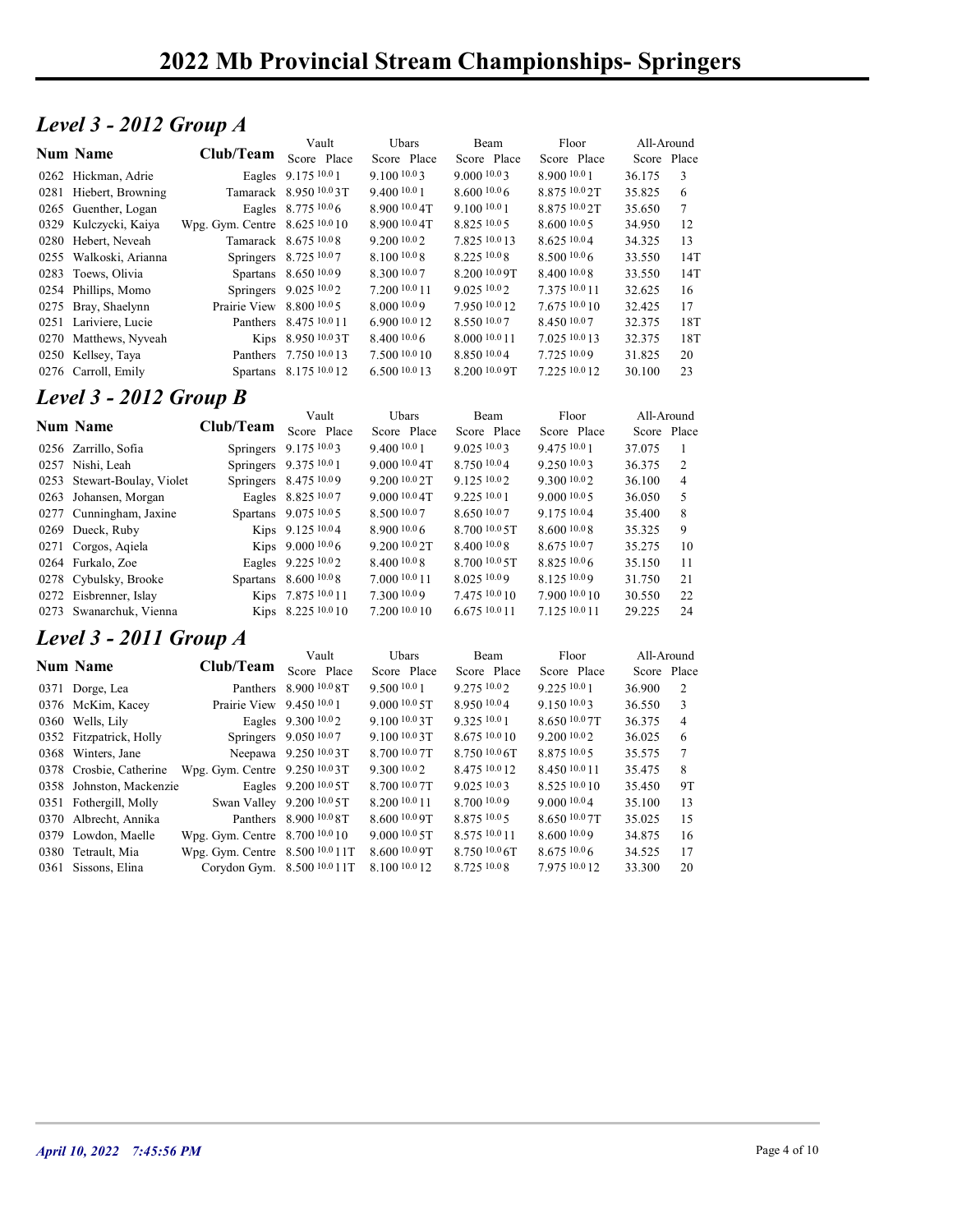### Level 3 - 2011 Group B

|                                         | 2022 Mb Provincial Stream Championships-Springers |                         |                                |                                |                               |                  |          |  |
|-----------------------------------------|---------------------------------------------------|-------------------------|--------------------------------|--------------------------------|-------------------------------|------------------|----------|--|
|                                         |                                                   |                         |                                |                                |                               |                  |          |  |
|                                         |                                                   |                         |                                |                                |                               |                  |          |  |
| Level $3 - 2011$ Group B                |                                                   |                         |                                |                                |                               |                  |          |  |
|                                         |                                                   | Vault                   | Ubars                          | Beam                           | Floor                         | All-Around       |          |  |
| <b>Num Name</b>                         | Club/Team                                         | Score Place             | Score Place                    | Score Place                    | Score Place                   | Score Place      |          |  |
| 0353 Fornoles, Daveen Abigail           |                                                   | Springers 9.500 10.0 1  | 9.000 10.0 2T                  | 9.200 10.0 1                   | 9.350 10.0 2T                 | 37.050           | -1       |  |
| 0355 Ghuman, Avneet                     |                                                   | Springers 8.700 10.08   | 9.3001001                      | 8.975 10.03                    | $9.150\,10.05$                | 36.125           | 5        |  |
| 0201 Johnson, Brooklyn                  |                                                   | Eagles 9.200 10.02      | 8.600 10.0 6                   | 8.150 10.0 11                  | 9.500 10.0 1                  | 35.450           | 9T       |  |
| 0354 Mann, Lilah                        |                                                   | Springers 9.100 10.03T  | 8.900 10.04                    | 8.300 10.0 10                  | 9.000 10.07                   | 35.300           | 11T      |  |
| 0356 Verity, Anna                       |                                                   | Springers 9.000 10.0 5T | 9.000 10.0 2T                  | 8.050 10.0 12                  | 9.250 10.04                   | 35.300           | 11T      |  |
| 0359 ANONYMOUS                          |                                                   | Eagles 9.100 10.0 3T    | 8.000 10.07                    | 9.100 10.02                    | 8.875 10.08                   | 35.075           | 14       |  |
| 0357 Kehler, Paisley                    |                                                   | Springers 8.650 10.09   | 8.700 10.0 5                   | 7.775 10.0 13                  | 9.350 10.0 2T                 | 34.475           | 18       |  |
| 0373 Rocchio, Sierra                    | Prair. Reign 8.950 10.07                          |                         | 7.000 10.0 9T                  | 8.675 10.0 6                   | 8.800 10.09                   | 33.425           | 19       |  |
| 0366 Ghuman, Avleen                     |                                                   | Kips 9.000 10.0 5T      | 7.000 10.0 9T                  | 8.550 10.0 8                   | $8.600\;^{10.0}\,10$          | 33.150           | 21       |  |
| 0381 Sutherland, Peyton                 | Wpg. Gym. Centre 8.300 10.0 12                    |                         | 7.300 10.0 8                   | 8.400 10.09                    | 9.050 10.06                   | 33.050           | 22       |  |
| 0362 Thomas, Gwen                       | Corydon Gym. 7.800 10.0 13                        |                         | 6.800 10.0 11                  | 8.875 10.04                    | 8.100 10.0 12                 | 31.575           | 23       |  |
| 0382 Belanger, Ruby                     | Wpg. Gym. Centre 8.600 10.0 10                    |                         | 5.800 10.0 12                  | 8.600 10.07                    | 8.150 10.0 11                 | 31.150           | 24       |  |
| 0372 Burkard, Jude                      | Prair. Reign 8.450 10.0 11                        |                         | 5.600 10.0 13                  | 8.750 10.05                    | 7.400 10.0 13                 | 30.200           | 25       |  |
| <b>Level 3 - 2010 Group A</b>           |                                                   |                         |                                |                                |                               |                  |          |  |
|                                         |                                                   | Vault                   | Ubars                          | Beam                           | Floor                         | All-Around       |          |  |
| <b>Num Name</b>                         | Club/Team Score Place                             |                         | Score Place                    | Score Place                    | Score Place                   | Score Place      |          |  |
| 0206 Robson, Grace                      |                                                   | Springers 8.900 10.07   | 9.400 10.0 1                   | 8.900 10.03                    | 8.775 10.04                   | 35.975           | 2T       |  |
| 0224 Leveille, Christina                |                                                   | Panthers 9.450 10.02    | 8.800 10.04                    | 9.100 10.02                    | 8.625 10.0 7T                 | 35.975           | 2T       |  |
| 0216 Dueck, Ivy                         |                                                   | Kips 9.100 10.04        | 8.900 10.0 3                   | 8.800 10.0 4T                  | 8.625 10.0 7T                 | 35.425           | 6        |  |
| 0200 Ellis, Jeanell                     |                                                   | Eagles 8.650 10.0 9T    | 8.700 10.0 5                   | 9.150 10.0 1                   | 8.875 10.02                   | 35.375           | 7        |  |
| 0208 Hill, Charlotte                    | Corydon Gym. 9.150 10.03                          |                         | 8.50010.06                     | 8.650 10.0 7T                  | 8.525 10.09                   | 34.825           | 8        |  |
| 0217 Kempthorne, Aislin                 |                                                   | Kips 8.950 10.0 5T      | 8.000 10.0 9T                  | 8.650 10.0 7T                  | 8.950 10.0 1                  | 34.550           | 9        |  |
| 0221 Fortin, Faye                       | Swan Valley 8.500 10.0 11                         |                         | 9.000 10.0 2                   | 8.500 10.0 12                  | 8.400 10.0 10                 | 34.400           | 10       |  |
| 0207 Gross, Hope                        |                                                   | Springers 8.950 10.0 5T | 8.400 10.0 7T                  | $8.600\;^{10.0}\,11$           | 8.300 10.0 11                 | 34.250           | 12T      |  |
| 0210 Pauls, Anika                       | Corydon Gym. 8.800 10.08                          |                         | 7.600 10.0 14                  | 8.650 10.0 7T                  | 8.825 10.03                   | 33.875           | 15       |  |
| 0209 Old, Sadie                         | Corydon Gym. 8.400 10.0 12                        |                         | 7.700 10.0 13                  | 8.700 10.0 6                   | 8.700 10.0 6                  | 33.500           | 17T      |  |
| 0229 Rusk, Cailey                       |                                                   | Selkirk 8.650 10.0 9T   | 8.400 10.0 7T                  | 8.450 10.0 13                  | 7.700 10.0 13                 | 33.200           | 19       |  |
| 0202 Lanoie, Eden<br>0211 DiNella, Aria | Wpg. Gym. Centre 9.500 10.0 1                     | Eagles 8.200 10.0 13T   | 7.800 10.0 12<br>6.100 10.0 15 | 8.200 10.0 15<br>8.800 10.0 4T | 8.725 10.0 5<br>7.825 10.0 12 | 32.925<br>32.225 | 21<br>26 |  |
|                                         |                                                   |                         |                                |                                |                               |                  |          |  |

#### Level 3 - 2010 Group A

|                    | CIUD/ Feam                                                                                                                                                                                                                                                                                                                                                                                                                                                                                                                                                                                                                                                                                                                                                                                                                                                                                                                                                 | Score Place                                                                                                  | Score Place                                                                                                                                                                                                                                                                                                                                                                                                                                                                                                                                                                                                                                                                                                                                                                                                                                                                                                                                                                                                                                                                                                                                                                               | Score Place                                                                                                                                                                                                                                                                                                                                                                                                            | Score Place                                                                                                                                                                                                                                                                                                                                                                                                                     | Score Place                                                                                                                                                                                                                                                                                                                                                                                                    |                                                                                                                                                                                                                                                                                          |
|--------------------|------------------------------------------------------------------------------------------------------------------------------------------------------------------------------------------------------------------------------------------------------------------------------------------------------------------------------------------------------------------------------------------------------------------------------------------------------------------------------------------------------------------------------------------------------------------------------------------------------------------------------------------------------------------------------------------------------------------------------------------------------------------------------------------------------------------------------------------------------------------------------------------------------------------------------------------------------------|--------------------------------------------------------------------------------------------------------------|-------------------------------------------------------------------------------------------------------------------------------------------------------------------------------------------------------------------------------------------------------------------------------------------------------------------------------------------------------------------------------------------------------------------------------------------------------------------------------------------------------------------------------------------------------------------------------------------------------------------------------------------------------------------------------------------------------------------------------------------------------------------------------------------------------------------------------------------------------------------------------------------------------------------------------------------------------------------------------------------------------------------------------------------------------------------------------------------------------------------------------------------------------------------------------------------|------------------------------------------------------------------------------------------------------------------------------------------------------------------------------------------------------------------------------------------------------------------------------------------------------------------------------------------------------------------------------------------------------------------------|---------------------------------------------------------------------------------------------------------------------------------------------------------------------------------------------------------------------------------------------------------------------------------------------------------------------------------------------------------------------------------------------------------------------------------|----------------------------------------------------------------------------------------------------------------------------------------------------------------------------------------------------------------------------------------------------------------------------------------------------------------------------------------------------------------------------------------------------------------|------------------------------------------------------------------------------------------------------------------------------------------------------------------------------------------------------------------------------------------------------------------------------------------|
|                    |                                                                                                                                                                                                                                                                                                                                                                                                                                                                                                                                                                                                                                                                                                                                                                                                                                                                                                                                                            |                                                                                                              | 9.000 10.0 2T                                                                                                                                                                                                                                                                                                                                                                                                                                                                                                                                                                                                                                                                                                                                                                                                                                                                                                                                                                                                                                                                                                                                                                             | 9.200 10.0 1                                                                                                                                                                                                                                                                                                                                                                                                           | 9.350 10.0 2T                                                                                                                                                                                                                                                                                                                                                                                                                   | 37.050                                                                                                                                                                                                                                                                                                                                                                                                         | -1                                                                                                                                                                                                                                                                                       |
|                    |                                                                                                                                                                                                                                                                                                                                                                                                                                                                                                                                                                                                                                                                                                                                                                                                                                                                                                                                                            |                                                                                                              | 9.300 10.0 1                                                                                                                                                                                                                                                                                                                                                                                                                                                                                                                                                                                                                                                                                                                                                                                                                                                                                                                                                                                                                                                                                                                                                                              | 8.975 10.03                                                                                                                                                                                                                                                                                                                                                                                                            | 9.150 10.05                                                                                                                                                                                                                                                                                                                                                                                                                     | 36.125                                                                                                                                                                                                                                                                                                                                                                                                         | 5                                                                                                                                                                                                                                                                                        |
|                    |                                                                                                                                                                                                                                                                                                                                                                                                                                                                                                                                                                                                                                                                                                                                                                                                                                                                                                                                                            |                                                                                                              | 8.60010.06                                                                                                                                                                                                                                                                                                                                                                                                                                                                                                                                                                                                                                                                                                                                                                                                                                                                                                                                                                                                                                                                                                                                                                                | 8.150 10.0 11                                                                                                                                                                                                                                                                                                                                                                                                          | 9.500 10.0 1                                                                                                                                                                                                                                                                                                                                                                                                                    | 35.450                                                                                                                                                                                                                                                                                                                                                                                                         | 9T                                                                                                                                                                                                                                                                                       |
|                    |                                                                                                                                                                                                                                                                                                                                                                                                                                                                                                                                                                                                                                                                                                                                                                                                                                                                                                                                                            |                                                                                                              | 8.900 10.04                                                                                                                                                                                                                                                                                                                                                                                                                                                                                                                                                                                                                                                                                                                                                                                                                                                                                                                                                                                                                                                                                                                                                                               | 8.300 10.0 10                                                                                                                                                                                                                                                                                                                                                                                                          | 9.000 10.07                                                                                                                                                                                                                                                                                                                                                                                                                     | 35.300                                                                                                                                                                                                                                                                                                                                                                                                         | 11T                                                                                                                                                                                                                                                                                      |
|                    |                                                                                                                                                                                                                                                                                                                                                                                                                                                                                                                                                                                                                                                                                                                                                                                                                                                                                                                                                            |                                                                                                              | 9.000 10.0 2T                                                                                                                                                                                                                                                                                                                                                                                                                                                                                                                                                                                                                                                                                                                                                                                                                                                                                                                                                                                                                                                                                                                                                                             | 8.050 10.0 12                                                                                                                                                                                                                                                                                                                                                                                                          | 9.250 10.04                                                                                                                                                                                                                                                                                                                                                                                                                     |                                                                                                                                                                                                                                                                                                                                                                                                                | 11T                                                                                                                                                                                                                                                                                      |
|                    |                                                                                                                                                                                                                                                                                                                                                                                                                                                                                                                                                                                                                                                                                                                                                                                                                                                                                                                                                            |                                                                                                              |                                                                                                                                                                                                                                                                                                                                                                                                                                                                                                                                                                                                                                                                                                                                                                                                                                                                                                                                                                                                                                                                                                                                                                                           |                                                                                                                                                                                                                                                                                                                                                                                                                        |                                                                                                                                                                                                                                                                                                                                                                                                                                 |                                                                                                                                                                                                                                                                                                                                                                                                                | 14                                                                                                                                                                                                                                                                                       |
|                    |                                                                                                                                                                                                                                                                                                                                                                                                                                                                                                                                                                                                                                                                                                                                                                                                                                                                                                                                                            |                                                                                                              |                                                                                                                                                                                                                                                                                                                                                                                                                                                                                                                                                                                                                                                                                                                                                                                                                                                                                                                                                                                                                                                                                                                                                                                           |                                                                                                                                                                                                                                                                                                                                                                                                                        |                                                                                                                                                                                                                                                                                                                                                                                                                                 |                                                                                                                                                                                                                                                                                                                                                                                                                | 18                                                                                                                                                                                                                                                                                       |
|                    |                                                                                                                                                                                                                                                                                                                                                                                                                                                                                                                                                                                                                                                                                                                                                                                                                                                                                                                                                            |                                                                                                              |                                                                                                                                                                                                                                                                                                                                                                                                                                                                                                                                                                                                                                                                                                                                                                                                                                                                                                                                                                                                                                                                                                                                                                                           |                                                                                                                                                                                                                                                                                                                                                                                                                        |                                                                                                                                                                                                                                                                                                                                                                                                                                 |                                                                                                                                                                                                                                                                                                                                                                                                                | 19                                                                                                                                                                                                                                                                                       |
|                    |                                                                                                                                                                                                                                                                                                                                                                                                                                                                                                                                                                                                                                                                                                                                                                                                                                                                                                                                                            |                                                                                                              |                                                                                                                                                                                                                                                                                                                                                                                                                                                                                                                                                                                                                                                                                                                                                                                                                                                                                                                                                                                                                                                                                                                                                                                           |                                                                                                                                                                                                                                                                                                                                                                                                                        |                                                                                                                                                                                                                                                                                                                                                                                                                                 |                                                                                                                                                                                                                                                                                                                                                                                                                | 21                                                                                                                                                                                                                                                                                       |
|                    |                                                                                                                                                                                                                                                                                                                                                                                                                                                                                                                                                                                                                                                                                                                                                                                                                                                                                                                                                            |                                                                                                              |                                                                                                                                                                                                                                                                                                                                                                                                                                                                                                                                                                                                                                                                                                                                                                                                                                                                                                                                                                                                                                                                                                                                                                                           |                                                                                                                                                                                                                                                                                                                                                                                                                        |                                                                                                                                                                                                                                                                                                                                                                                                                                 |                                                                                                                                                                                                                                                                                                                                                                                                                | 22                                                                                                                                                                                                                                                                                       |
|                    |                                                                                                                                                                                                                                                                                                                                                                                                                                                                                                                                                                                                                                                                                                                                                                                                                                                                                                                                                            |                                                                                                              |                                                                                                                                                                                                                                                                                                                                                                                                                                                                                                                                                                                                                                                                                                                                                                                                                                                                                                                                                                                                                                                                                                                                                                                           |                                                                                                                                                                                                                                                                                                                                                                                                                        |                                                                                                                                                                                                                                                                                                                                                                                                                                 |                                                                                                                                                                                                                                                                                                                                                                                                                | 23                                                                                                                                                                                                                                                                                       |
|                    |                                                                                                                                                                                                                                                                                                                                                                                                                                                                                                                                                                                                                                                                                                                                                                                                                                                                                                                                                            |                                                                                                              |                                                                                                                                                                                                                                                                                                                                                                                                                                                                                                                                                                                                                                                                                                                                                                                                                                                                                                                                                                                                                                                                                                                                                                                           |                                                                                                                                                                                                                                                                                                                                                                                                                        |                                                                                                                                                                                                                                                                                                                                                                                                                                 |                                                                                                                                                                                                                                                                                                                                                                                                                | 24                                                                                                                                                                                                                                                                                       |
|                    |                                                                                                                                                                                                                                                                                                                                                                                                                                                                                                                                                                                                                                                                                                                                                                                                                                                                                                                                                            |                                                                                                              |                                                                                                                                                                                                                                                                                                                                                                                                                                                                                                                                                                                                                                                                                                                                                                                                                                                                                                                                                                                                                                                                                                                                                                                           |                                                                                                                                                                                                                                                                                                                                                                                                                        |                                                                                                                                                                                                                                                                                                                                                                                                                                 |                                                                                                                                                                                                                                                                                                                                                                                                                | 25                                                                                                                                                                                                                                                                                       |
|                    |                                                                                                                                                                                                                                                                                                                                                                                                                                                                                                                                                                                                                                                                                                                                                                                                                                                                                                                                                            |                                                                                                              |                                                                                                                                                                                                                                                                                                                                                                                                                                                                                                                                                                                                                                                                                                                                                                                                                                                                                                                                                                                                                                                                                                                                                                                           |                                                                                                                                                                                                                                                                                                                                                                                                                        |                                                                                                                                                                                                                                                                                                                                                                                                                                 |                                                                                                                                                                                                                                                                                                                                                                                                                |                                                                                                                                                                                                                                                                                          |
|                    |                                                                                                                                                                                                                                                                                                                                                                                                                                                                                                                                                                                                                                                                                                                                                                                                                                                                                                                                                            |                                                                                                              |                                                                                                                                                                                                                                                                                                                                                                                                                                                                                                                                                                                                                                                                                                                                                                                                                                                                                                                                                                                                                                                                                                                                                                                           |                                                                                                                                                                                                                                                                                                                                                                                                                        |                                                                                                                                                                                                                                                                                                                                                                                                                                 |                                                                                                                                                                                                                                                                                                                                                                                                                |                                                                                                                                                                                                                                                                                          |
|                    |                                                                                                                                                                                                                                                                                                                                                                                                                                                                                                                                                                                                                                                                                                                                                                                                                                                                                                                                                            |                                                                                                              | Ubars                                                                                                                                                                                                                                                                                                                                                                                                                                                                                                                                                                                                                                                                                                                                                                                                                                                                                                                                                                                                                                                                                                                                                                                     |                                                                                                                                                                                                                                                                                                                                                                                                                        |                                                                                                                                                                                                                                                                                                                                                                                                                                 | All-Around                                                                                                                                                                                                                                                                                                                                                                                                     |                                                                                                                                                                                                                                                                                          |
|                    | Club/Team                                                                                                                                                                                                                                                                                                                                                                                                                                                                                                                                                                                                                                                                                                                                                                                                                                                                                                                                                  | Score Place                                                                                                  |                                                                                                                                                                                                                                                                                                                                                                                                                                                                                                                                                                                                                                                                                                                                                                                                                                                                                                                                                                                                                                                                                                                                                                                           |                                                                                                                                                                                                                                                                                                                                                                                                                        | Score Place                                                                                                                                                                                                                                                                                                                                                                                                                     |                                                                                                                                                                                                                                                                                                                                                                                                                |                                                                                                                                                                                                                                                                                          |
|                    |                                                                                                                                                                                                                                                                                                                                                                                                                                                                                                                                                                                                                                                                                                                                                                                                                                                                                                                                                            |                                                                                                              | 9.400 10.0 1                                                                                                                                                                                                                                                                                                                                                                                                                                                                                                                                                                                                                                                                                                                                                                                                                                                                                                                                                                                                                                                                                                                                                                              |                                                                                                                                                                                                                                                                                                                                                                                                                        |                                                                                                                                                                                                                                                                                                                                                                                                                                 |                                                                                                                                                                                                                                                                                                                                                                                                                | 2T                                                                                                                                                                                                                                                                                       |
|                    |                                                                                                                                                                                                                                                                                                                                                                                                                                                                                                                                                                                                                                                                                                                                                                                                                                                                                                                                                            |                                                                                                              |                                                                                                                                                                                                                                                                                                                                                                                                                                                                                                                                                                                                                                                                                                                                                                                                                                                                                                                                                                                                                                                                                                                                                                                           |                                                                                                                                                                                                                                                                                                                                                                                                                        |                                                                                                                                                                                                                                                                                                                                                                                                                                 |                                                                                                                                                                                                                                                                                                                                                                                                                | 2T                                                                                                                                                                                                                                                                                       |
|                    |                                                                                                                                                                                                                                                                                                                                                                                                                                                                                                                                                                                                                                                                                                                                                                                                                                                                                                                                                            |                                                                                                              |                                                                                                                                                                                                                                                                                                                                                                                                                                                                                                                                                                                                                                                                                                                                                                                                                                                                                                                                                                                                                                                                                                                                                                                           |                                                                                                                                                                                                                                                                                                                                                                                                                        |                                                                                                                                                                                                                                                                                                                                                                                                                                 |                                                                                                                                                                                                                                                                                                                                                                                                                | 6                                                                                                                                                                                                                                                                                        |
|                    |                                                                                                                                                                                                                                                                                                                                                                                                                                                                                                                                                                                                                                                                                                                                                                                                                                                                                                                                                            |                                                                                                              |                                                                                                                                                                                                                                                                                                                                                                                                                                                                                                                                                                                                                                                                                                                                                                                                                                                                                                                                                                                                                                                                                                                                                                                           |                                                                                                                                                                                                                                                                                                                                                                                                                        |                                                                                                                                                                                                                                                                                                                                                                                                                                 |                                                                                                                                                                                                                                                                                                                                                                                                                | $\tau$                                                                                                                                                                                                                                                                                   |
|                    |                                                                                                                                                                                                                                                                                                                                                                                                                                                                                                                                                                                                                                                                                                                                                                                                                                                                                                                                                            |                                                                                                              |                                                                                                                                                                                                                                                                                                                                                                                                                                                                                                                                                                                                                                                                                                                                                                                                                                                                                                                                                                                                                                                                                                                                                                                           |                                                                                                                                                                                                                                                                                                                                                                                                                        |                                                                                                                                                                                                                                                                                                                                                                                                                                 |                                                                                                                                                                                                                                                                                                                                                                                                                | $\,8\,$                                                                                                                                                                                                                                                                                  |
|                    |                                                                                                                                                                                                                                                                                                                                                                                                                                                                                                                                                                                                                                                                                                                                                                                                                                                                                                                                                            |                                                                                                              |                                                                                                                                                                                                                                                                                                                                                                                                                                                                                                                                                                                                                                                                                                                                                                                                                                                                                                                                                                                                                                                                                                                                                                                           |                                                                                                                                                                                                                                                                                                                                                                                                                        |                                                                                                                                                                                                                                                                                                                                                                                                                                 |                                                                                                                                                                                                                                                                                                                                                                                                                | 9                                                                                                                                                                                                                                                                                        |
|                    |                                                                                                                                                                                                                                                                                                                                                                                                                                                                                                                                                                                                                                                                                                                                                                                                                                                                                                                                                            |                                                                                                              |                                                                                                                                                                                                                                                                                                                                                                                                                                                                                                                                                                                                                                                                                                                                                                                                                                                                                                                                                                                                                                                                                                                                                                                           |                                                                                                                                                                                                                                                                                                                                                                                                                        |                                                                                                                                                                                                                                                                                                                                                                                                                                 |                                                                                                                                                                                                                                                                                                                                                                                                                |                                                                                                                                                                                                                                                                                          |
|                    |                                                                                                                                                                                                                                                                                                                                                                                                                                                                                                                                                                                                                                                                                                                                                                                                                                                                                                                                                            |                                                                                                              |                                                                                                                                                                                                                                                                                                                                                                                                                                                                                                                                                                                                                                                                                                                                                                                                                                                                                                                                                                                                                                                                                                                                                                                           |                                                                                                                                                                                                                                                                                                                                                                                                                        |                                                                                                                                                                                                                                                                                                                                                                                                                                 |                                                                                                                                                                                                                                                                                                                                                                                                                | 10                                                                                                                                                                                                                                                                                       |
|                    |                                                                                                                                                                                                                                                                                                                                                                                                                                                                                                                                                                                                                                                                                                                                                                                                                                                                                                                                                            |                                                                                                              |                                                                                                                                                                                                                                                                                                                                                                                                                                                                                                                                                                                                                                                                                                                                                                                                                                                                                                                                                                                                                                                                                                                                                                                           |                                                                                                                                                                                                                                                                                                                                                                                                                        |                                                                                                                                                                                                                                                                                                                                                                                                                                 |                                                                                                                                                                                                                                                                                                                                                                                                                | 12T                                                                                                                                                                                                                                                                                      |
|                    |                                                                                                                                                                                                                                                                                                                                                                                                                                                                                                                                                                                                                                                                                                                                                                                                                                                                                                                                                            |                                                                                                              |                                                                                                                                                                                                                                                                                                                                                                                                                                                                                                                                                                                                                                                                                                                                                                                                                                                                                                                                                                                                                                                                                                                                                                                           |                                                                                                                                                                                                                                                                                                                                                                                                                        |                                                                                                                                                                                                                                                                                                                                                                                                                                 |                                                                                                                                                                                                                                                                                                                                                                                                                | 15                                                                                                                                                                                                                                                                                       |
|                    |                                                                                                                                                                                                                                                                                                                                                                                                                                                                                                                                                                                                                                                                                                                                                                                                                                                                                                                                                            |                                                                                                              |                                                                                                                                                                                                                                                                                                                                                                                                                                                                                                                                                                                                                                                                                                                                                                                                                                                                                                                                                                                                                                                                                                                                                                                           |                                                                                                                                                                                                                                                                                                                                                                                                                        |                                                                                                                                                                                                                                                                                                                                                                                                                                 |                                                                                                                                                                                                                                                                                                                                                                                                                | 17T                                                                                                                                                                                                                                                                                      |
|                    |                                                                                                                                                                                                                                                                                                                                                                                                                                                                                                                                                                                                                                                                                                                                                                                                                                                                                                                                                            |                                                                                                              |                                                                                                                                                                                                                                                                                                                                                                                                                                                                                                                                                                                                                                                                                                                                                                                                                                                                                                                                                                                                                                                                                                                                                                                           |                                                                                                                                                                                                                                                                                                                                                                                                                        |                                                                                                                                                                                                                                                                                                                                                                                                                                 |                                                                                                                                                                                                                                                                                                                                                                                                                | 19                                                                                                                                                                                                                                                                                       |
|                    |                                                                                                                                                                                                                                                                                                                                                                                                                                                                                                                                                                                                                                                                                                                                                                                                                                                                                                                                                            |                                                                                                              | 7.800 10.0 12                                                                                                                                                                                                                                                                                                                                                                                                                                                                                                                                                                                                                                                                                                                                                                                                                                                                                                                                                                                                                                                                                                                                                                             | 8.200 10.0 15                                                                                                                                                                                                                                                                                                                                                                                                          | 8.725 10.0 5                                                                                                                                                                                                                                                                                                                                                                                                                    | 32.925                                                                                                                                                                                                                                                                                                                                                                                                         | 21                                                                                                                                                                                                                                                                                       |
|                    |                                                                                                                                                                                                                                                                                                                                                                                                                                                                                                                                                                                                                                                                                                                                                                                                                                                                                                                                                            |                                                                                                              | 6.100 10.0 15                                                                                                                                                                                                                                                                                                                                                                                                                                                                                                                                                                                                                                                                                                                                                                                                                                                                                                                                                                                                                                                                                                                                                                             | 8.800 10.0 4T                                                                                                                                                                                                                                                                                                                                                                                                          | 7.825 10.0 12                                                                                                                                                                                                                                                                                                                                                                                                                   | 32.225                                                                                                                                                                                                                                                                                                                                                                                                         | 26                                                                                                                                                                                                                                                                                       |
|                    |                                                                                                                                                                                                                                                                                                                                                                                                                                                                                                                                                                                                                                                                                                                                                                                                                                                                                                                                                            |                                                                                                              | 8.000 10.0 9T                                                                                                                                                                                                                                                                                                                                                                                                                                                                                                                                                                                                                                                                                                                                                                                                                                                                                                                                                                                                                                                                                                                                                                             | 8.650 10.0 7T                                                                                                                                                                                                                                                                                                                                                                                                          | 7.050 10.0 15                                                                                                                                                                                                                                                                                                                                                                                                                   | 31.850                                                                                                                                                                                                                                                                                                                                                                                                         | 27                                                                                                                                                                                                                                                                                       |
|                    |                                                                                                                                                                                                                                                                                                                                                                                                                                                                                                                                                                                                                                                                                                                                                                                                                                                                                                                                                            |                                                                                                              | 8.000 10.0 9T                                                                                                                                                                                                                                                                                                                                                                                                                                                                                                                                                                                                                                                                                                                                                                                                                                                                                                                                                                                                                                                                                                                                                                             | 8.250 10.0 14                                                                                                                                                                                                                                                                                                                                                                                                          | 7.350 10.0 14                                                                                                                                                                                                                                                                                                                                                                                                                   | 31.800                                                                                                                                                                                                                                                                                                                                                                                                         | 28                                                                                                                                                                                                                                                                                       |
|                    |                                                                                                                                                                                                                                                                                                                                                                                                                                                                                                                                                                                                                                                                                                                                                                                                                                                                                                                                                            |                                                                                                              |                                                                                                                                                                                                                                                                                                                                                                                                                                                                                                                                                                                                                                                                                                                                                                                                                                                                                                                                                                                                                                                                                                                                                                                           |                                                                                                                                                                                                                                                                                                                                                                                                                        |                                                                                                                                                                                                                                                                                                                                                                                                                                 |                                                                                                                                                                                                                                                                                                                                                                                                                |                                                                                                                                                                                                                                                                                          |
|                    |                                                                                                                                                                                                                                                                                                                                                                                                                                                                                                                                                                                                                                                                                                                                                                                                                                                                                                                                                            |                                                                                                              |                                                                                                                                                                                                                                                                                                                                                                                                                                                                                                                                                                                                                                                                                                                                                                                                                                                                                                                                                                                                                                                                                                                                                                                           |                                                                                                                                                                                                                                                                                                                                                                                                                        |                                                                                                                                                                                                                                                                                                                                                                                                                                 |                                                                                                                                                                                                                                                                                                                                                                                                                |                                                                                                                                                                                                                                                                                          |
|                    |                                                                                                                                                                                                                                                                                                                                                                                                                                                                                                                                                                                                                                                                                                                                                                                                                                                                                                                                                            |                                                                                                              |                                                                                                                                                                                                                                                                                                                                                                                                                                                                                                                                                                                                                                                                                                                                                                                                                                                                                                                                                                                                                                                                                                                                                                                           |                                                                                                                                                                                                                                                                                                                                                                                                                        |                                                                                                                                                                                                                                                                                                                                                                                                                                 |                                                                                                                                                                                                                                                                                                                                                                                                                |                                                                                                                                                                                                                                                                                          |
|                    |                                                                                                                                                                                                                                                                                                                                                                                                                                                                                                                                                                                                                                                                                                                                                                                                                                                                                                                                                            |                                                                                                              |                                                                                                                                                                                                                                                                                                                                                                                                                                                                                                                                                                                                                                                                                                                                                                                                                                                                                                                                                                                                                                                                                                                                                                                           |                                                                                                                                                                                                                                                                                                                                                                                                                        |                                                                                                                                                                                                                                                                                                                                                                                                                                 |                                                                                                                                                                                                                                                                                                                                                                                                                |                                                                                                                                                                                                                                                                                          |
|                    |                                                                                                                                                                                                                                                                                                                                                                                                                                                                                                                                                                                                                                                                                                                                                                                                                                                                                                                                                            |                                                                                                              |                                                                                                                                                                                                                                                                                                                                                                                                                                                                                                                                                                                                                                                                                                                                                                                                                                                                                                                                                                                                                                                                                                                                                                                           |                                                                                                                                                                                                                                                                                                                                                                                                                        |                                                                                                                                                                                                                                                                                                                                                                                                                                 |                                                                                                                                                                                                                                                                                                                                                                                                                | $\mathbf{1}$                                                                                                                                                                                                                                                                             |
|                    |                                                                                                                                                                                                                                                                                                                                                                                                                                                                                                                                                                                                                                                                                                                                                                                                                                                                                                                                                            |                                                                                                              |                                                                                                                                                                                                                                                                                                                                                                                                                                                                                                                                                                                                                                                                                                                                                                                                                                                                                                                                                                                                                                                                                                                                                                                           |                                                                                                                                                                                                                                                                                                                                                                                                                        |                                                                                                                                                                                                                                                                                                                                                                                                                                 |                                                                                                                                                                                                                                                                                                                                                                                                                | $\overline{4}$                                                                                                                                                                                                                                                                           |
|                    |                                                                                                                                                                                                                                                                                                                                                                                                                                                                                                                                                                                                                                                                                                                                                                                                                                                                                                                                                            |                                                                                                              |                                                                                                                                                                                                                                                                                                                                                                                                                                                                                                                                                                                                                                                                                                                                                                                                                                                                                                                                                                                                                                                                                                                                                                                           |                                                                                                                                                                                                                                                                                                                                                                                                                        |                                                                                                                                                                                                                                                                                                                                                                                                                                 |                                                                                                                                                                                                                                                                                                                                                                                                                | 5                                                                                                                                                                                                                                                                                        |
|                    |                                                                                                                                                                                                                                                                                                                                                                                                                                                                                                                                                                                                                                                                                                                                                                                                                                                                                                                                                            |                                                                                                              |                                                                                                                                                                                                                                                                                                                                                                                                                                                                                                                                                                                                                                                                                                                                                                                                                                                                                                                                                                                                                                                                                                                                                                                           |                                                                                                                                                                                                                                                                                                                                                                                                                        |                                                                                                                                                                                                                                                                                                                                                                                                                                 |                                                                                                                                                                                                                                                                                                                                                                                                                | 11                                                                                                                                                                                                                                                                                       |
|                    |                                                                                                                                                                                                                                                                                                                                                                                                                                                                                                                                                                                                                                                                                                                                                                                                                                                                                                                                                            |                                                                                                              |                                                                                                                                                                                                                                                                                                                                                                                                                                                                                                                                                                                                                                                                                                                                                                                                                                                                                                                                                                                                                                                                                                                                                                                           | $8.750\,10.08$                                                                                                                                                                                                                                                                                                                                                                                                         | $8.850\,10.05$                                                                                                                                                                                                                                                                                                                                                                                                                  | 34.250                                                                                                                                                                                                                                                                                                                                                                                                         | 12T                                                                                                                                                                                                                                                                                      |
|                    |                                                                                                                                                                                                                                                                                                                                                                                                                                                                                                                                                                                                                                                                                                                                                                                                                                                                                                                                                            |                                                                                                              | 7.200 10.0 12                                                                                                                                                                                                                                                                                                                                                                                                                                                                                                                                                                                                                                                                                                                                                                                                                                                                                                                                                                                                                                                                                                                                                                             | 8.700 10.09                                                                                                                                                                                                                                                                                                                                                                                                            | 9.175 10.02                                                                                                                                                                                                                                                                                                                                                                                                                     | 34.175                                                                                                                                                                                                                                                                                                                                                                                                         | 14                                                                                                                                                                                                                                                                                       |
|                    |                                                                                                                                                                                                                                                                                                                                                                                                                                                                                                                                                                                                                                                                                                                                                                                                                                                                                                                                                            |                                                                                                              | 8.000 10.0 6T                                                                                                                                                                                                                                                                                                                                                                                                                                                                                                                                                                                                                                                                                                                                                                                                                                                                                                                                                                                                                                                                                                                                                                             | $9.100\,10.05$                                                                                                                                                                                                                                                                                                                                                                                                         | 8.375 10.0 10T                                                                                                                                                                                                                                                                                                                                                                                                                  | 33.525                                                                                                                                                                                                                                                                                                                                                                                                         | 16                                                                                                                                                                                                                                                                                       |
|                    |                                                                                                                                                                                                                                                                                                                                                                                                                                                                                                                                                                                                                                                                                                                                                                                                                                                                                                                                                            |                                                                                                              | 7.300 10.0 11                                                                                                                                                                                                                                                                                                                                                                                                                                                                                                                                                                                                                                                                                                                                                                                                                                                                                                                                                                                                                                                                                                                                                                             | 8.450 10.0 12                                                                                                                                                                                                                                                                                                                                                                                                          | 8.600 10.07                                                                                                                                                                                                                                                                                                                                                                                                                     | 33.500                                                                                                                                                                                                                                                                                                                                                                                                         | 17T                                                                                                                                                                                                                                                                                      |
|                    |                                                                                                                                                                                                                                                                                                                                                                                                                                                                                                                                                                                                                                                                                                                                                                                                                                                                                                                                                            |                                                                                                              | 6.800 10.0 14                                                                                                                                                                                                                                                                                                                                                                                                                                                                                                                                                                                                                                                                                                                                                                                                                                                                                                                                                                                                                                                                                                                                                                             | 8.550 10.0 10                                                                                                                                                                                                                                                                                                                                                                                                          | 8.375 10.0 10T                                                                                                                                                                                                                                                                                                                                                                                                                  | 33.025                                                                                                                                                                                                                                                                                                                                                                                                         | 20                                                                                                                                                                                                                                                                                       |
|                    |                                                                                                                                                                                                                                                                                                                                                                                                                                                                                                                                                                                                                                                                                                                                                                                                                                                                                                                                                            |                                                                                                              | 8.000 10.0 6T                                                                                                                                                                                                                                                                                                                                                                                                                                                                                                                                                                                                                                                                                                                                                                                                                                                                                                                                                                                                                                                                                                                                                                             | 7.500 10.0 16                                                                                                                                                                                                                                                                                                                                                                                                          | 7.925 10.0 13                                                                                                                                                                                                                                                                                                                                                                                                                   | 32.825                                                                                                                                                                                                                                                                                                                                                                                                         | 22                                                                                                                                                                                                                                                                                       |
|                    |                                                                                                                                                                                                                                                                                                                                                                                                                                                                                                                                                                                                                                                                                                                                                                                                                                                                                                                                                            |                                                                                                              | 7.400 10.0 10                                                                                                                                                                                                                                                                                                                                                                                                                                                                                                                                                                                                                                                                                                                                                                                                                                                                                                                                                                                                                                                                                                                                                                             | 8.200 10.0 15                                                                                                                                                                                                                                                                                                                                                                                                          | 8.450 10.08                                                                                                                                                                                                                                                                                                                                                                                                                     | 32.700                                                                                                                                                                                                                                                                                                                                                                                                         | 23                                                                                                                                                                                                                                                                                       |
|                    |                                                                                                                                                                                                                                                                                                                                                                                                                                                                                                                                                                                                                                                                                                                                                                                                                                                                                                                                                            |                                                                                                              | 7.900 10.09                                                                                                                                                                                                                                                                                                                                                                                                                                                                                                                                                                                                                                                                                                                                                                                                                                                                                                                                                                                                                                                                                                                                                                               | 8.400 10.0 13                                                                                                                                                                                                                                                                                                                                                                                                          | 8.300 10.0 12                                                                                                                                                                                                                                                                                                                                                                                                                   | 32.550                                                                                                                                                                                                                                                                                                                                                                                                         | 24                                                                                                                                                                                                                                                                                       |
| 0231 Hammond, Emma |                                                                                                                                                                                                                                                                                                                                                                                                                                                                                                                                                                                                                                                                                                                                                                                                                                                                                                                                                            |                                                                                                              | 6.900 10.0 13                                                                                                                                                                                                                                                                                                                                                                                                                                                                                                                                                                                                                                                                                                                                                                                                                                                                                                                                                                                                                                                                                                                                                                             | 8.350 10.0 14                                                                                                                                                                                                                                                                                                                                                                                                          | 8.425 10.09                                                                                                                                                                                                                                                                                                                                                                                                                     | 32.425                                                                                                                                                                                                                                                                                                                                                                                                         | 25                                                                                                                                                                                                                                                                                       |
|                    | гчин гуанис<br>0355 Ghuman, Avneet<br>0201 Johnson, Brooklyn<br>0354 Mann, Lilah<br>0356 Verity, Anna<br>0359 ANONYMOUS<br>0357 Kehler, Paisley<br>0373 Rocchio, Sierra<br>0366 Ghuman, Avleen<br>0381 Sutherland, Peyton<br>0362 Thomas, Gwen<br>0382 Belanger, Ruby<br>0372 Burkard, Jude<br><b>Num Name</b><br>0206 Robson, Grace<br>0224 Leveille, Christina<br>0216 Dueck, Ivy<br>0200 Ellis, Jeanell<br>0208 Hill, Charlotte<br>0217 Kempthorne, Aislin<br>0221 Fortin, Faye<br>0207 Gross, Hope<br>0210 Pauls, Anika<br>0209 Old, Sadie<br>0229 Rusk, Cailey<br>0202 Lanoie, Eden<br>0211 DiNella, Aria<br>0228 Kraemer, Allie<br>0225 Rivard, Lilia<br><b>Num Name</b><br>0205 Chan, Alexa<br>0227 Ermak, Alina<br>0214 Teperto, Kennedy<br>0204 Ross, Micah<br>0213 Marcoux, Maelle<br>0222 Reimer, Hannah<br>0212 Reyes, Gabbie<br>0230 Schellenberg, Kiera<br>0219 Nugent, MacKenna<br>0220 Watson, Maya<br>0218 Decock, Anna<br>0203 ANONYMOUS | 0353 Fornoles, Daveen Abigail<br><b>Level 3 - 2010 Group A</b><br><b>Level 3 - 2010 Group B</b><br>Club/Team | Springers 9.500 10.0 1<br>Springers 8.700 10.0 8<br>Eagles 9.200 10.0 2<br>Springers 9.100 10.0 3T<br>Springers 9.000 10.0 5T<br>Eagles 9.100 10.03T<br>Springers 8.650 10.09<br>Prair. Reign 8.950 10.07<br>Kips 9.000 10.0 5T<br>Wpg. Gym. Centre 8.300 10.0 12<br>Corydon Gym. 7.800 10.0 13<br>Wpg. Gym. Centre 8.600 10.0 10<br>Prair. Reign 8.450 10.0 11<br>Vault<br>Springers 8.900 10.07<br>Panthers 9.450 10.02<br>Kips 9.100 10.04<br>Eagles 8.650 10.0 9T<br>Corydon Gym. 9.150 10.03<br>Kips 8.950 10.0 5T<br>Swan Valley 8.500 10.0 11<br>Springers 8.950 10.0 5T<br>Corydon Gym. $8.8001008$<br>Corydon Gym. 8.400 10.0 12<br>Selkirk 8.650 10.0 9T<br>Eagles 8.200 10.0 13T<br>Wpg. Gym. Centre 9.500 10.0 1<br>Prair. Reign 8.150 10.0 15<br>Panthers 8.200 10.0 13T<br>Vault<br>Score Place<br>Springers $9.200\,^{10.0}5$<br>Prair. Reign 9.250 10.03T<br>Wpg. Gym. Centre $8.850\,^{10.08}$<br>Eagles 8.100 10.0 13<br>Wpg. Gym. Centre $8.650\,^{10.0}\,10T$<br>Tamarack 9.100 10.07<br>Wpg. Gym. Centre 8.050 10.0 14<br>Selkirk 9.150 10.06<br>Kips 9.300 10.02<br>Swan Valley 9.400 10.0 1<br>Kips 8.650 10.0 10T<br>Eagles 7.950 10.0 15<br>Spartans 8.750 10.09 | 8.000 10.07<br>8.700 10.0 5<br>7.000 10.0 9T<br>7.000 10.0 9T<br>7.300 10.08<br>6.800 10.0 11<br>5.800 10.0 12<br>5.600 10.0 13<br>Score Place<br>8.800 10.04<br>8.900 10.03<br>8.700 10.0 5<br>8.500 10.0 6<br>8.000 10.0 9T<br>9.0001002<br>8.400 10.0 7T<br>7.600 10.0 14<br>7.700 10.0 13<br>8.400 10.0 7T<br>Ubars<br>Score Place<br>$9.100\,10.01$<br>8.300 10.0 5<br>8.900 10.0 2<br>8.400 10.0 4<br>8.00010006 | 9.100 10.02<br>7.775 10.0 13<br>8.67510.06<br>8.550 10.08<br>8.400 10.09<br>8.875 10.04<br>8.600 10.07<br>8.750 10.05<br>Beam<br>Score Place<br>8.900 10.03<br>9.100 10.02<br>8.800 10.0 4T<br>9.150 10.0 1<br>8.650 10.0 7T<br>8.650 10.07T<br>8.500 10.0 12<br>8.600 10.0 11<br>8.650 10.0 7T<br>8.700 10.0 6<br>8.450 10.0 13<br>Beam<br>Score Place<br>$9.250\,10.01$ T<br>9.200 10.0 3T<br>$9.200\,10.03$ T<br>8.850 10.07 | 8.875 10.08<br>9.350 10.0 2T<br>8.800 10.09<br>8.600 10.0 10<br>9.050 10.06<br>8.100 10.0 12<br>8.150 10.0 11<br>7.400 10.0 13<br>Floor<br>8.775 10.04<br>8.625 10.0 7T<br>8.625 10.0 7T<br>8.875 10.02<br>8.525 10.09<br>8.950 10.01<br>8.400 10.0 10<br>8.300 10.0 11<br>8.825 10.03<br>8.700 10.06<br>7.700 10.0 13<br>Floor<br>Score Place<br>9.200 10.0 1<br>9.000 10.03<br>$8.675\,10.06$<br>8.950 10.04 | 35.300<br>35.075<br>34.475<br>33.425<br>33.150<br>33.050<br>31.575<br>31.150<br>30.200<br>Score Place<br>35.975<br>35.975<br>35.425<br>35.375<br>34.825<br>34.550<br>34.400<br>34.250<br>33.875<br>33.500<br>33.200<br>All-Around<br>Score Place<br>36.750<br>35.750<br>35.625<br>34.300 |

#### Level 3 - 2010 Group B

| 0224 Leveille, Christina               |                                 | Panthers 9.450 10.02              | 8.800 10.0 4                   | 9.100 10.02                    | 8.625 10.0 7T                 |        | 35.975           | 2T             |  |
|----------------------------------------|---------------------------------|-----------------------------------|--------------------------------|--------------------------------|-------------------------------|--------|------------------|----------------|--|
| 0216 Dueck, Ivy                        |                                 | Kips 9.100 10.04                  | 8.900 10.03                    | 8.800 10.0 4T                  | 8.625 10.0 7T                 | 35.425 |                  | 6              |  |
| 0200 Ellis, Jeanell                    |                                 | Eagles 8.650 10.0 9T              | 8.700 10.0 5                   | 9.150 10.0 1                   | 8.875 10.02                   |        | 35.375           | $\overline{7}$ |  |
| 0208 Hill, Charlotte                   | Corydon Gym. 9.150 10.03        |                                   | 8.5001006                      | 8.650 10.0 7T                  | 8.525 10.09                   |        | 34.825           | 8              |  |
| 0217 Kempthorne, Aislin                |                                 | Kips 8.950 10.0 5T                | 8.000 10.0 9T                  | 8.650 10.07T                   | 8.950 10.01                   |        | 34.550           | 9              |  |
| 0221 Fortin, Faye                      | Swan Valley 8.500 10.011        |                                   | 9.000 10.02                    | 8.500 10.0 12                  | 8.400 10.0 10                 |        | 34.400           | 10             |  |
| 0207 Gross, Hope                       |                                 | Springers 8.950 10.0 5T           | 8.400 10.0 7T                  | 8.600 10.0 11                  | 8.300 10.0 11                 |        | 34.250           | 12T            |  |
| 0210 Pauls, Anika                      | Corydon Gym. 8.800 10.08        |                                   | 7.600 10.0 14                  | 8.650 10.07T                   | 8.825 10.03                   |        | 33.875           | 15             |  |
| 0209 Old, Sadie                        | Corydon Gym. 8.400 10.0 12      |                                   | 7.700 10.0 13                  | 8.700 10.0 6                   | 8.700 10.0 6                  |        | 33.500           | 17T            |  |
| 0229 Rusk, Cailey                      |                                 | Selkirk 8.650 10.0 9T             | 8.400 10.0 7T                  | 8.450 10.0 13                  | 7.700 10.0 13                 | 33.200 |                  | 19             |  |
| 0202 Lanoie, Eden                      |                                 | Eagles 8.200 10.0 13T             | 7.800 10.0 12                  | 8.200 10.0 15                  | 8.725 10.0 5                  |        | 32.925           | 21             |  |
| 0211 DiNella, Aria                     | Wpg. Gym. Centre 9.500 10.0 1   |                                   | 6.100 10.0 15                  | 8.800 10.0 4T                  | 7.825 10.0 12                 | 32.225 |                  | 26             |  |
| 0228 Kraemer, Allie                    |                                 | Prair. Reign 8.150 10.0 15        | 8.000 10.0 9T                  | 8.650 10.07T                   | 7.050 10.0 15                 | 31.850 |                  | 27             |  |
| 0225 Rivard, Lilia                     |                                 | Panthers 8.200 10.0 13T           | 8.000 10.0 9T                  | 8.250 10.0 14                  | 7.350 10.0 14                 | 31.800 |                  | 28             |  |
|                                        |                                 |                                   |                                |                                |                               |        |                  |                |  |
| <b>Level 3 - 2010 Group B</b>          |                                 |                                   |                                |                                |                               |        |                  |                |  |
| <b>Num Name</b>                        | Club/Team                       | Vault<br>Score Place              | Ubars                          | Beam                           | Floor                         |        | All-Around       |                |  |
|                                        |                                 |                                   | Score Place                    | Score Place                    | Score Place                   |        | Score Place      |                |  |
| 0205 Chan, Alexa                       |                                 | Springers 9.200 <sup>10.0</sup> 5 | 9.100 10.0 1                   | 9.250 10.0 1T                  | 9.200 10.0 1                  |        | 36.750           |                |  |
| 0227 Ermak, Alina                      |                                 | Prair. Reign 9.250 10.03T         | 8.300 10.0 5                   | 9.200 10.0 3T                  | 9.000 10.03                   |        | 35.750           | $\overline{4}$ |  |
| 0214 Teperto, Kennedy                  | Wpg. Gym. Centre 8.850 10.08    |                                   | 8.900 10.0 2                   | 9.200 <sup>10.0</sup> 3T       | 8.675 10.0 6                  |        | 35.625           | 5              |  |
| 0204 Ross, Micah                       |                                 | Eagles 8.100 10.0 13              | 8.400 10.0 4                   | 8.850 10.07                    | 8.950 10.04                   | 34.300 |                  | 11             |  |
| 0213 Marcoux, Maelle                   | Wpg. Gym. Centre 8.650 10.0 10T |                                   | 8.00010006                     | 8.750 10.0 8                   | 8.850 10.05                   |        | 34.250           | 12T            |  |
| 0222 Reimer, Hannah                    |                                 | Tamarack 9.100 10.07              | 7.200 10.0 12                  | 8.700 10.09                    | 9.175 10.02                   | 34.175 |                  | 14             |  |
| 0212 Reyes, Gabbie                     | Wpg. Gym. Centre 8.050 10.014   |                                   | 8.000 10.0 6T                  | 9.100 10.0 5                   | 8.375 10.0 10T                | 33.525 |                  | 16             |  |
| 0230 Schellenberg, Kiera               |                                 | Selkirk 9.150 10.06               | 7.300 10.0 11                  | 8.450 10.0 12                  | 8.600 10.07                   |        | 33.500           | 17T            |  |
| 0219 Nugent, MacKenna                  |                                 | Kips 9.300 10.02                  | 6.800 10.0 14<br>8.000 10.0 6T | 8.550 10.0 10                  | 8.375 10.0 10T                | 33.025 |                  | 20             |  |
| 0220 Watson, Maya<br>0218 Decock, Anna | Swan Valley 9.400 10.0 1        | Kips 8.650 10.0 10T               | 7.400 10.0 10                  | 7.500 10.0 16<br>8.200 10.0 15 | 7.925 10.0 13<br>8.450 10.0 8 |        | 32.825<br>32.700 | 22             |  |
| 0203 ANONYMOUS                         |                                 | Eagles 7.950 10.0 15              | 7.900 10.09                    | 8.400 10.0 13                  | 8.300 10.0 12                 |        | 32.550           | 23<br>24       |  |
| 0231 Hammond, Emma                     |                                 | Spartans 8.750 10.09              | 6.900 10.0 13                  | 8.350 10.0 14                  | 8.425 10.09                   |        | 32.425           | 25             |  |
| 0232 Sacher, Lillian                   |                                 | Spartans 8.400 10.0 12            | 6.400 10.0 15                  | 8.500 10.0 11                  | 7.375 10.0 15                 |        | 30.675           | 29             |  |
| 0226 Stewart, Eva                      |                                 | Prair. Reign 7.600 10.0 16        | 6.10010016                     | 8.900 10.06                    | 7.450 10.0 14                 |        | 30.050           | 30             |  |
| 0215 Rodgers, Ella                     | Wpg. Gym. Centre 9.250 10.03T   |                                   | 8.500 10.03                    | 9.250 10.0 1T                  | 0.000 16                      | 27.000 |                  | 31             |  |
|                                        |                                 |                                   |                                |                                |                               |        |                  |                |  |
|                                        |                                 |                                   |                                |                                |                               |        |                  |                |  |
|                                        |                                 |                                   |                                |                                |                               |        |                  |                |  |
|                                        |                                 |                                   |                                |                                |                               |        |                  |                |  |
|                                        |                                 |                                   |                                |                                |                               |        |                  |                |  |
|                                        |                                 |                                   |                                |                                |                               |        |                  |                |  |
|                                        |                                 |                                   |                                |                                |                               |        |                  |                |  |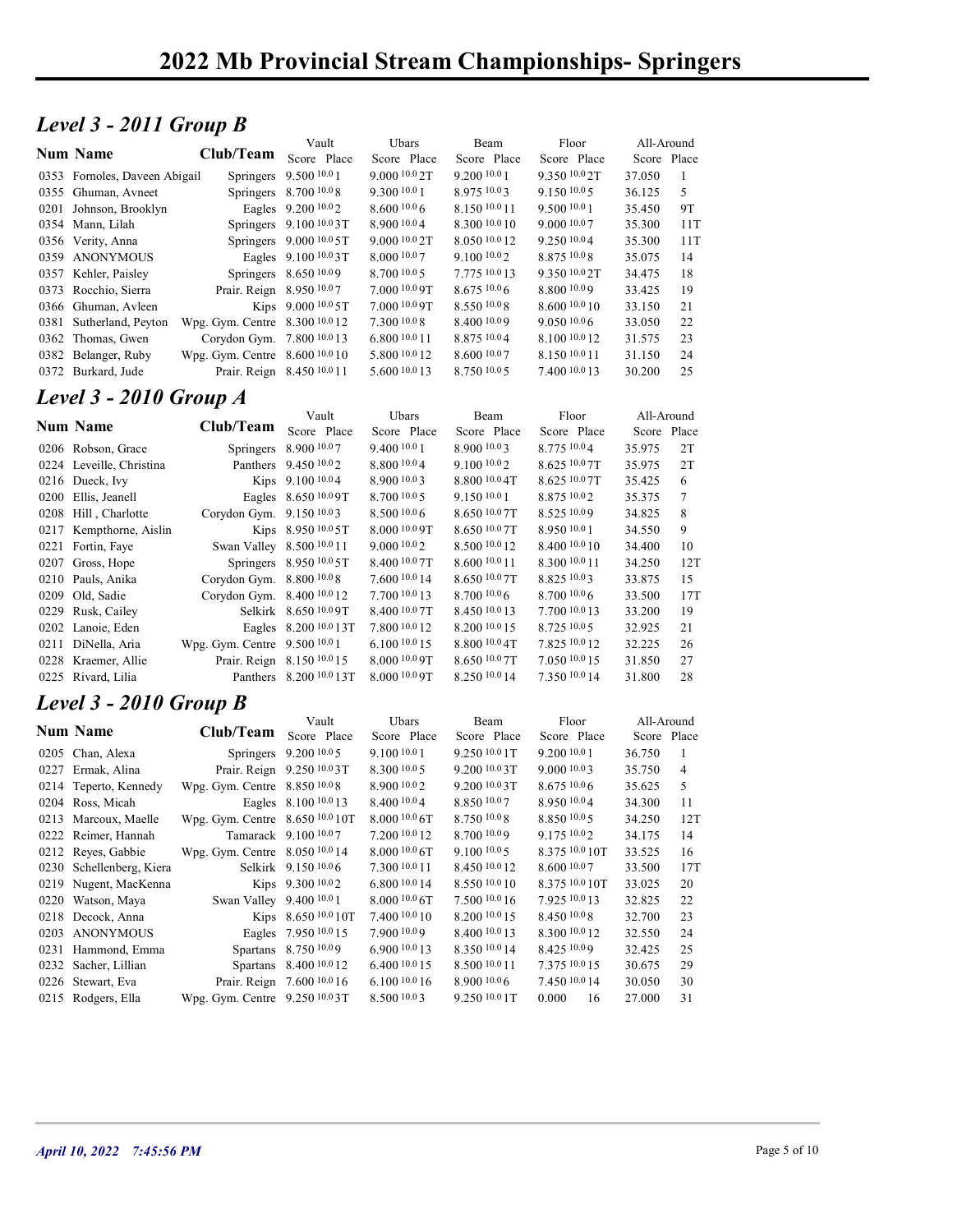# **Level 3 - 2009 Group A** Vault Ubars Beam Floor

| <b>Level 3 - 2009 Group A</b><br>Floor<br>Ubars<br>Beam<br>All-Around<br>Vault<br><b>Num Name</b><br>Club/Team<br>Score Place<br>Score Place<br>Score Place<br>Score Place<br>Score Place<br>Neepawa 9.600 10.0 1<br>8.600 10.0 3T<br>8.950 10.02<br>9.350 10.02<br>36.500<br>0314 Burgess, Kaitlyn<br>-1<br>$9.00010.01$ T<br>9.425 10.0 1<br>0305 Busch, Kaitlyn<br>Springers 8.950 10.08<br>8.900 10.03<br>36.275<br>2<br>Panthers 9.550 10.02<br>0318 Kishore, Surabhi<br>9.0001001<br>8.65010005<br>8.875 10.04<br>36.075<br>3<br>4T<br>Wpg. Gym. Centre 9.150 10.0 6T<br>8.200 10.0 7<br>9.150 10.0 1<br>9.300 10.03<br>35.800<br>0331 Yufit, Romy<br>0328 Kadzviti, Jessie<br>Spartans 9.200 10.0 4T<br>8.50010005<br>8.550 10.07<br>8.450 10.05<br>34.700<br>11<br>Kips 9.350 10.03<br>8.6001003<br>8.000 10.09<br>7.800 10.08<br>14T<br>0309 Harbun-Ewing, Isabelle<br>33.750<br>Kips 9.150 10.0 6T<br>0310 Barkley, Onyx<br>8.40010.06<br>$8.650\,$ $10.0\,5$ $\mathrm{T}$<br>7.550 10.09<br>14T<br>33.750<br>Neepawa 8.800 10.09<br>7.100 10.0 8<br>8.700 10.04<br>7.850 10.07<br>17<br>0315 Zalluski, Jayden<br>32.450<br>Kips 9.200 10.0 4T<br>8.375 10.06<br>19<br>6.60010.09<br>$8.200\,10.08$<br>32.375<br>0311 Hunter Gerardo, Krissa-Lee<br><b>Level 3 - 2009 Group B</b><br>Floor<br>All-Around<br>Vault<br>Ubars<br>Beam<br><b>Num Name</b><br>Club/Team<br>Score Place<br>Score Place<br>Score Place<br>Score Place<br>Score Place<br>Wpg. Gym. Centre 9.200 10.0 4T<br>8.500 10.0 6<br>9.200 10.0 1T<br>8.900 10.03<br>4T<br>0330 Paletta, Esme<br>35.800<br>8.700110.04<br>Corydon Gym. 9.650 10.0 1<br>8.150 10.07T<br>8.950 10.02<br>0308 Joseph, Anabel<br>35.450<br>6<br>8.325 10.08<br>Prairie View 9.200 10.04T<br>9.0001001<br>8.550 10.04<br>35.075<br>7<br>0303 Brown, Cassandra<br>0326 Smigelski-Hildebrandt, PaytDnair. Reign 8.750 10.08<br>8.400 10.07<br>9.200 <sup>10.0</sup> 1T<br>8.700 10.0 5<br>35.050<br>8<br>Swan Valley 9.400 10.03<br>8.800 10.03<br>8.200 10.0 6<br>8.600 10.07<br>35.000<br>9<br>0304 Stevenson, Taylor<br>0319 Roopra, Celina<br>Panthers 9.050 10.0 6<br>8.600 10.0 5<br>8.150 10.0 7T<br>9.050 10.0 1<br>10<br>34.850<br>0327 Penner, Georgia<br>Spartans 8.700 10.0 9T<br>8.200 10.0 8<br>8.900 10.03<br>8.875 10.04<br>34.675<br>12<br>Panthers 9.500 10.02<br>8.900 10.02<br>7.725 10.0 10<br>0316 Courchaine, Addisyn<br>8.500 10.0 5<br>34.625<br>13<br>Selkirk 8.700 10.0 9T<br>7.500 10.0 10<br>7.650 10.0 10<br>8.625 10.06<br>32.475<br>16<br>0332 Doerksen, Amelia<br>0317 ANONYMOUS<br>Panthers 8.800 10.07<br>7.800 10.09<br>7.700 10.09<br>8.125 10.09<br>18<br>32.425<br><b>Level 3 - 2008</b><br>Vault<br>Ubars<br>Floor<br>All-Around<br>Beam<br><b>Num Name</b><br>Club/Team Score Place<br>Score Place<br>Score Place<br>Score Place<br>Score Place<br>Gymcats 9.300 10.0 1<br>8.700 10.0 1<br>8.950 10.0 1T<br>8.300 10.0 5<br>0365 Lark, Bethany<br>35.250<br>-1<br>0375 Caslor, Hannah<br>Southport 9.150 10.02T<br>8.200 10.0 2<br>8.850 10.03<br>8.850 10.0 1<br>2<br>35.050<br>Corydon Gym. 8.700 10.07<br>8.100 10.0 3<br>34.525<br>0363 Afifi, Amelie<br>8.950 <sup>10.0</sup> 1T<br>8.775 10.03<br>3<br>Prairie View 9.000 10.04<br>8.050 10.07<br>33.350<br>0377 Bonchuk, Mya<br>7.500 10.0 4<br>8.800 10.02<br>$\overline{4}$<br>0364 Lacunza Garcia, Lilliana Corydon Gym. 8.400 10.08<br>7.400 10.0 5T<br>8.525 10.0 5<br>8.500 10.04<br>32.825<br>5<br>Neepawa 8.800 10.06<br>7.400 10.0 5T<br>8.200 10.0 6<br>7.825 10.07<br>32.225<br>6<br>0369 Bjarnarson, Sveinna<br>Kips 8.850 10.05<br>32.025<br>0367 Schubert, Cali Ann<br>6.400 10.07<br>8.775 10.04<br>8.000 10.06<br>7<br>0374 Smith, Taya<br>Southport 9.150 10.0 2T<br>6.200 10.0 8<br>7.925 10.08<br>7.575 10.08<br>30.850<br>8<br>Level 3 - 2005/2006/2007<br>Floor<br>Vault<br>Ubars<br>Beam<br>All-Around<br><b>Num Name</b><br>Club/Team<br>Score Place<br>Score Place<br>Score Place<br>Score Place<br>Score Place<br>Spartans 9.025 10.04<br>8.700 10.0 1<br>9.050 10.01<br>8.825 10.02<br>0279 Moshkovich, Jessica<br>35.600<br>$\mathbf{1}$<br>0274 Rangle, Jessica<br>Southport 9.175 10.0 2T<br>8.300 10.0 3<br>$8.800\,10.03$<br>8.875 10.0 1<br>35.150<br>2<br>Corydon Gym. 9.525 10.0 1<br>9.025 10.02<br>8.400 10.04<br>0267 Latimer, Hazel<br>7.60010005<br>34.550<br>3<br>Swan Valley 8.850 10.0 5<br>0252 Bell, Breanna<br>8.400 10.0 2<br>8.425 10.0 5<br>8.700 10.03<br>34.375<br>$\overline{4}$ |
|--------------------------------------------------------------------------------------------------------------------------------------------------------------------------------------------------------------------------------------------------------------------------------------------------------------------------------------------------------------------------------------------------------------------------------------------------------------------------------------------------------------------------------------------------------------------------------------------------------------------------------------------------------------------------------------------------------------------------------------------------------------------------------------------------------------------------------------------------------------------------------------------------------------------------------------------------------------------------------------------------------------------------------------------------------------------------------------------------------------------------------------------------------------------------------------------------------------------------------------------------------------------------------------------------------------------------------------------------------------------------------------------------------------------------------------------------------------------------------------------------------------------------------------------------------------------------------------------------------------------------------------------------------------------------------------------------------------------------------------------------------------------------------------------------------------------------------------------------------------------------------------------------------------------------------------------------------------------------------------------------------------------------------------------------------------------------------------------------------------------------------------------------------------------------------------------------------------------------------------------------------------------------------------------------------------------------------------------------------------------------------------------------------------------------------------------------------------------------------------------------------------------------------------------------------------------------------------------------------------------------------------------------------------------------------------------------------------------------------------------------------------------------------------------------------------------------------------------------------------------------------------------------------------------------------------------------------------------------------------------------------------------------------------------------------------------------------------------------------------------------------------------------------------------------------------------------------------------------------------------------------------------------------------------------------------------------------------------------------------------------------------------------------------------------------------------------------------------------------------------------------------------------------------------------------------------------------------------------------------------------------------------------------------------------------------------------------------------------------------------------------------------------------------------------------------------------------------------------------------------------------------------------------------------------------------------------------------------------------------------------------------------------------------------------------------------------------------------------------------------------------------------------------------------------------------------------------------------------------------------------------------------------------------------------------------------------------------------------------------------------------------------------------------------------------------------------------------------------------------|
|                                                                                                                                                                                                                                                                                                                                                                                                                                                                                                                                                                                                                                                                                                                                                                                                                                                                                                                                                                                                                                                                                                                                                                                                                                                                                                                                                                                                                                                                                                                                                                                                                                                                                                                                                                                                                                                                                                                                                                                                                                                                                                                                                                                                                                                                                                                                                                                                                                                                                                                                                                                                                                                                                                                                                                                                                                                                                                                                                                                                                                                                                                                                                                                                                                                                                                                                                                                                                                                                                                                                                                                                                                                                                                                                                                                                                                                                                                                                                                                                                                                                                                                                                                                                                                                                                                                                                                                                                                                                                      |
|                                                                                                                                                                                                                                                                                                                                                                                                                                                                                                                                                                                                                                                                                                                                                                                                                                                                                                                                                                                                                                                                                                                                                                                                                                                                                                                                                                                                                                                                                                                                                                                                                                                                                                                                                                                                                                                                                                                                                                                                                                                                                                                                                                                                                                                                                                                                                                                                                                                                                                                                                                                                                                                                                                                                                                                                                                                                                                                                                                                                                                                                                                                                                                                                                                                                                                                                                                                                                                                                                                                                                                                                                                                                                                                                                                                                                                                                                                                                                                                                                                                                                                                                                                                                                                                                                                                                                                                                                                                                                      |
|                                                                                                                                                                                                                                                                                                                                                                                                                                                                                                                                                                                                                                                                                                                                                                                                                                                                                                                                                                                                                                                                                                                                                                                                                                                                                                                                                                                                                                                                                                                                                                                                                                                                                                                                                                                                                                                                                                                                                                                                                                                                                                                                                                                                                                                                                                                                                                                                                                                                                                                                                                                                                                                                                                                                                                                                                                                                                                                                                                                                                                                                                                                                                                                                                                                                                                                                                                                                                                                                                                                                                                                                                                                                                                                                                                                                                                                                                                                                                                                                                                                                                                                                                                                                                                                                                                                                                                                                                                                                                      |
|                                                                                                                                                                                                                                                                                                                                                                                                                                                                                                                                                                                                                                                                                                                                                                                                                                                                                                                                                                                                                                                                                                                                                                                                                                                                                                                                                                                                                                                                                                                                                                                                                                                                                                                                                                                                                                                                                                                                                                                                                                                                                                                                                                                                                                                                                                                                                                                                                                                                                                                                                                                                                                                                                                                                                                                                                                                                                                                                                                                                                                                                                                                                                                                                                                                                                                                                                                                                                                                                                                                                                                                                                                                                                                                                                                                                                                                                                                                                                                                                                                                                                                                                                                                                                                                                                                                                                                                                                                                                                      |
|                                                                                                                                                                                                                                                                                                                                                                                                                                                                                                                                                                                                                                                                                                                                                                                                                                                                                                                                                                                                                                                                                                                                                                                                                                                                                                                                                                                                                                                                                                                                                                                                                                                                                                                                                                                                                                                                                                                                                                                                                                                                                                                                                                                                                                                                                                                                                                                                                                                                                                                                                                                                                                                                                                                                                                                                                                                                                                                                                                                                                                                                                                                                                                                                                                                                                                                                                                                                                                                                                                                                                                                                                                                                                                                                                                                                                                                                                                                                                                                                                                                                                                                                                                                                                                                                                                                                                                                                                                                                                      |
|                                                                                                                                                                                                                                                                                                                                                                                                                                                                                                                                                                                                                                                                                                                                                                                                                                                                                                                                                                                                                                                                                                                                                                                                                                                                                                                                                                                                                                                                                                                                                                                                                                                                                                                                                                                                                                                                                                                                                                                                                                                                                                                                                                                                                                                                                                                                                                                                                                                                                                                                                                                                                                                                                                                                                                                                                                                                                                                                                                                                                                                                                                                                                                                                                                                                                                                                                                                                                                                                                                                                                                                                                                                                                                                                                                                                                                                                                                                                                                                                                                                                                                                                                                                                                                                                                                                                                                                                                                                                                      |
|                                                                                                                                                                                                                                                                                                                                                                                                                                                                                                                                                                                                                                                                                                                                                                                                                                                                                                                                                                                                                                                                                                                                                                                                                                                                                                                                                                                                                                                                                                                                                                                                                                                                                                                                                                                                                                                                                                                                                                                                                                                                                                                                                                                                                                                                                                                                                                                                                                                                                                                                                                                                                                                                                                                                                                                                                                                                                                                                                                                                                                                                                                                                                                                                                                                                                                                                                                                                                                                                                                                                                                                                                                                                                                                                                                                                                                                                                                                                                                                                                                                                                                                                                                                                                                                                                                                                                                                                                                                                                      |
|                                                                                                                                                                                                                                                                                                                                                                                                                                                                                                                                                                                                                                                                                                                                                                                                                                                                                                                                                                                                                                                                                                                                                                                                                                                                                                                                                                                                                                                                                                                                                                                                                                                                                                                                                                                                                                                                                                                                                                                                                                                                                                                                                                                                                                                                                                                                                                                                                                                                                                                                                                                                                                                                                                                                                                                                                                                                                                                                                                                                                                                                                                                                                                                                                                                                                                                                                                                                                                                                                                                                                                                                                                                                                                                                                                                                                                                                                                                                                                                                                                                                                                                                                                                                                                                                                                                                                                                                                                                                                      |
|                                                                                                                                                                                                                                                                                                                                                                                                                                                                                                                                                                                                                                                                                                                                                                                                                                                                                                                                                                                                                                                                                                                                                                                                                                                                                                                                                                                                                                                                                                                                                                                                                                                                                                                                                                                                                                                                                                                                                                                                                                                                                                                                                                                                                                                                                                                                                                                                                                                                                                                                                                                                                                                                                                                                                                                                                                                                                                                                                                                                                                                                                                                                                                                                                                                                                                                                                                                                                                                                                                                                                                                                                                                                                                                                                                                                                                                                                                                                                                                                                                                                                                                                                                                                                                                                                                                                                                                                                                                                                      |
|                                                                                                                                                                                                                                                                                                                                                                                                                                                                                                                                                                                                                                                                                                                                                                                                                                                                                                                                                                                                                                                                                                                                                                                                                                                                                                                                                                                                                                                                                                                                                                                                                                                                                                                                                                                                                                                                                                                                                                                                                                                                                                                                                                                                                                                                                                                                                                                                                                                                                                                                                                                                                                                                                                                                                                                                                                                                                                                                                                                                                                                                                                                                                                                                                                                                                                                                                                                                                                                                                                                                                                                                                                                                                                                                                                                                                                                                                                                                                                                                                                                                                                                                                                                                                                                                                                                                                                                                                                                                                      |
|                                                                                                                                                                                                                                                                                                                                                                                                                                                                                                                                                                                                                                                                                                                                                                                                                                                                                                                                                                                                                                                                                                                                                                                                                                                                                                                                                                                                                                                                                                                                                                                                                                                                                                                                                                                                                                                                                                                                                                                                                                                                                                                                                                                                                                                                                                                                                                                                                                                                                                                                                                                                                                                                                                                                                                                                                                                                                                                                                                                                                                                                                                                                                                                                                                                                                                                                                                                                                                                                                                                                                                                                                                                                                                                                                                                                                                                                                                                                                                                                                                                                                                                                                                                                                                                                                                                                                                                                                                                                                      |
|                                                                                                                                                                                                                                                                                                                                                                                                                                                                                                                                                                                                                                                                                                                                                                                                                                                                                                                                                                                                                                                                                                                                                                                                                                                                                                                                                                                                                                                                                                                                                                                                                                                                                                                                                                                                                                                                                                                                                                                                                                                                                                                                                                                                                                                                                                                                                                                                                                                                                                                                                                                                                                                                                                                                                                                                                                                                                                                                                                                                                                                                                                                                                                                                                                                                                                                                                                                                                                                                                                                                                                                                                                                                                                                                                                                                                                                                                                                                                                                                                                                                                                                                                                                                                                                                                                                                                                                                                                                                                      |
|                                                                                                                                                                                                                                                                                                                                                                                                                                                                                                                                                                                                                                                                                                                                                                                                                                                                                                                                                                                                                                                                                                                                                                                                                                                                                                                                                                                                                                                                                                                                                                                                                                                                                                                                                                                                                                                                                                                                                                                                                                                                                                                                                                                                                                                                                                                                                                                                                                                                                                                                                                                                                                                                                                                                                                                                                                                                                                                                                                                                                                                                                                                                                                                                                                                                                                                                                                                                                                                                                                                                                                                                                                                                                                                                                                                                                                                                                                                                                                                                                                                                                                                                                                                                                                                                                                                                                                                                                                                                                      |
|                                                                                                                                                                                                                                                                                                                                                                                                                                                                                                                                                                                                                                                                                                                                                                                                                                                                                                                                                                                                                                                                                                                                                                                                                                                                                                                                                                                                                                                                                                                                                                                                                                                                                                                                                                                                                                                                                                                                                                                                                                                                                                                                                                                                                                                                                                                                                                                                                                                                                                                                                                                                                                                                                                                                                                                                                                                                                                                                                                                                                                                                                                                                                                                                                                                                                                                                                                                                                                                                                                                                                                                                                                                                                                                                                                                                                                                                                                                                                                                                                                                                                                                                                                                                                                                                                                                                                                                                                                                                                      |
|                                                                                                                                                                                                                                                                                                                                                                                                                                                                                                                                                                                                                                                                                                                                                                                                                                                                                                                                                                                                                                                                                                                                                                                                                                                                                                                                                                                                                                                                                                                                                                                                                                                                                                                                                                                                                                                                                                                                                                                                                                                                                                                                                                                                                                                                                                                                                                                                                                                                                                                                                                                                                                                                                                                                                                                                                                                                                                                                                                                                                                                                                                                                                                                                                                                                                                                                                                                                                                                                                                                                                                                                                                                                                                                                                                                                                                                                                                                                                                                                                                                                                                                                                                                                                                                                                                                                                                                                                                                                                      |
|                                                                                                                                                                                                                                                                                                                                                                                                                                                                                                                                                                                                                                                                                                                                                                                                                                                                                                                                                                                                                                                                                                                                                                                                                                                                                                                                                                                                                                                                                                                                                                                                                                                                                                                                                                                                                                                                                                                                                                                                                                                                                                                                                                                                                                                                                                                                                                                                                                                                                                                                                                                                                                                                                                                                                                                                                                                                                                                                                                                                                                                                                                                                                                                                                                                                                                                                                                                                                                                                                                                                                                                                                                                                                                                                                                                                                                                                                                                                                                                                                                                                                                                                                                                                                                                                                                                                                                                                                                                                                      |
|                                                                                                                                                                                                                                                                                                                                                                                                                                                                                                                                                                                                                                                                                                                                                                                                                                                                                                                                                                                                                                                                                                                                                                                                                                                                                                                                                                                                                                                                                                                                                                                                                                                                                                                                                                                                                                                                                                                                                                                                                                                                                                                                                                                                                                                                                                                                                                                                                                                                                                                                                                                                                                                                                                                                                                                                                                                                                                                                                                                                                                                                                                                                                                                                                                                                                                                                                                                                                                                                                                                                                                                                                                                                                                                                                                                                                                                                                                                                                                                                                                                                                                                                                                                                                                                                                                                                                                                                                                                                                      |
|                                                                                                                                                                                                                                                                                                                                                                                                                                                                                                                                                                                                                                                                                                                                                                                                                                                                                                                                                                                                                                                                                                                                                                                                                                                                                                                                                                                                                                                                                                                                                                                                                                                                                                                                                                                                                                                                                                                                                                                                                                                                                                                                                                                                                                                                                                                                                                                                                                                                                                                                                                                                                                                                                                                                                                                                                                                                                                                                                                                                                                                                                                                                                                                                                                                                                                                                                                                                                                                                                                                                                                                                                                                                                                                                                                                                                                                                                                                                                                                                                                                                                                                                                                                                                                                                                                                                                                                                                                                                                      |
|                                                                                                                                                                                                                                                                                                                                                                                                                                                                                                                                                                                                                                                                                                                                                                                                                                                                                                                                                                                                                                                                                                                                                                                                                                                                                                                                                                                                                                                                                                                                                                                                                                                                                                                                                                                                                                                                                                                                                                                                                                                                                                                                                                                                                                                                                                                                                                                                                                                                                                                                                                                                                                                                                                                                                                                                                                                                                                                                                                                                                                                                                                                                                                                                                                                                                                                                                                                                                                                                                                                                                                                                                                                                                                                                                                                                                                                                                                                                                                                                                                                                                                                                                                                                                                                                                                                                                                                                                                                                                      |
|                                                                                                                                                                                                                                                                                                                                                                                                                                                                                                                                                                                                                                                                                                                                                                                                                                                                                                                                                                                                                                                                                                                                                                                                                                                                                                                                                                                                                                                                                                                                                                                                                                                                                                                                                                                                                                                                                                                                                                                                                                                                                                                                                                                                                                                                                                                                                                                                                                                                                                                                                                                                                                                                                                                                                                                                                                                                                                                                                                                                                                                                                                                                                                                                                                                                                                                                                                                                                                                                                                                                                                                                                                                                                                                                                                                                                                                                                                                                                                                                                                                                                                                                                                                                                                                                                                                                                                                                                                                                                      |
|                                                                                                                                                                                                                                                                                                                                                                                                                                                                                                                                                                                                                                                                                                                                                                                                                                                                                                                                                                                                                                                                                                                                                                                                                                                                                                                                                                                                                                                                                                                                                                                                                                                                                                                                                                                                                                                                                                                                                                                                                                                                                                                                                                                                                                                                                                                                                                                                                                                                                                                                                                                                                                                                                                                                                                                                                                                                                                                                                                                                                                                                                                                                                                                                                                                                                                                                                                                                                                                                                                                                                                                                                                                                                                                                                                                                                                                                                                                                                                                                                                                                                                                                                                                                                                                                                                                                                                                                                                                                                      |
|                                                                                                                                                                                                                                                                                                                                                                                                                                                                                                                                                                                                                                                                                                                                                                                                                                                                                                                                                                                                                                                                                                                                                                                                                                                                                                                                                                                                                                                                                                                                                                                                                                                                                                                                                                                                                                                                                                                                                                                                                                                                                                                                                                                                                                                                                                                                                                                                                                                                                                                                                                                                                                                                                                                                                                                                                                                                                                                                                                                                                                                                                                                                                                                                                                                                                                                                                                                                                                                                                                                                                                                                                                                                                                                                                                                                                                                                                                                                                                                                                                                                                                                                                                                                                                                                                                                                                                                                                                                                                      |
|                                                                                                                                                                                                                                                                                                                                                                                                                                                                                                                                                                                                                                                                                                                                                                                                                                                                                                                                                                                                                                                                                                                                                                                                                                                                                                                                                                                                                                                                                                                                                                                                                                                                                                                                                                                                                                                                                                                                                                                                                                                                                                                                                                                                                                                                                                                                                                                                                                                                                                                                                                                                                                                                                                                                                                                                                                                                                                                                                                                                                                                                                                                                                                                                                                                                                                                                                                                                                                                                                                                                                                                                                                                                                                                                                                                                                                                                                                                                                                                                                                                                                                                                                                                                                                                                                                                                                                                                                                                                                      |
|                                                                                                                                                                                                                                                                                                                                                                                                                                                                                                                                                                                                                                                                                                                                                                                                                                                                                                                                                                                                                                                                                                                                                                                                                                                                                                                                                                                                                                                                                                                                                                                                                                                                                                                                                                                                                                                                                                                                                                                                                                                                                                                                                                                                                                                                                                                                                                                                                                                                                                                                                                                                                                                                                                                                                                                                                                                                                                                                                                                                                                                                                                                                                                                                                                                                                                                                                                                                                                                                                                                                                                                                                                                                                                                                                                                                                                                                                                                                                                                                                                                                                                                                                                                                                                                                                                                                                                                                                                                                                      |
|                                                                                                                                                                                                                                                                                                                                                                                                                                                                                                                                                                                                                                                                                                                                                                                                                                                                                                                                                                                                                                                                                                                                                                                                                                                                                                                                                                                                                                                                                                                                                                                                                                                                                                                                                                                                                                                                                                                                                                                                                                                                                                                                                                                                                                                                                                                                                                                                                                                                                                                                                                                                                                                                                                                                                                                                                                                                                                                                                                                                                                                                                                                                                                                                                                                                                                                                                                                                                                                                                                                                                                                                                                                                                                                                                                                                                                                                                                                                                                                                                                                                                                                                                                                                                                                                                                                                                                                                                                                                                      |
|                                                                                                                                                                                                                                                                                                                                                                                                                                                                                                                                                                                                                                                                                                                                                                                                                                                                                                                                                                                                                                                                                                                                                                                                                                                                                                                                                                                                                                                                                                                                                                                                                                                                                                                                                                                                                                                                                                                                                                                                                                                                                                                                                                                                                                                                                                                                                                                                                                                                                                                                                                                                                                                                                                                                                                                                                                                                                                                                                                                                                                                                                                                                                                                                                                                                                                                                                                                                                                                                                                                                                                                                                                                                                                                                                                                                                                                                                                                                                                                                                                                                                                                                                                                                                                                                                                                                                                                                                                                                                      |
|                                                                                                                                                                                                                                                                                                                                                                                                                                                                                                                                                                                                                                                                                                                                                                                                                                                                                                                                                                                                                                                                                                                                                                                                                                                                                                                                                                                                                                                                                                                                                                                                                                                                                                                                                                                                                                                                                                                                                                                                                                                                                                                                                                                                                                                                                                                                                                                                                                                                                                                                                                                                                                                                                                                                                                                                                                                                                                                                                                                                                                                                                                                                                                                                                                                                                                                                                                                                                                                                                                                                                                                                                                                                                                                                                                                                                                                                                                                                                                                                                                                                                                                                                                                                                                                                                                                                                                                                                                                                                      |
|                                                                                                                                                                                                                                                                                                                                                                                                                                                                                                                                                                                                                                                                                                                                                                                                                                                                                                                                                                                                                                                                                                                                                                                                                                                                                                                                                                                                                                                                                                                                                                                                                                                                                                                                                                                                                                                                                                                                                                                                                                                                                                                                                                                                                                                                                                                                                                                                                                                                                                                                                                                                                                                                                                                                                                                                                                                                                                                                                                                                                                                                                                                                                                                                                                                                                                                                                                                                                                                                                                                                                                                                                                                                                                                                                                                                                                                                                                                                                                                                                                                                                                                                                                                                                                                                                                                                                                                                                                                                                      |
|                                                                                                                                                                                                                                                                                                                                                                                                                                                                                                                                                                                                                                                                                                                                                                                                                                                                                                                                                                                                                                                                                                                                                                                                                                                                                                                                                                                                                                                                                                                                                                                                                                                                                                                                                                                                                                                                                                                                                                                                                                                                                                                                                                                                                                                                                                                                                                                                                                                                                                                                                                                                                                                                                                                                                                                                                                                                                                                                                                                                                                                                                                                                                                                                                                                                                                                                                                                                                                                                                                                                                                                                                                                                                                                                                                                                                                                                                                                                                                                                                                                                                                                                                                                                                                                                                                                                                                                                                                                                                      |
|                                                                                                                                                                                                                                                                                                                                                                                                                                                                                                                                                                                                                                                                                                                                                                                                                                                                                                                                                                                                                                                                                                                                                                                                                                                                                                                                                                                                                                                                                                                                                                                                                                                                                                                                                                                                                                                                                                                                                                                                                                                                                                                                                                                                                                                                                                                                                                                                                                                                                                                                                                                                                                                                                                                                                                                                                                                                                                                                                                                                                                                                                                                                                                                                                                                                                                                                                                                                                                                                                                                                                                                                                                                                                                                                                                                                                                                                                                                                                                                                                                                                                                                                                                                                                                                                                                                                                                                                                                                                                      |
|                                                                                                                                                                                                                                                                                                                                                                                                                                                                                                                                                                                                                                                                                                                                                                                                                                                                                                                                                                                                                                                                                                                                                                                                                                                                                                                                                                                                                                                                                                                                                                                                                                                                                                                                                                                                                                                                                                                                                                                                                                                                                                                                                                                                                                                                                                                                                                                                                                                                                                                                                                                                                                                                                                                                                                                                                                                                                                                                                                                                                                                                                                                                                                                                                                                                                                                                                                                                                                                                                                                                                                                                                                                                                                                                                                                                                                                                                                                                                                                                                                                                                                                                                                                                                                                                                                                                                                                                                                                                                      |
|                                                                                                                                                                                                                                                                                                                                                                                                                                                                                                                                                                                                                                                                                                                                                                                                                                                                                                                                                                                                                                                                                                                                                                                                                                                                                                                                                                                                                                                                                                                                                                                                                                                                                                                                                                                                                                                                                                                                                                                                                                                                                                                                                                                                                                                                                                                                                                                                                                                                                                                                                                                                                                                                                                                                                                                                                                                                                                                                                                                                                                                                                                                                                                                                                                                                                                                                                                                                                                                                                                                                                                                                                                                                                                                                                                                                                                                                                                                                                                                                                                                                                                                                                                                                                                                                                                                                                                                                                                                                                      |
|                                                                                                                                                                                                                                                                                                                                                                                                                                                                                                                                                                                                                                                                                                                                                                                                                                                                                                                                                                                                                                                                                                                                                                                                                                                                                                                                                                                                                                                                                                                                                                                                                                                                                                                                                                                                                                                                                                                                                                                                                                                                                                                                                                                                                                                                                                                                                                                                                                                                                                                                                                                                                                                                                                                                                                                                                                                                                                                                                                                                                                                                                                                                                                                                                                                                                                                                                                                                                                                                                                                                                                                                                                                                                                                                                                                                                                                                                                                                                                                                                                                                                                                                                                                                                                                                                                                                                                                                                                                                                      |
|                                                                                                                                                                                                                                                                                                                                                                                                                                                                                                                                                                                                                                                                                                                                                                                                                                                                                                                                                                                                                                                                                                                                                                                                                                                                                                                                                                                                                                                                                                                                                                                                                                                                                                                                                                                                                                                                                                                                                                                                                                                                                                                                                                                                                                                                                                                                                                                                                                                                                                                                                                                                                                                                                                                                                                                                                                                                                                                                                                                                                                                                                                                                                                                                                                                                                                                                                                                                                                                                                                                                                                                                                                                                                                                                                                                                                                                                                                                                                                                                                                                                                                                                                                                                                                                                                                                                                                                                                                                                                      |
|                                                                                                                                                                                                                                                                                                                                                                                                                                                                                                                                                                                                                                                                                                                                                                                                                                                                                                                                                                                                                                                                                                                                                                                                                                                                                                                                                                                                                                                                                                                                                                                                                                                                                                                                                                                                                                                                                                                                                                                                                                                                                                                                                                                                                                                                                                                                                                                                                                                                                                                                                                                                                                                                                                                                                                                                                                                                                                                                                                                                                                                                                                                                                                                                                                                                                                                                                                                                                                                                                                                                                                                                                                                                                                                                                                                                                                                                                                                                                                                                                                                                                                                                                                                                                                                                                                                                                                                                                                                                                      |
|                                                                                                                                                                                                                                                                                                                                                                                                                                                                                                                                                                                                                                                                                                                                                                                                                                                                                                                                                                                                                                                                                                                                                                                                                                                                                                                                                                                                                                                                                                                                                                                                                                                                                                                                                                                                                                                                                                                                                                                                                                                                                                                                                                                                                                                                                                                                                                                                                                                                                                                                                                                                                                                                                                                                                                                                                                                                                                                                                                                                                                                                                                                                                                                                                                                                                                                                                                                                                                                                                                                                                                                                                                                                                                                                                                                                                                                                                                                                                                                                                                                                                                                                                                                                                                                                                                                                                                                                                                                                                      |
|                                                                                                                                                                                                                                                                                                                                                                                                                                                                                                                                                                                                                                                                                                                                                                                                                                                                                                                                                                                                                                                                                                                                                                                                                                                                                                                                                                                                                                                                                                                                                                                                                                                                                                                                                                                                                                                                                                                                                                                                                                                                                                                                                                                                                                                                                                                                                                                                                                                                                                                                                                                                                                                                                                                                                                                                                                                                                                                                                                                                                                                                                                                                                                                                                                                                                                                                                                                                                                                                                                                                                                                                                                                                                                                                                                                                                                                                                                                                                                                                                                                                                                                                                                                                                                                                                                                                                                                                                                                                                      |
| Tamarack 8.700 10.0 6<br>7.900 10.04<br>8.725 10.04<br>7.300 10.06<br>0282 Klassen, Analeigh<br>32.625<br>5                                                                                                                                                                                                                                                                                                                                                                                                                                                                                                                                                                                                                                                                                                                                                                                                                                                                                                                                                                                                                                                                                                                                                                                                                                                                                                                                                                                                                                                                                                                                                                                                                                                                                                                                                                                                                                                                                                                                                                                                                                                                                                                                                                                                                                                                                                                                                                                                                                                                                                                                                                                                                                                                                                                                                                                                                                                                                                                                                                                                                                                                                                                                                                                                                                                                                                                                                                                                                                                                                                                                                                                                                                                                                                                                                                                                                                                                                                                                                                                                                                                                                                                                                                                                                                                                                                                                                                          |
| 8.150 10.05<br>32.175 6<br>0268 Phillips, Ava<br>Corydon Gym. 9.175 10.0 2T<br>6.5001006<br>8.350 10.06                                                                                                                                                                                                                                                                                                                                                                                                                                                                                                                                                                                                                                                                                                                                                                                                                                                                                                                                                                                                                                                                                                                                                                                                                                                                                                                                                                                                                                                                                                                                                                                                                                                                                                                                                                                                                                                                                                                                                                                                                                                                                                                                                                                                                                                                                                                                                                                                                                                                                                                                                                                                                                                                                                                                                                                                                                                                                                                                                                                                                                                                                                                                                                                                                                                                                                                                                                                                                                                                                                                                                                                                                                                                                                                                                                                                                                                                                                                                                                                                                                                                                                                                                                                                                                                                                                                                                                              |
| Level 4 - 2012-2014                                                                                                                                                                                                                                                                                                                                                                                                                                                                                                                                                                                                                                                                                                                                                                                                                                                                                                                                                                                                                                                                                                                                                                                                                                                                                                                                                                                                                                                                                                                                                                                                                                                                                                                                                                                                                                                                                                                                                                                                                                                                                                                                                                                                                                                                                                                                                                                                                                                                                                                                                                                                                                                                                                                                                                                                                                                                                                                                                                                                                                                                                                                                                                                                                                                                                                                                                                                                                                                                                                                                                                                                                                                                                                                                                                                                                                                                                                                                                                                                                                                                                                                                                                                                                                                                                                                                                                                                                                                                  |
| Vault<br>Ubars<br>Floor<br>All-Around<br>Beam                                                                                                                                                                                                                                                                                                                                                                                                                                                                                                                                                                                                                                                                                                                                                                                                                                                                                                                                                                                                                                                                                                                                                                                                                                                                                                                                                                                                                                                                                                                                                                                                                                                                                                                                                                                                                                                                                                                                                                                                                                                                                                                                                                                                                                                                                                                                                                                                                                                                                                                                                                                                                                                                                                                                                                                                                                                                                                                                                                                                                                                                                                                                                                                                                                                                                                                                                                                                                                                                                                                                                                                                                                                                                                                                                                                                                                                                                                                                                                                                                                                                                                                                                                                                                                                                                                                                                                                                                                        |
| <b>Num Name</b><br>Club/Team Score Place<br>Score Place<br>Score Place<br>Score Place<br>Score Place                                                                                                                                                                                                                                                                                                                                                                                                                                                                                                                                                                                                                                                                                                                                                                                                                                                                                                                                                                                                                                                                                                                                                                                                                                                                                                                                                                                                                                                                                                                                                                                                                                                                                                                                                                                                                                                                                                                                                                                                                                                                                                                                                                                                                                                                                                                                                                                                                                                                                                                                                                                                                                                                                                                                                                                                                                                                                                                                                                                                                                                                                                                                                                                                                                                                                                                                                                                                                                                                                                                                                                                                                                                                                                                                                                                                                                                                                                                                                                                                                                                                                                                                                                                                                                                                                                                                                                                 |
| 0405 Preisentanz, Peyton<br>Springers 9.100 10.0 1<br>9.550 10.0 1<br>9.125 10.01<br>8.950 10.02<br>36.725<br>-1                                                                                                                                                                                                                                                                                                                                                                                                                                                                                                                                                                                                                                                                                                                                                                                                                                                                                                                                                                                                                                                                                                                                                                                                                                                                                                                                                                                                                                                                                                                                                                                                                                                                                                                                                                                                                                                                                                                                                                                                                                                                                                                                                                                                                                                                                                                                                                                                                                                                                                                                                                                                                                                                                                                                                                                                                                                                                                                                                                                                                                                                                                                                                                                                                                                                                                                                                                                                                                                                                                                                                                                                                                                                                                                                                                                                                                                                                                                                                                                                                                                                                                                                                                                                                                                                                                                                                                     |
| Tamarack 8.600 10.02<br>2<br>0414 Giesbrecht, Caleigh<br>8.2251005<br>8.800 10.02<br>8.800 10.04<br>34.425                                                                                                                                                                                                                                                                                                                                                                                                                                                                                                                                                                                                                                                                                                                                                                                                                                                                                                                                                                                                                                                                                                                                                                                                                                                                                                                                                                                                                                                                                                                                                                                                                                                                                                                                                                                                                                                                                                                                                                                                                                                                                                                                                                                                                                                                                                                                                                                                                                                                                                                                                                                                                                                                                                                                                                                                                                                                                                                                                                                                                                                                                                                                                                                                                                                                                                                                                                                                                                                                                                                                                                                                                                                                                                                                                                                                                                                                                                                                                                                                                                                                                                                                                                                                                                                                                                                                                                           |
| 0409 Klassen, Braelyn<br>Panthers 7.800 10.07<br>8.775 10.02<br>8.750 10.03<br>8.900 10.03<br>34.225<br>3                                                                                                                                                                                                                                                                                                                                                                                                                                                                                                                                                                                                                                                                                                                                                                                                                                                                                                                                                                                                                                                                                                                                                                                                                                                                                                                                                                                                                                                                                                                                                                                                                                                                                                                                                                                                                                                                                                                                                                                                                                                                                                                                                                                                                                                                                                                                                                                                                                                                                                                                                                                                                                                                                                                                                                                                                                                                                                                                                                                                                                                                                                                                                                                                                                                                                                                                                                                                                                                                                                                                                                                                                                                                                                                                                                                                                                                                                                                                                                                                                                                                                                                                                                                                                                                                                                                                                                            |
| Panthers 8.300 10.0 5T<br>8.275 10.04<br>0410 Joe, Elizabeth<br>8.550 10.0 4<br>8.65010005<br>33.775<br>$\overline{4}$<br>Kips 8.300 10.0 5T<br>8.075 10.0 6<br>7.850 10.07<br>9.000 10.0 1<br>0418 Oman, Marcella<br>33.225<br>5                                                                                                                                                                                                                                                                                                                                                                                                                                                                                                                                                                                                                                                                                                                                                                                                                                                                                                                                                                                                                                                                                                                                                                                                                                                                                                                                                                                                                                                                                                                                                                                                                                                                                                                                                                                                                                                                                                                                                                                                                                                                                                                                                                                                                                                                                                                                                                                                                                                                                                                                                                                                                                                                                                                                                                                                                                                                                                                                                                                                                                                                                                                                                                                                                                                                                                                                                                                                                                                                                                                                                                                                                                                                                                                                                                                                                                                                                                                                                                                                                                                                                                                                                                                                                                                    |
| 0412 Le, Izabelle<br>Panthers 8.500 10.03<br>8.675 10.03<br>7.900 10.06<br>8.050 10.07<br>33.125<br>6                                                                                                                                                                                                                                                                                                                                                                                                                                                                                                                                                                                                                                                                                                                                                                                                                                                                                                                                                                                                                                                                                                                                                                                                                                                                                                                                                                                                                                                                                                                                                                                                                                                                                                                                                                                                                                                                                                                                                                                                                                                                                                                                                                                                                                                                                                                                                                                                                                                                                                                                                                                                                                                                                                                                                                                                                                                                                                                                                                                                                                                                                                                                                                                                                                                                                                                                                                                                                                                                                                                                                                                                                                                                                                                                                                                                                                                                                                                                                                                                                                                                                                                                                                                                                                                                                                                                                                                |
| Panthers 8.450 10.0 4<br>7.825 10.07<br>7.950 10.05<br>8.600 10.06<br>32.825<br>0411 Stoesz, Olivia<br>7                                                                                                                                                                                                                                                                                                                                                                                                                                                                                                                                                                                                                                                                                                                                                                                                                                                                                                                                                                                                                                                                                                                                                                                                                                                                                                                                                                                                                                                                                                                                                                                                                                                                                                                                                                                                                                                                                                                                                                                                                                                                                                                                                                                                                                                                                                                                                                                                                                                                                                                                                                                                                                                                                                                                                                                                                                                                                                                                                                                                                                                                                                                                                                                                                                                                                                                                                                                                                                                                                                                                                                                                                                                                                                                                                                                                                                                                                                                                                                                                                                                                                                                                                                                                                                                                                                                                                                             |
|                                                                                                                                                                                                                                                                                                                                                                                                                                                                                                                                                                                                                                                                                                                                                                                                                                                                                                                                                                                                                                                                                                                                                                                                                                                                                                                                                                                                                                                                                                                                                                                                                                                                                                                                                                                                                                                                                                                                                                                                                                                                                                                                                                                                                                                                                                                                                                                                                                                                                                                                                                                                                                                                                                                                                                                                                                                                                                                                                                                                                                                                                                                                                                                                                                                                                                                                                                                                                                                                                                                                                                                                                                                                                                                                                                                                                                                                                                                                                                                                                                                                                                                                                                                                                                                                                                                                                                                                                                                                                      |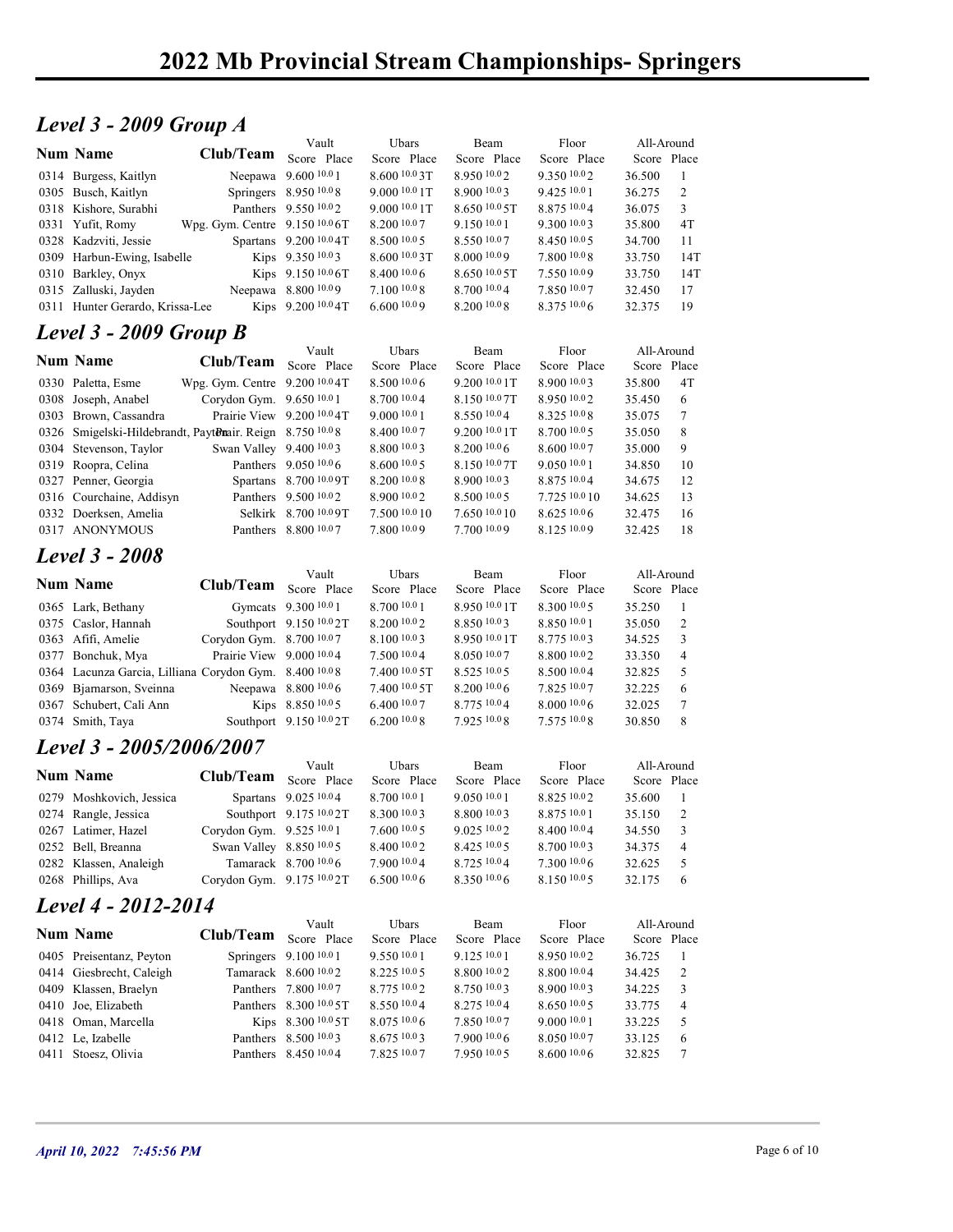## $Level\ 4\ 2011$

|                                                                                              | <b>2022 Mb Provincial Stream Championships- Springers</b> |                                                 |                                |                                   |                                  |                       |                |  |
|----------------------------------------------------------------------------------------------|-----------------------------------------------------------|-------------------------------------------------|--------------------------------|-----------------------------------|----------------------------------|-----------------------|----------------|--|
|                                                                                              |                                                           |                                                 |                                |                                   |                                  |                       |                |  |
| <b>Level 4 2011</b>                                                                          |                                                           |                                                 |                                |                                   | Floor                            |                       | All-Around     |  |
| <b>Num Name</b>                                                                              | Club/Team                                                 | Vault<br>Score Place                            | Ubars<br>Score Place           | Beam<br>Score Place               | Score Place                      | Score Place           |                |  |
| 0458 Speirs, Carrie                                                                          |                                                           | Panthers 9.200 10.02                            | 9.1001002                      | 9.200 10.0 3T                     | 9.150 10.04                      | 36.650                | -1             |  |
| 0450 Roberts, Maci                                                                           |                                                           | Eagles 8.450 10.0 7T                            | 9.275 10.0 1                   | $9.100\,10.05$                    | 9.400 10.0 1                     | 36.225                | $\overline{c}$ |  |
| 0471 McGregor, Aribella Wpg. Gym. Centre 9.050 <sup>10.0</sup> 3<br>0452 Filippone, Scarlett |                                                           | Springers 9.250 10.0 1                          | 8.600 10.0 5<br>8.925 10.03    | 9.200 10.0 3T<br>8.900 10.0 6T    | 9.2501003<br>8.900 10.06         | 36.100<br>35.975      | 3<br>4         |  |
| 0472 Bjornson, Mykenna Wpg. Gym. Centre 8.725 10.04                                          |                                                           |                                                 | 8.050 10.07                    | 9.35010.02                        | 9.300 10.02                      | 35.425                | 5              |  |
| 0464 Romanova, Yaroslava                                                                     |                                                           | Spartans 8.600 10.0 6                           | 8.150 10.0 6                   | 9.450 10.0 1                      | 8.850 10.07                      | 35.050                | 6              |  |
| 0453 Gross, Raegan<br>0466 Moore, Maddyn                                                     | Prair. Reign 8.200 10.0 9                                 | Springers 8.650 10.0 5                          | 7.925 10.08<br>8.875 10.04     | $8.900\,10.06$ T<br>8.300 10.0 10 | 8.950 10.05<br>8.200 10.0 10     | 34.425<br>33.575      | 7<br>8         |  |
| 0465 Rossnagel, Vayda                                                                        |                                                           | Spartans 8.450 10.0 7T                          | 7.575 10.09                    | 8.350 10.09                       | 8.550 10.0 8                     | 32.925                | 9              |  |
| 0462 Gurcio, Brie                                                                            |                                                           | Spartans 8.100 10.0 10                          | 6.150 10.0 10                  | 8.900 10.0 6T                     | 8.500 10.09                      | 31.650                | 10             |  |
| 0463 Heppner, Elena                                                                          |                                                           | Spartans 8.050 10.0 11                          | 4.950 10.0 11                  | 8.250 10.0 11                     | 7.950 10.0 11                    | 29.200                | -11            |  |
| <b>Level 4 2010</b>                                                                          |                                                           |                                                 |                                |                                   |                                  |                       |                |  |
| <b>Num Name</b>                                                                              | Club/Team                                                 | Vault<br>Score Place                            | Ubars<br>Score Place           | Beam<br>Score Place               | Floor<br>Score Place             | Score Place           | All-Around     |  |
| 0454 Cormier, Delia                                                                          |                                                           | Springers 9.200 10.0 2T                         | 9.425 10.0 1                   | 9.300 10.02                       | 9.050 10.03                      | 36.975                | $\mathbf{1}$   |  |
| 0456 Brown, Emily                                                                            |                                                           | Springers 9.575 10.0 1                          | 9.375 10.02                    | 9.400 10.0 1                      | 8.500 10.09                      | 36.850                | 2              |  |
| 0455 Hillier, Cali                                                                           |                                                           | Springers 9.200 10.0 2T                         | 9.350 10.03                    | 8.700 10.07T                      | 8.950 10.04                      | 36.200                | 3              |  |
| 0451 Adams, Lauryn                                                                           |                                                           | Eagles 8.650 10.0 6                             | 9.050 10.04<br>8.750 10.07     | 9.050 10.03<br>8.800 10.0 5T      | 8.700 10.0 6T<br>8.850 10.05     | 35.450                | 4              |  |
| 0460 Mulroy, Maykayla<br>0477 Besser, Calie                                                  |                                                           | Panthers 8.900 10.0 5<br>Kips 8.350 10.0 10     | 7.900 10.08                    | 8.600 10.0 10                     | 9.100 10.02                      | 35.300<br>33.950      | 5<br>6         |  |
| 0467 Sim, Emma                                                                               | Prair. Reign 8.450 10.09                                  |                                                 | 8.875 10.0 5                   | 8.800 10.0 5T                     | 7.400 10.0 11                    | 33.525                | 7              |  |
| 0478 Roth, Elly                                                                              |                                                           | Kips 8.475 10.08                                | 6.900 10.0 11                  | 8.900 10.04                       | 9.150 10.0 1                     | 33.425                | 8              |  |
| 0473 Price, Ava                                                                              | Wpg. Gym. Centre 8.525 10.07                              |                                                 | 7.500 10.0 10                  | 8.650 10.09                       | 8.700 10.0 6T                    | 33.375                | 9              |  |
| 0457 Scharer, Addison<br>0459 Stankevich, Katya                                              |                                                           | Springers 9.100 10.04<br>Panthers 8.250 10.0 11 | 8.850 10.06<br>7.625 10.09     | 6.800 10.0 11<br>8.700 10.0 7T    | 8.600 10.0 8<br>8.450 10.0 10    | 33.350<br>33.025      | 10<br>-11      |  |
| <b>Level 4 2009</b>                                                                          |                                                           |                                                 |                                |                                   |                                  |                       |                |  |
|                                                                                              |                                                           | Vault                                           | Ubars                          | Beam                              | Floor                            | All-Around            |                |  |
| <b>Num Name</b>                                                                              | Club/Team                                                 | Score Place                                     | Score Place                    | Score Place                       | Score Place                      | Score Place           |                |  |
| 0423 Ritchie, Claire                                                                         | Wpg. Gym. Centre 8.925 10.04                              |                                                 | 9.175 10.02                    | 9.100 10.0 3                      | 9.150 10.03                      | 36.350                | -1             |  |
| 0424 Baril, Demi<br>0419 Travica, Sasha                                                      | Wpg. Gym. Centre 9.200 10.0 1                             | Kips 9.100 10.03                                | 9.525 10.0 1<br>8.200 10.07    | 8.325 10.0 6<br>9.250 10.01       | 9.200 10.0 2<br>9.250 10.0 1     | 36.250<br>35.800      | 2<br>3         |  |
| 0428 Pundyk, Maria                                                                           | Corydon Gym. 8.650 10.05                                  |                                                 | 8.900 10.03                    | 8.925 10.04                       | 8.300 10.08                      | 34.775                | 4              |  |
| 0427 Jakul, Anna                                                                             | Corydon Gym. 8.550 10.06                                  |                                                 | 7.625 10.0 8                   | 9.200 10.0 2                      | 8.700 10.0 5                     | 34.075                | 5              |  |
| 0425 Silvestri, Anna                                                                         | Corydon Gym. 8.300 10.07                                  |                                                 | 8.625 10.0 5                   | 8.450 10.0 5                      | 8.650 10.0 6                     | 34.025                | 6              |  |
| 0432 Simard, Amelia<br>0426 De Guzman, Alex                                                  | Corydon Gym. 8.225 10.08                                  | Selkirk 9.150 <sup>10.0</sup> 2                 | $8.775\,10.04$<br>8.400 10.0 6 | 7.700 10.09<br>8.100 10.07        | 8.350 10.07<br>8.850 10.04       | 33.975<br>33.575      | 7<br>8         |  |
| 0417 Rosnow, Saffiya                                                                         |                                                           | Beausejour 7.875 10.09                          | 7.450 10.09                    | $7.800\,10.08$                    | 5.900 10.09                      | 29.025                | 9              |  |
| Level 4 - 2008 Group A                                                                       |                                                           |                                                 |                                |                                   |                                  |                       |                |  |
| <b>Num Name</b>                                                                              | Club/Team                                                 | Vault                                           | Ubars                          | Beam                              | Floor                            | All-Around            |                |  |
| 0407 Thorkelson, Sophie                                                                      |                                                           | Score Place<br>Springers 9.325 10.0 1           | Score Place<br>9.650 10.0 1    | Score Place<br>9.175 10.03        | Score Place<br>8.900 10.04       | Score Place<br>37.050 | 1              |  |
| 0430 Scaramuzzi, Chryssa                                                                     | Corydon Gym. 9.175 10.02                                  |                                                 | 9.250 10.02                    | 8.750 10.04                       | 9.150 10.03                      | 36.325                | 2              |  |
| 0408 Cox, Chayanne                                                                           |                                                           | Neepawa 8.650 10.0 5T                           | 8.800 10.03                    | 9.575 10.0 1                      | 9.250 10.02                      | 36.275                | 3              |  |
| 0429 Pachet, Morgan                                                                          | Corydon Gym. 8.700 10.04                                  |                                                 | 8.350 10.04                    | 9.200 10.0 2                      | 8.800 10.0 5                     | 35.050                | 5              |  |
| 0413 Krynski, Andrea                                                                         |                                                           | Southport 8.725 10.03                           | 6.67510.08<br>7.275 10.0 6     | 8.650 10.0 5                      | 9.350 10.0 1                     | 33.400                | 10             |  |
| 0431 Hannibal, Rachel<br>0404 Bulycz, Kemi                                                   | Swan Valley 8.300 10.07                                   | Gymcats 8.650 10.0 5T                           | 7.325 10.0 5                   | 8.5001006<br>8.225 10.07          | $8.450\,10.06$ T<br>8.200 10.0 8 | 32.875<br>32.050      | 11<br>13       |  |
| 0416 Maynard, Sophie                                                                         |                                                           | Tamarack 7.900 10.0 8                           | 6.775 10.07                    | 8.125 10.0 8                      | 8.450 10.0 6T                    | 31.250                | 15             |  |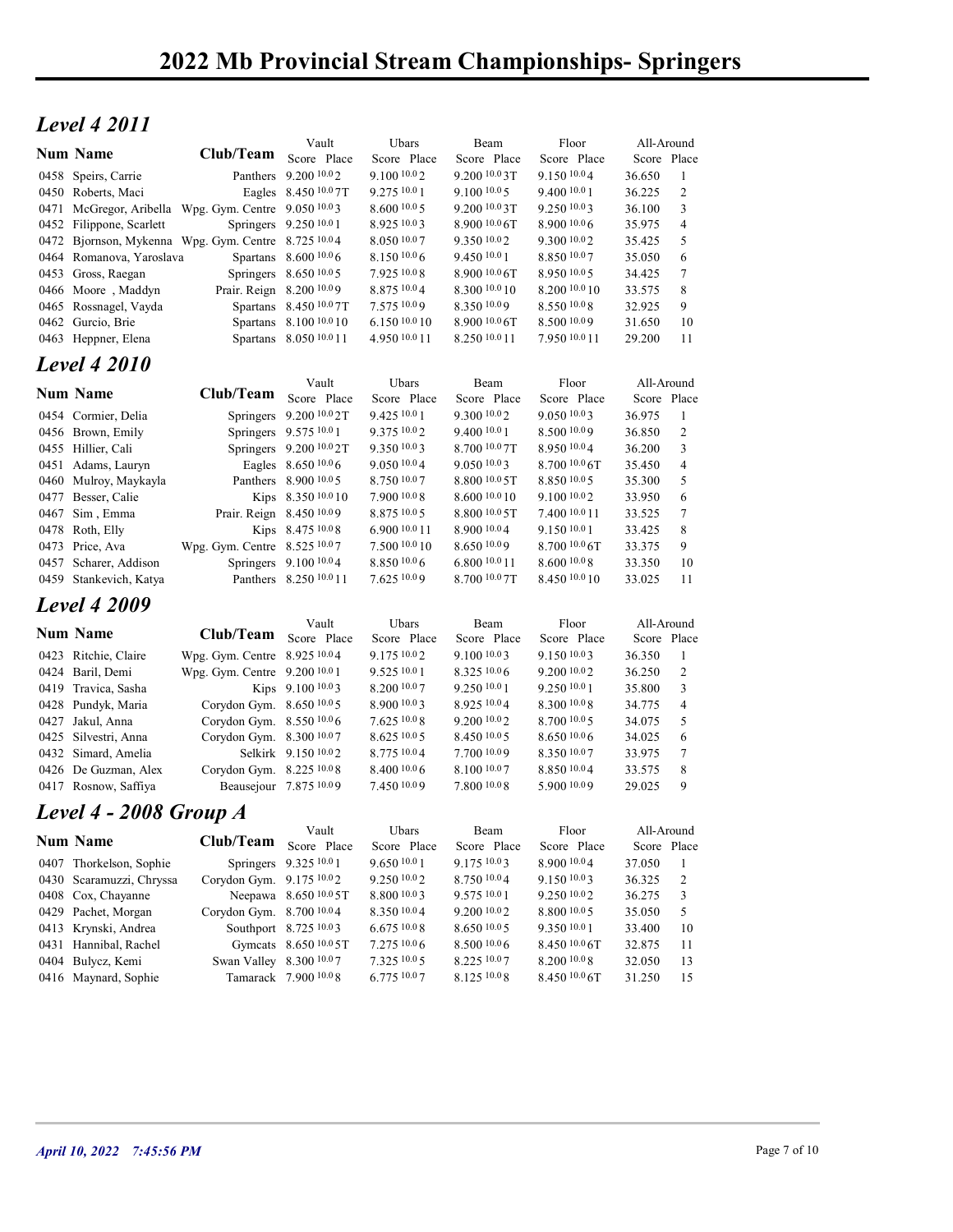#### Level 4 - 2008 Group B

|                                            |                           |                        |                            | 2022 Mb Provincial Stream Championships-Springers |                            |                           |                       |  |
|--------------------------------------------|---------------------------|------------------------|----------------------------|---------------------------------------------------|----------------------------|---------------------------|-----------------------|--|
|                                            |                           |                        |                            |                                                   |                            |                           |                       |  |
|                                            |                           |                        |                            |                                                   |                            |                           |                       |  |
|                                            |                           |                        |                            |                                                   |                            |                           |                       |  |
|                                            |                           |                        |                            |                                                   |                            |                           |                       |  |
|                                            |                           |                        |                            |                                                   |                            |                           |                       |  |
|                                            |                           |                        |                            |                                                   |                            |                           |                       |  |
|                                            |                           |                        |                            |                                                   |                            |                           |                       |  |
|                                            |                           |                        |                            |                                                   |                            |                           |                       |  |
|                                            |                           |                        |                            |                                                   |                            |                           |                       |  |
|                                            |                           |                        |                            |                                                   |                            |                           |                       |  |
|                                            |                           |                        |                            |                                                   |                            |                           |                       |  |
|                                            |                           |                        |                            |                                                   |                            |                           |                       |  |
|                                            |                           |                        |                            |                                                   |                            |                           |                       |  |
|                                            |                           |                        |                            |                                                   |                            |                           |                       |  |
|                                            |                           |                        |                            |                                                   |                            |                           |                       |  |
|                                            |                           |                        |                            |                                                   |                            |                           |                       |  |
|                                            |                           |                        |                            |                                                   |                            |                           |                       |  |
|                                            |                           |                        |                            |                                                   |                            |                           |                       |  |
|                                            |                           |                        |                            |                                                   |                            |                           |                       |  |
| Level 4 - 2008 Group B                     |                           |                        |                            |                                                   |                            |                           |                       |  |
| <b>Num Name</b>                            | Club/Team                 | Vault<br>Score Place   | Ubars<br>Score Place       | Beam<br>Score Place                               | Floor<br>Score Place       | All-Around<br>Score Place |                       |  |
| 0415 Kozak, Adrea                          |                           | Tamarack 9.100 10.0 1  | 9.025 10.0 1               | 7.875 10.08                                       | 9.100 10.0 2T              | 35.100                    | $\overline{4}$        |  |
| 0402 Murray, Page                          |                           | Eagles 8.925 10.03     | 8.475 10.02                | 8.625 10.0 5                                      | 8.650 10.05                | 34.675                    | 6                     |  |
| 0403 Coulthart, Emma                       | Swan Valley 8.600 10.0 5  |                        | 8.025 10.04                | 8.750 10.04                                       | 9.100 10.0 2T              | 34.475                    | $\tau$                |  |
| 0421 Einarsson, Chloe                      |                           | Kips 9.075 10.02       | 7.775 10.0 5               | 8.100 10.0 6                                      | 9.300 10.0 1               | 34.250                    | 8                     |  |
| 0400 Hawkins, Abigail                      |                           | Eagles 7.950 10.08     | 7.65010.06                 | 9.150 10.0 1                                      | 9.000 10.04                | 33.750                    | 9                     |  |
| 0420 Bajno, Abigayle                       |                           | Kips 8.650 10.04       | 7.600 10.07                | 8.850 10.02                                       | 7.650 10.07                | 32.750                    | 12                    |  |
| 0401 Lehman, Bella                         |                           | Eagles 8.375 10.07     | 8.250 10.03                | 8.800 10.03                                       | 6.60010.08                 | 32.025                    | 14                    |  |
| 0422 Katz, Sadie                           |                           | Kips 8.575 10.06       | 5.800 10.08                | 7.925 10.07                                       | 7.900 10.06                | 30.200                    | 16                    |  |
|                                            |                           |                        |                            |                                                   |                            |                           |                       |  |
| Level 4 2005/2006/2007                     |                           | Vault                  | Ubars                      | Beam                                              | Floor                      | All-Around                |                       |  |
|                                            |                           |                        | Score Place                | Score Place                                       | Score Place                | Score Place               |                       |  |
| <b>Num Name</b>                            | Club/Team                 | Score Place            |                            |                                                   | 8.800 10.0 5               | 35.650                    | -1                    |  |
| 0480 Walker, Breeann                       |                           | Neepawa 9.400 10.0 1   | 8.950 10.0 1               | 8.500 10.0 6T                                     |                            |                           | 2                     |  |
| 0475 Carlson, Bailey                       |                           | Beausejour 9.000 10.02 | 8.475 10.03                | 9.100 10.0 1                                      | 9.000 10.0 2T              | 35.575                    |                       |  |
| 0461 Casar, Rozalia                        |                           | Panthers 8.725 10.04   | 8.375 10.04                | 8.750 10.04                                       | 9.000 10.0 2T              | 34.850                    | 3                     |  |
| 0469 Douglas, Lily                         |                           | Selkirk 8.700 10.0 5   | 8.200 10.0 5               | 9.000 10.02                                       | 8.500 10.07                | 34.400                    | $\overline{4}$        |  |
| 0474 Smith, Laurel                         | Corydon Gym. 8.200 10.07  |                        | 8.775 10.02                | 8.100 10.08                                       | 9.100 10.0 1               | 34.175                    | 5                     |  |
| 0468 Craig, Mackenzie                      | Prair. Reign 8.650 10.0 6 |                        | 8.125 10.0 6               | 8.950 10.03                                       | 8.350 10.08                | 34.075                    | 6                     |  |
| 0481 Fulton, Mae<br>0479 Beaumont, Allison | Prairie View 8.850 10.03  | Neepawa 8.125 10.08    | 7.450 10.07<br>7.150 10.08 | 8.500 10.0 6T<br>8.700 10.0 5                     | 8.950 10.04<br>8.750 10.06 | 33.750<br>32.725          | $\boldsymbol{7}$<br>8 |  |

#### Level 4 2005/2006/2007

|                          | 2022 Mb Provincial Stream Championships-Springers |                             |                |                  |                  |             |                 |
|--------------------------|---------------------------------------------------|-----------------------------|----------------|------------------|------------------|-------------|-----------------|
| Level 4 - 2008 Group B   |                                                   |                             |                |                  |                  |             |                 |
|                          |                                                   | Vault                       | Ubars          | Beam             | Floor            | All-Around  |                 |
| <b>Num Name</b>          | Club/Team                                         | Score Place                 | Score Place    | Score Place      | Score Place      | Score Place |                 |
| 0415 Kozak, Adrea        |                                                   | Tamarack 9.100 10.0 1       | 9.025 10.0 1   | 7.875 10.08      | 9.100 10.0 2T    | 35.100      | $\overline{4}$  |
| 0402 Murray, Page        |                                                   | Eagles 8.925 10.03          | 8.475 10.0 2   | 8.62510.05       | 8.65010005       | 34.675      | 6               |
| 0403 Coulthart, Emma     | Swan Valley 8.600 10.0 5                          |                             | 8.02510.04     | 8.750 10.04      | $9.100\,10.02$ T | 34.475      | 7               |
| 0421 Einarsson, Chloe    |                                                   | Kips 9.075 10.02            | 7.775 10.0 5   | 8.100 10.0 6     | 9.300 10.0 1     | 34.250      | 8               |
| 0400 Hawkins, Abigail    |                                                   | Eagles 7.950 10.0 8         | 7.65010.06     | 9.150 10.0 1     | 9.000 10.04      | 33.750      | 9               |
| 0420 Bajno, Abigayle     |                                                   | Kips 8.650 10.04            | 7.600 10.0 7   | 8.850 10.02      | 7.650 10.07      | 32.750      | 12              |
| 0401 Lehman, Bella       |                                                   | Eagles 8.375 10.07          | 8.250 10.03    | 8.800 10.03      | 6.6001008        | 32.025      | 14              |
| 0422 Katz, Sadie         |                                                   | Kips 8.575 10.06            | 5.800 10.0 8   | 7.925 10.07      | 7.900 10.06      | 30.200      | 16              |
|                          |                                                   |                             |                |                  |                  |             |                 |
| Level 4 2005/2006/2007   |                                                   |                             |                |                  |                  |             |                 |
| <b>Num Name</b>          | Club/Team                                         | Vault                       | Ubars          | Beam             | Floor            | All-Around  |                 |
|                          |                                                   | Score Place                 | Score Place    | Score Place      | Score Place      | Score Place |                 |
| 0480 Walker, Breeann     |                                                   | Neepawa 9.400 10.0 1        | 8.950 10.0 1   | 8.500 10.0 6T    | 8.800 10.0 5     | 35.650      | - 1             |
| 0475 Carlson, Bailey     |                                                   | Beausejour 9.000 10.02      | 8.475 10.03    | 9.100 10.0 1     | 9.000 10.0 2T    | 35.575      | 2               |
| 0461 Casar, Rozalia      |                                                   | Panthers 8.725 10.04        | 8.375 10.04    | 8.750 10.04      | 9.0001002        | 34.850      | 3               |
| 0469 Douglas, Lily       |                                                   | Selkirk 8.700 10.0 5        | 8.200 10.0 5   | 9.000 10.02      | 8.500 10.07      | 34.400      | $\overline{4}$  |
| 0474 Smith, Laurel       | Corydon Gym. 8.200 10.07                          |                             | 8.775 10.02    | 8.100 10.08      | 9.100 10.0 1     | 34.175      | 5               |
| 0468 Craig, Mackenzie    | Prair. Reign 8.650 10.0 6                         |                             | $8.125\,10.06$ | 8.950 10.03      | 8.350 10.08      | 34.075      | 6               |
| 0481 Fulton, Mae         | Prairie View 8.850 10.03                          |                             | 7.450 10.07    | $8.500\,10.06$ T | 8.950 10.04      | 33.750      | $\tau$          |
| 0479 Beaumont, Allison   |                                                   | Neepawa 8.125 10.08         | 7.150 10.0 8   | 8.700 10.0 5     | 8.750 10.06      | 32.725      | 8               |
| <b>Level 5 2012/2013</b> |                                                   |                             |                |                  |                  |             |                 |
|                          |                                                   | Vault                       | Ubars          | Beam             | Floor            | All-Around  |                 |
| <b>Num Name</b>          | Club/Team                                         | Score Place                 | Score Place    | Score Place      | Score Place      | Score Place |                 |
| 0519 Rerie, Maksym       |                                                   | Kips 9.500 10.0 1           | 8.000 10.0 1T  | 8.125 10.03      | 8.800 10.02      | 34.425      | -1              |
| 0510 Azore, Miya         |                                                   | Panthers 8.800 10.04        | 8.000 10.0 1T  | 8.400 10.0 1     | 8.975 10.0 1     | 34.175      | 2               |
| 0509 Azore, Kenzie       |                                                   | Panthers 8.850 10.0 2T      | 7.850 10.03    | 8.175 10.02      | 8.775 10.03      | 33.650      | 3               |
| 0522 Sim, Sabrina        |                                                   | Prair. Reign 8.850 10.0 2T  | 7.500 10.0 4   | 6.950 10.04      | 8.400 10.04      | 31.700      | $\overline{4}$  |
|                          |                                                   |                             |                |                  |                  |             |                 |
| Level 5 2010/2011        |                                                   |                             |                |                  |                  |             |                 |
| Num Name                 |                                                   | Vault                       | Ubars          | Beam             | Floor            | All-Around  |                 |
|                          | Club/Team                                         | Score Place                 | Score Place    | Score Place      | Score Place      | Score Place |                 |
| 0511 Paul, Olive         |                                                   | Panthers 9.350 10.0 1       | 9.250 10.0 1   | 8.300 10.0 5     | $8.900\ 10.02$   | 35.800      |                 |
| 0502 Sudoski, Mikayla    |                                                   | Springers 9.000 10.0 4      | 8.700 10.04    | 8.900 10.0 1     | 8.600 10.07      | 35.200      | $\overline{c}$  |
| 0527 White, Brooklyn     |                                                   | Eagles 8.650 10.07          | 8.300 10.0 5   | 8.800 10.02      | 9.400 10.0 1     | 35.150      | 3               |
| 0520 Teixeira, Kaeleigh  |                                                   | Kips 8.900 10.0 6           | 8.950 10.02    | 8.400 10.04      | 8.750 10.05      | 35.000      | $\overline{4}$  |
| 0501 McGill, Brielle     |                                                   | Springers $9.300\,^{10.0}2$ | $6.900\,10.07$ | 8.750 10.03      | 8.800 10.0 3T    | 33.750      | 5               |
| 0521 Koenig, Lyla        |                                                   | Kips 8.950 10.05            | 8.900 10.03    | 6.150 10.07      | 8.800 10.0 3T    | 32.800      | 6               |
| 0512 Bilenky, Chloe      |                                                   | Panthers 9.250 10.03        | 8.0001006      | $6.575\,10.06$   | 8.725 10.06      | 32.550      | $7\phantom{.0}$ |
| <b>Level 5 2009</b>      |                                                   |                             |                |                  |                  |             |                 |
|                          |                                                   | Vault                       | Ubars          | Beam             | Floor            | All-Around  |                 |
| <b>Num Name</b>          | Club/Team                                         | Score Place                 | Score Place    | Score Place      | Score Place      | Score Place |                 |
| 0530 Crosbie, Ayla       | Wpg. Gym. Centre 8.800 10.07                      |                             | 9.550 10.0 1   | 7.850 10.03      | 8.675 10.03      | 34.875 1    |                 |

## **Level 5 2012/2013**

|                    |           | Vault                        | Ubars          | Beam        | Floor.      | All-Around  |                |
|--------------------|-----------|------------------------------|----------------|-------------|-------------|-------------|----------------|
| <b>Num Name</b>    | Club/Team | Score Place                  | Score Place    | Score Place | Score Place | Score Place |                |
| 0519 Rerie, Maksym |           | Kips $9.50010.01$            | 8.000 10.0 1 T | 8.12510.03  | 8.800 10.02 | 34.425      |                |
| 0510 Azore, Miya   |           | Panthers 8.800 10.0 4        | $8.0001001$ T  | 8.40010.01  | 8.975 10.01 | 34.175      |                |
| 0509 Azore, Kenzie |           | Panthers 8.850 10.0 2T       | 7.850 10.03    | 8.17510.02  | 8.77510.03  | 33.650      |                |
| 0522 Sim, Sabrina  |           | Prair. Reign $8.850\,10.02T$ | 7.50010.04     | 6.95010.04  | 8.400 10.04 | 31.700      | $\overline{4}$ |
|                    |           |                              |                |             |             |             |                |

#### Level 5 2010/2011

| 0475 Carlson, Bailey    | Beausejour 9.000 10.02        |                                   | 8.475 10.03          | 9.100 10.0 1        | 9.000 10.0 2T        | 35.575                    | 2                        |
|-------------------------|-------------------------------|-----------------------------------|----------------------|---------------------|----------------------|---------------------------|--------------------------|
| 0461 Casar, Rozalia     |                               | Panthers 8.725 10.04              | 8.375 10.04          | 8.750 10.04         | 9.000 10.0 2T        | 34.850                    | 3                        |
| 0469 Douglas, Lily      |                               | Selkirk 8.700 10.0 5              | 8.200 10.0 5         | 9.000 10.02         | 8.500 10.07          | 34.400                    | $\overline{\mathcal{L}}$ |
| 0474 Smith, Laurel      | Corydon Gym. 8.200 10.07      |                                   | 8.775 10.02          | 8.100 10.08         | 9.100 10.0 1         | 34.175                    | 5                        |
| 0468 Craig, Mackenzie   | Prair. Reign 8.650 10.0 6     |                                   | $8.125\,10.06$       | 8.950 10.03         | 8.350 10.08          | 34.075                    | 6                        |
| 0481 Fulton, Mae        | Prairie View 8.850 10.03      |                                   | 7.450 10.07          | 8.500 10.0 6T       | 8.950 10.04          | 33.750                    | 7                        |
| 0479 Beaumont, Allison  |                               | Neepawa 8.125 10.08               | 7.150 10.0 8         | 8.700 10.0 5        | 8.750 10.0 6         | 32.725                    | 8                        |
| Level 5 2012/2013       |                               |                                   |                      |                     |                      |                           |                          |
|                         |                               | Vault                             | Ubars                | Beam                | Floor                | All-Around                |                          |
| <b>Num Name</b>         | Club/Team Score Place         |                                   | Score Place          | Score Place         | Score Place          | Score Place               |                          |
| 0519 Rerie, Maksym      |                               | Kips 9.500 10.0 1                 | 8.000 10.0 1T        | 8.125 10.03         | 8.800 10.02          | 34.425                    |                          |
| 0510 Azore, Miya        |                               | Panthers 8.800 10.04              | 8.000 10.0 1T        | 8.400 10.0 1        | 8.975 10.0 1         | 34.175                    | 2                        |
| 0509 Azore, Kenzie      |                               | Panthers 8.850 10.0 2T            | 7.850 10.03          | 8.175 10.02         | 8.775 10.03          | 33.650                    | 3                        |
| 0522 Sim, Sabrina       |                               | Prair. Reign 8.850 10.0 2T        | 7.500 10.0 4         | 6.950 10.04         | 8.400 10.04          | 31.700 4                  |                          |
| Level 5 2010/2011       |                               |                                   |                      |                     |                      |                           |                          |
|                         |                               | Vault                             | Ubars                | Beam                | Floor                | All-Around                |                          |
| Num Name                | Club/Team                     | Score Place                       | Score Place          | Score Place         | Score Place          | Score Place               |                          |
| 0511 Paul, Olive        |                               | Panthers 9.350 10.0 1             | 9.250 10.0 1         | 8.300 10.0 5        | 8.900 10.02          | 35.800                    |                          |
| 0502 Sudoski, Mikayla   |                               | Springers 9.000 10.04             | 8.700 10.04          | 8.900 10.0 1        | 8.600 10.07          | 35.200                    | 2                        |
| 0527 White, Brooklyn    |                               | Eagles 8.650 10.07                | 8.300 10.0 5         | 8.800 10.02         | 9.400 10.0 1         | 35.150                    | 3                        |
| 0520 Teixeira, Kaeleigh |                               | Kips 8.900 10.06                  | 8.950 10.02          | 8.400 10.04         | 8.750 10.05          | 35.000                    | $\overline{4}$           |
| 0501 McGill, Brielle    |                               | Springers 9.300 <sup>10.0</sup> 2 | 6.90010007           | 8.750 10.03         | 8.800 10.0 3T        | 33.750                    | 5                        |
| 0521 Koenig, Lyla       |                               | Kips 8.950 10.05                  | 8.900 10.03          | 6.150 10.07         | 8.800 10.0 3T        | 32.800                    | 6                        |
| 0512 Bilenky, Chloe     |                               | Panthers 9.250 10.03              | $8.000\,10.06$       | $6.575\,10.06$      | $8.725\ 10.06$       | 32.550                    | 7                        |
| <b>Level 5 2009</b>     |                               |                                   |                      |                     |                      |                           |                          |
| Num Name                | Club/Team Score Place         | Vault                             | Ubars<br>Score Place | Beam<br>Score Place | Floor<br>Score Place | All-Around<br>Score Place |                          |
| 0530 Crosbie, Ayla      | Wpg. Gym. Centre 8.800 10.07  |                                   | 9.550 10.0 1         | 7.850 10.03         | 8.675 10.03          | 34.875                    |                          |
| 0518 Watkinson, Sadie   | Corydon Gym. 9.550 10.01      |                                   | 8.200 10.0 4         | 8.350 10.0 1        | 8.650 10.04          | 34.750                    | 2                        |
| 0531 Olfert, Beth       | Wpg. Gym. Centre 9.050 10.03T |                                   | 8.500 10.03          | 8.275 10.02         | 8.525 10.06          | 34.350                    | 3                        |
| 0503 Isbister, Ryanna   |                               | Springers 9.250 10.02             | 8.525 10.02          | 7.400 10.0 6        | 8.925 10.0 1         | 34.100                    | $\overline{4}$           |
| 0523 Saurette, Kami     |                               | Prair. Reign 9.000 10.0 5T        | 7.950 10.0 5         | 7.675 10.04         | 8.875 10.02          | 33.500                    | 5                        |
| 0513 Moore, Jenna       |                               | Panthers 9.050 10.03T             | 7.800 10.0 6         | 7.550 10.05         | 8.325 10.07          | 32.725                    | 6                        |
|                         |                               |                                   | 5.100 10.0 7         | 6.950 10.07         | 8.550 10.05          | 29.600                    |                          |
| 0529 Brooks, Boe        |                               | Beausejour 9.000 10.0 5T          |                      |                     |                      |                           |                          |

#### Level 5 2009

| $0 - 1$ unon, $ma$        |                               | 0.000                             | 7.700          | 0.500<br>$\mathbf{u}$ | 0.750            | <i>JJ.IJ</i> V |                         |              |  |
|---------------------------|-------------------------------|-----------------------------------|----------------|-----------------------|------------------|----------------|-------------------------|--------------|--|
| 0479 Beaumont, Allison    |                               | Neepawa 8.125 10.08               | 7.150 10.0 8   | 8.700 10.0 5          | 8.750 10.06      | 32.725         | 8                       |              |  |
| Level 5 2012/2013         |                               |                                   |                |                       |                  |                |                         |              |  |
|                           |                               | Vault                             | Ubars          | Beam                  | Floor            | All-Around     |                         |              |  |
| <b>Num Name</b>           | Club/Team Score Place         |                                   | Score Place    | Score Place           | Score Place      | Score Place    |                         |              |  |
| 0519 Rerie, Maksym        |                               | Kips 9.500 10.0 1                 | 8.000 10.0 1T  | 8.125 10.03           | 8.800 10.02      | 34.425         | -1                      |              |  |
| 0510 Azore, Miya          |                               | Panthers 8.800 10.0 4             | 8.000 10.0 1T  | 8.400 10.0 1          | 8.975 10.01      | 34.175         | 2                       |              |  |
| 0509 Azore, Kenzie        |                               | Panthers 8.850 10.0 2T            | 7.850 10.03    | 8.175 10.02           | 8.775 10.03      | 33.650         | 3                       |              |  |
| 0522 Sim, Sabrina         | Prair. Reign 8.850 10.0 2T    |                                   | 7.500 10.04    | 6.950 10.04           | 8.400 10.04      | 31.700         | $\overline{4}$          |              |  |
| Level 5 2010/2011         |                               |                                   |                |                       |                  |                |                         |              |  |
|                           |                               | Vault                             | Ubars          | Beam                  | Floor            | All-Around     |                         |              |  |
| <b>Num Name</b>           | Club/Team Score Place         |                                   | Score Place    | Score Place           | Score Place      | Score Place    |                         |              |  |
| 0511 Paul, Olive          |                               | Panthers 9.350 10.0 1             | 9.250 10.0 1   | 8.300 10.0 5          | 8.900 10.02      | 35.800         |                         |              |  |
| 0502 Sudoski, Mikayla     |                               | Springers 9.000 10.0 4            | 8.700 10.0 4   | 8.900 10.0 1          | 8.600 10.07      | 35.200         | 2                       |              |  |
| 0527 White, Brooklyn      |                               | Eagles 8.650 10.07                | 8.300 10.0 5   | 8.800 10.02           | 9.400 10.0 1     | 35.150         | 3                       |              |  |
| 0520 Teixeira, Kaeleigh   |                               | Kips 8.900 10.0 6                 | 8.950 10.02    | 8.400 10.04           | 8.750 10.05      | 35.000         | 4                       |              |  |
| 0501 McGill, Brielle      |                               | Springers 9.300 <sup>10.0</sup> 2 | 6.900 10.07    | 8.750 10.03           | $8.800\,10.03$ T | 33.750         | 5                       |              |  |
| 0521 Koenig, Lyla         |                               | Kips 8.950 10.05                  | 8.900 10.0 3   | 6.150 10.07           | 8.800 10.0 3T    | 32.800         | 6                       |              |  |
| 0512 Bilenky, Chloe       |                               | Panthers 9.250 10.03              | $8.000\,10.06$ | $6.575\,10.06$        | $8.725\ 10.06$   | 32.550         | $\tau$                  |              |  |
| <b>Level 5 2009</b>       |                               |                                   |                |                       |                  |                |                         |              |  |
|                           |                               | Vault                             | Ubars          | Beam                  | Floor            | All-Around     |                         |              |  |
| <b>Num Name</b>           | Club/Team Score Place         |                                   | Score Place    | Score Place           | Score Place      | Score Place    |                         |              |  |
| 0530 Crosbie, Ayla        | Wpg. Gym. Centre 8.800 10.07  |                                   | 9.5501001      | 7.850 10.03           | 8.675 10.03      | 34.875         | - 1                     |              |  |
| 0518 Watkinson, Sadie     | Corydon Gym. 9.550 10.0 1     |                                   | 8.200 10.0 4   | 8.350 10.01           | 8.650 10.04      | 34.750         | 2                       |              |  |
| 0531 Olfert, Beth         | Wpg. Gym. Centre 9.050 10.03T |                                   | 8.5001003      | 8.275 10.02           | 8.525 10.06      | 34.350         | 3                       |              |  |
| 0503 Isbister, Ryanna     |                               | Springers 9.250 10.02             | 8.525 10.02    | 7.400 10.0 6          | 8.925 10.01      | 34.100         | $\overline{4}$          |              |  |
| 0523 Saurette, Kami       |                               | Prair. Reign 9.000 10.0 5T        | 7.950 10.0 5   | 7.675 10.04           | 8.875 10.02      | 33.500         | 5                       |              |  |
| 0513 Moore, Jenna         |                               | Panthers 9.050 10.03T             | 7.800 10.0 6   | 7.550 10.05           | 8.325 10.07      | 32.725         | 6                       |              |  |
| 0529 Brooks, Boe          |                               | Beausejour 9.000 10.0 5T          | 5.100 10.0 7   | 6.950 10.07           | 8.550 10.05      | 29.600         | 7                       |              |  |
| <b>Level 5 2007/2008</b>  |                               |                                   |                |                       |                  |                |                         |              |  |
|                           |                               | Vault                             | Ubars          | Beam                  | Floor            | All-Around     |                         |              |  |
| <b>Num Name</b>           | Club/Team Score Place         |                                   | Score Place    | Score Place           | Score Place      | Score Place    |                         |              |  |
| 0504 Clegg, Dannan        |                               | Springers 9.300 10.03             | 8.450 10.0 1   | 8.900 10.0 1          | 9.025 10.0 1     | 35.675         | -1                      |              |  |
| 0500 Driedger, Sydnie     |                               | Southport 9.550 10.0 1            | 8.125 10.03    | 8.250 10.02           | 8.900 10.03      | 34.825         | 2                       |              |  |
| 0505 Aminot, Isabelle     |                               | Springers 9.500 10.02             | 8.200110.02    | 7.500 10.03           | 8.950 10.02      | 34.150         | $\overline{\mathbf{3}}$ |              |  |
|                           |                               |                                   |                |                       |                  |                |                         |              |  |
| April 10, 2022 7:45:57 PM |                               |                                   |                |                       |                  |                |                         | Page 8 of 10 |  |

| <b>Num Name</b>       | Club/Team | Vault<br>Score Place     | Ubars<br>Score Place | Beam<br>Score Place | Floor<br>Score Place | All-Around<br>Score Place |  |
|-----------------------|-----------|--------------------------|----------------------|---------------------|----------------------|---------------------------|--|
| 0504 Clegg, Dannan    |           | Springers $9.300\,10.03$ | 8.450 10.0 1         | 8.900 10.0 1        | 9.0251001            | 35.675                    |  |
| 0500 Driedger, Sydnie |           | Southport 9.550 10.0 1   | 8.125 10.03          | 8.250 10.02         | 8.900 10.03          | 34.825                    |  |
| 0505 Aminot, Isabelle |           | Springers 9.500 10.02    | 8.200 10.0 2         | 7.500 10.03         | 8.950 10.02          | 34.150                    |  |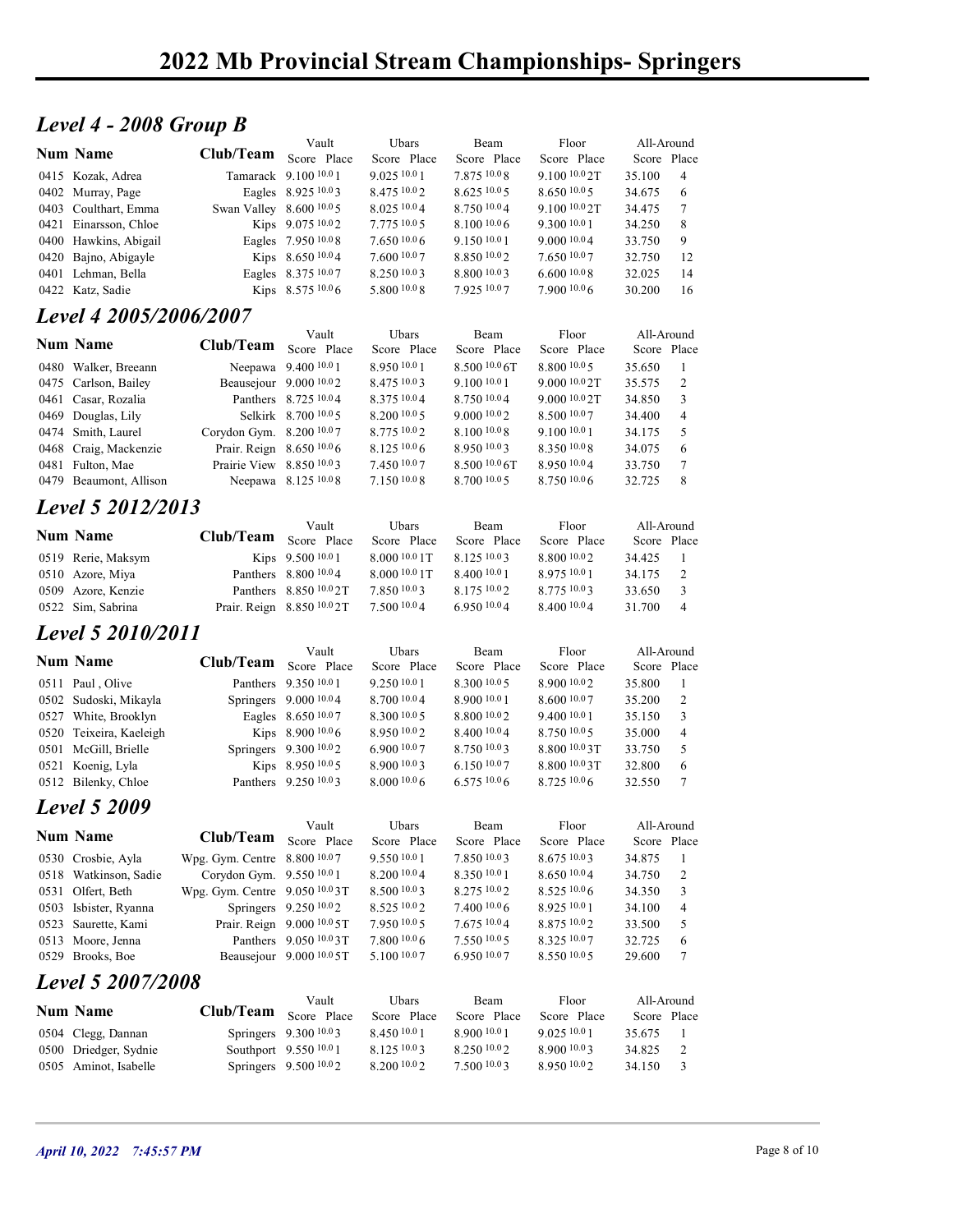# **Level 6 2010/2011** Vault Ubars

|                         | 2022 Mb Provincial Stream Championships-Springers                                                                                                                                                                                                                                                                                                                                                                                                        |                                                                    |                                                                                                                                                                                                                                                                                                                                                                                                                                                                                                                                                                                                                                                                                                                                                                                                                                                                                                                                                                                                                                                                                                                                                                                     |                                                                                                                                                                                                                                                                                                                                                       |                                                                                                                                                                                                                                                                                                          |                                                                                                                                                                                                                                                                                                                   |                                                                                                                                                                                  |                                                                                                                                                                                                                                                                 |
|-------------------------|----------------------------------------------------------------------------------------------------------------------------------------------------------------------------------------------------------------------------------------------------------------------------------------------------------------------------------------------------------------------------------------------------------------------------------------------------------|--------------------------------------------------------------------|-------------------------------------------------------------------------------------------------------------------------------------------------------------------------------------------------------------------------------------------------------------------------------------------------------------------------------------------------------------------------------------------------------------------------------------------------------------------------------------------------------------------------------------------------------------------------------------------------------------------------------------------------------------------------------------------------------------------------------------------------------------------------------------------------------------------------------------------------------------------------------------------------------------------------------------------------------------------------------------------------------------------------------------------------------------------------------------------------------------------------------------------------------------------------------------|-------------------------------------------------------------------------------------------------------------------------------------------------------------------------------------------------------------------------------------------------------------------------------------------------------------------------------------------------------|----------------------------------------------------------------------------------------------------------------------------------------------------------------------------------------------------------------------------------------------------------------------------------------------------------|-------------------------------------------------------------------------------------------------------------------------------------------------------------------------------------------------------------------------------------------------------------------------------------------------------------------|----------------------------------------------------------------------------------------------------------------------------------------------------------------------------------|-----------------------------------------------------------------------------------------------------------------------------------------------------------------------------------------------------------------------------------------------------------------|
|                         |                                                                                                                                                                                                                                                                                                                                                                                                                                                          |                                                                    |                                                                                                                                                                                                                                                                                                                                                                                                                                                                                                                                                                                                                                                                                                                                                                                                                                                                                                                                                                                                                                                                                                                                                                                     |                                                                                                                                                                                                                                                                                                                                                       |                                                                                                                                                                                                                                                                                                          |                                                                                                                                                                                                                                                                                                                   |                                                                                                                                                                                  |                                                                                                                                                                                                                                                                 |
|                         |                                                                                                                                                                                                                                                                                                                                                                                                                                                          |                                                                    |                                                                                                                                                                                                                                                                                                                                                                                                                                                                                                                                                                                                                                                                                                                                                                                                                                                                                                                                                                                                                                                                                                                                                                                     |                                                                                                                                                                                                                                                                                                                                                       |                                                                                                                                                                                                                                                                                                          |                                                                                                                                                                                                                                                                                                                   |                                                                                                                                                                                  |                                                                                                                                                                                                                                                                 |
|                         |                                                                                                                                                                                                                                                                                                                                                                                                                                                          | Vault                                                              | Ubars                                                                                                                                                                                                                                                                                                                                                                                                                                                                                                                                                                                                                                                                                                                                                                                                                                                                                                                                                                                                                                                                                                                                                                               | Beam                                                                                                                                                                                                                                                                                                                                                  | Floor                                                                                                                                                                                                                                                                                                    |                                                                                                                                                                                                                                                                                                                   |                                                                                                                                                                                  |                                                                                                                                                                                                                                                                 |
|                         |                                                                                                                                                                                                                                                                                                                                                                                                                                                          | Score Place                                                        | Score Place                                                                                                                                                                                                                                                                                                                                                                                                                                                                                                                                                                                                                                                                                                                                                                                                                                                                                                                                                                                                                                                                                                                                                                         | Score Place                                                                                                                                                                                                                                                                                                                                           | Score Place                                                                                                                                                                                                                                                                                              |                                                                                                                                                                                                                                                                                                                   |                                                                                                                                                                                  |                                                                                                                                                                                                                                                                 |
|                         |                                                                                                                                                                                                                                                                                                                                                                                                                                                          |                                                                    |                                                                                                                                                                                                                                                                                                                                                                                                                                                                                                                                                                                                                                                                                                                                                                                                                                                                                                                                                                                                                                                                                                                                                                                     |                                                                                                                                                                                                                                                                                                                                                       |                                                                                                                                                                                                                                                                                                          |                                                                                                                                                                                                                                                                                                                   |                                                                                                                                                                                  |                                                                                                                                                                                                                                                                 |
| 0615 Chadachek, Milla   |                                                                                                                                                                                                                                                                                                                                                                                                                                                          |                                                                    | 9.800 10.0 1                                                                                                                                                                                                                                                                                                                                                                                                                                                                                                                                                                                                                                                                                                                                                                                                                                                                                                                                                                                                                                                                                                                                                                        | 9.200 10.03                                                                                                                                                                                                                                                                                                                                           | 8.850 10.05                                                                                                                                                                                                                                                                                              | 36.850                                                                                                                                                                                                                                                                                                            | 3                                                                                                                                                                                |                                                                                                                                                                                                                                                                 |
| 0631 Bova, Lily         |                                                                                                                                                                                                                                                                                                                                                                                                                                                          |                                                                    | 9.6501003                                                                                                                                                                                                                                                                                                                                                                                                                                                                                                                                                                                                                                                                                                                                                                                                                                                                                                                                                                                                                                                                                                                                                                           | 9.350 10.0 1                                                                                                                                                                                                                                                                                                                                          | 9.350 10.0 1T                                                                                                                                                                                                                                                                                            | 36.650                                                                                                                                                                                                                                                                                                            | $\overline{4}$                                                                                                                                                                   |                                                                                                                                                                                                                                                                 |
| 0630 Brown, Selah       |                                                                                                                                                                                                                                                                                                                                                                                                                                                          |                                                                    | $9.100\,10.06$                                                                                                                                                                                                                                                                                                                                                                                                                                                                                                                                                                                                                                                                                                                                                                                                                                                                                                                                                                                                                                                                                                                                                                      | 8.800 10.0 5                                                                                                                                                                                                                                                                                                                                          | 8.650 10.06                                                                                                                                                                                                                                                                                              | 35.500                                                                                                                                                                                                                                                                                                            | 6                                                                                                                                                                                |                                                                                                                                                                                                                                                                 |
|                         |                                                                                                                                                                                                                                                                                                                                                                                                                                                          |                                                                    |                                                                                                                                                                                                                                                                                                                                                                                                                                                                                                                                                                                                                                                                                                                                                                                                                                                                                                                                                                                                                                                                                                                                                                                     |                                                                                                                                                                                                                                                                                                                                                       |                                                                                                                                                                                                                                                                                                          |                                                                                                                                                                                                                                                                                                                   |                                                                                                                                                                                  |                                                                                                                                                                                                                                                                 |
|                         |                                                                                                                                                                                                                                                                                                                                                                                                                                                          | Vault                                                              | Ubars                                                                                                                                                                                                                                                                                                                                                                                                                                                                                                                                                                                                                                                                                                                                                                                                                                                                                                                                                                                                                                                                                                                                                                               | Beam                                                                                                                                                                                                                                                                                                                                                  | Floor                                                                                                                                                                                                                                                                                                    |                                                                                                                                                                                                                                                                                                                   |                                                                                                                                                                                  |                                                                                                                                                                                                                                                                 |
|                         |                                                                                                                                                                                                                                                                                                                                                                                                                                                          |                                                                    | Score Place                                                                                                                                                                                                                                                                                                                                                                                                                                                                                                                                                                                                                                                                                                                                                                                                                                                                                                                                                                                                                                                                                                                                                                         | Score Place                                                                                                                                                                                                                                                                                                                                           | Score Place                                                                                                                                                                                                                                                                                              |                                                                                                                                                                                                                                                                                                                   |                                                                                                                                                                                  |                                                                                                                                                                                                                                                                 |
| 0618 McNicol, Isla      |                                                                                                                                                                                                                                                                                                                                                                                                                                                          |                                                                    | 9.7001002                                                                                                                                                                                                                                                                                                                                                                                                                                                                                                                                                                                                                                                                                                                                                                                                                                                                                                                                                                                                                                                                                                                                                                           | 8.950 10.02                                                                                                                                                                                                                                                                                                                                           | 9.1501001                                                                                                                                                                                                                                                                                                | 36.700                                                                                                                                                                                                                                                                                                            | 2                                                                                                                                                                                |                                                                                                                                                                                                                                                                 |
| 0625 Gauthier, Georgia  |                                                                                                                                                                                                                                                                                                                                                                                                                                                          |                                                                    | 8.800 10.0 3T                                                                                                                                                                                                                                                                                                                                                                                                                                                                                                                                                                                                                                                                                                                                                                                                                                                                                                                                                                                                                                                                                                                                                                       | 8.900 10.03                                                                                                                                                                                                                                                                                                                                           | 8.850 10.05                                                                                                                                                                                                                                                                                              | 35.550                                                                                                                                                                                                                                                                                                            | 3                                                                                                                                                                                |                                                                                                                                                                                                                                                                 |
|                         |                                                                                                                                                                                                                                                                                                                                                                                                                                                          |                                                                    |                                                                                                                                                                                                                                                                                                                                                                                                                                                                                                                                                                                                                                                                                                                                                                                                                                                                                                                                                                                                                                                                                                                                                                                     |                                                                                                                                                                                                                                                                                                                                                       |                                                                                                                                                                                                                                                                                                          |                                                                                                                                                                                                                                                                                                                   |                                                                                                                                                                                  |                                                                                                                                                                                                                                                                 |
|                         |                                                                                                                                                                                                                                                                                                                                                                                                                                                          |                                                                    |                                                                                                                                                                                                                                                                                                                                                                                                                                                                                                                                                                                                                                                                                                                                                                                                                                                                                                                                                                                                                                                                                                                                                                                     |                                                                                                                                                                                                                                                                                                                                                       |                                                                                                                                                                                                                                                                                                          |                                                                                                                                                                                                                                                                                                                   |                                                                                                                                                                                  |                                                                                                                                                                                                                                                                 |
|                         |                                                                                                                                                                                                                                                                                                                                                                                                                                                          |                                                                    |                                                                                                                                                                                                                                                                                                                                                                                                                                                                                                                                                                                                                                                                                                                                                                                                                                                                                                                                                                                                                                                                                                                                                                                     |                                                                                                                                                                                                                                                                                                                                                       |                                                                                                                                                                                                                                                                                                          |                                                                                                                                                                                                                                                                                                                   |                                                                                                                                                                                  |                                                                                                                                                                                                                                                                 |
| <b>Num Name</b>         |                                                                                                                                                                                                                                                                                                                                                                                                                                                          |                                                                    | Score Place                                                                                                                                                                                                                                                                                                                                                                                                                                                                                                                                                                                                                                                                                                                                                                                                                                                                                                                                                                                                                                                                                                                                                                         | Score Place                                                                                                                                                                                                                                                                                                                                           | Score Place                                                                                                                                                                                                                                                                                              |                                                                                                                                                                                                                                                                                                                   |                                                                                                                                                                                  |                                                                                                                                                                                                                                                                 |
| 0603 Ott, Summer        |                                                                                                                                                                                                                                                                                                                                                                                                                                                          |                                                                    | 9.750 10.0 1                                                                                                                                                                                                                                                                                                                                                                                                                                                                                                                                                                                                                                                                                                                                                                                                                                                                                                                                                                                                                                                                                                                                                                        | 9.400 10.0 1                                                                                                                                                                                                                                                                                                                                          | 9.150 10.03                                                                                                                                                                                                                                                                                              | 37.700                                                                                                                                                                                                                                                                                                            | $\mathbf{1}$                                                                                                                                                                     |                                                                                                                                                                                                                                                                 |
|                         |                                                                                                                                                                                                                                                                                                                                                                                                                                                          |                                                                    |                                                                                                                                                                                                                                                                                                                                                                                                                                                                                                                                                                                                                                                                                                                                                                                                                                                                                                                                                                                                                                                                                                                                                                                     | 9.350 10.02                                                                                                                                                                                                                                                                                                                                           | 9.125 10.04                                                                                                                                                                                                                                                                                              |                                                                                                                                                                                                                                                                                                                   |                                                                                                                                                                                  |                                                                                                                                                                                                                                                                 |
|                         |                                                                                                                                                                                                                                                                                                                                                                                                                                                          |                                                                    | 9.200 <sup>10.0</sup> 5T                                                                                                                                                                                                                                                                                                                                                                                                                                                                                                                                                                                                                                                                                                                                                                                                                                                                                                                                                                                                                                                                                                                                                            | 8.700 10.0 5                                                                                                                                                                                                                                                                                                                                          | $9.100\,10.05$                                                                                                                                                                                                                                                                                           | 36.800                                                                                                                                                                                                                                                                                                            | $\overline{4}$                                                                                                                                                                   |                                                                                                                                                                                                                                                                 |
| 0633 Chatyrbok, Abbie   |                                                                                                                                                                                                                                                                                                                                                                                                                                                          |                                                                    |                                                                                                                                                                                                                                                                                                                                                                                                                                                                                                                                                                                                                                                                                                                                                                                                                                                                                                                                                                                                                                                                                                                                                                                     |                                                                                                                                                                                                                                                                                                                                                       |                                                                                                                                                                                                                                                                                                          |                                                                                                                                                                                                                                                                                                                   | 5                                                                                                                                                                                |                                                                                                                                                                                                                                                                 |
|                         |                                                                                                                                                                                                                                                                                                                                                                                                                                                          |                                                                    | 9.200 10.0 5T                                                                                                                                                                                                                                                                                                                                                                                                                                                                                                                                                                                                                                                                                                                                                                                                                                                                                                                                                                                                                                                                                                                                                                       | 8.200 9.58                                                                                                                                                                                                                                                                                                                                            | 8.600 10.08                                                                                                                                                                                                                                                                                              |                                                                                                                                                                                                                                                                                                                   | 7                                                                                                                                                                                |                                                                                                                                                                                                                                                                 |
| 0632 Bray, Rachel       |                                                                                                                                                                                                                                                                                                                                                                                                                                                          |                                                                    | 8.500 9.58                                                                                                                                                                                                                                                                                                                                                                                                                                                                                                                                                                                                                                                                                                                                                                                                                                                                                                                                                                                                                                                                                                                                                                          | 8.400 9.56                                                                                                                                                                                                                                                                                                                                            | 9.050 10.06                                                                                                                                                                                                                                                                                              | 34.450                                                                                                                                                                                                                                                                                                            | 8                                                                                                                                                                                |                                                                                                                                                                                                                                                                 |
|                         |                                                                                                                                                                                                                                                                                                                                                                                                                                                          |                                                                    |                                                                                                                                                                                                                                                                                                                                                                                                                                                                                                                                                                                                                                                                                                                                                                                                                                                                                                                                                                                                                                                                                                                                                                                     |                                                                                                                                                                                                                                                                                                                                                       |                                                                                                                                                                                                                                                                                                          |                                                                                                                                                                                                                                                                                                                   |                                                                                                                                                                                  |                                                                                                                                                                                                                                                                 |
|                         |                                                                                                                                                                                                                                                                                                                                                                                                                                                          |                                                                    |                                                                                                                                                                                                                                                                                                                                                                                                                                                                                                                                                                                                                                                                                                                                                                                                                                                                                                                                                                                                                                                                                                                                                                                     |                                                                                                                                                                                                                                                                                                                                                       |                                                                                                                                                                                                                                                                                                          |                                                                                                                                                                                                                                                                                                                   |                                                                                                                                                                                  |                                                                                                                                                                                                                                                                 |
| <b>Num Name</b>         |                                                                                                                                                                                                                                                                                                                                                                                                                                                          |                                                                    |                                                                                                                                                                                                                                                                                                                                                                                                                                                                                                                                                                                                                                                                                                                                                                                                                                                                                                                                                                                                                                                                                                                                                                                     |                                                                                                                                                                                                                                                                                                                                                       |                                                                                                                                                                                                                                                                                                          |                                                                                                                                                                                                                                                                                                                   |                                                                                                                                                                                  |                                                                                                                                                                                                                                                                 |
| 0600 Herrera, Gabrielle |                                                                                                                                                                                                                                                                                                                                                                                                                                                          |                                                                    | 9.450 10.03                                                                                                                                                                                                                                                                                                                                                                                                                                                                                                                                                                                                                                                                                                                                                                                                                                                                                                                                                                                                                                                                                                                                                                         | 9.250 10.0 1                                                                                                                                                                                                                                                                                                                                          | 8.950 10.03                                                                                                                                                                                                                                                                                              | 36.850                                                                                                                                                                                                                                                                                                            |                                                                                                                                                                                  |                                                                                                                                                                                                                                                                 |
| 0605 VanNorman, Brisa   |                                                                                                                                                                                                                                                                                                                                                                                                                                                          |                                                                    | 9.750 10.0 1                                                                                                                                                                                                                                                                                                                                                                                                                                                                                                                                                                                                                                                                                                                                                                                                                                                                                                                                                                                                                                                                                                                                                                        | 8.300 9.55                                                                                                                                                                                                                                                                                                                                            | 9.250 10.0 1                                                                                                                                                                                                                                                                                             | 36.400                                                                                                                                                                                                                                                                                                            | 2                                                                                                                                                                                |                                                                                                                                                                                                                                                                 |
|                         |                                                                                                                                                                                                                                                                                                                                                                                                                                                          |                                                                    |                                                                                                                                                                                                                                                                                                                                                                                                                                                                                                                                                                                                                                                                                                                                                                                                                                                                                                                                                                                                                                                                                                                                                                                     |                                                                                                                                                                                                                                                                                                                                                       |                                                                                                                                                                                                                                                                                                          |                                                                                                                                                                                                                                                                                                                   | $\overline{4}$                                                                                                                                                                   |                                                                                                                                                                                                                                                                 |
| 0611 Hafenbrak, Delaney |                                                                                                                                                                                                                                                                                                                                                                                                                                                          |                                                                    | 8.700 10.0 5                                                                                                                                                                                                                                                                                                                                                                                                                                                                                                                                                                                                                                                                                                                                                                                                                                                                                                                                                                                                                                                                                                                                                                        | $9.000\,10.02$                                                                                                                                                                                                                                                                                                                                        | $8.925\ 10.04$                                                                                                                                                                                                                                                                                           | 35.625                                                                                                                                                                                                                                                                                                            | 5                                                                                                                                                                                |                                                                                                                                                                                                                                                                 |
|                         |                                                                                                                                                                                                                                                                                                                                                                                                                                                          |                                                                    |                                                                                                                                                                                                                                                                                                                                                                                                                                                                                                                                                                                                                                                                                                                                                                                                                                                                                                                                                                                                                                                                                                                                                                                     |                                                                                                                                                                                                                                                                                                                                                       |                                                                                                                                                                                                                                                                                                          |                                                                                                                                                                                                                                                                                                                   |                                                                                                                                                                                  |                                                                                                                                                                                                                                                                 |
| <b>Level 6 2006</b>     |                                                                                                                                                                                                                                                                                                                                                                                                                                                          |                                                                    |                                                                                                                                                                                                                                                                                                                                                                                                                                                                                                                                                                                                                                                                                                                                                                                                                                                                                                                                                                                                                                                                                                                                                                                     |                                                                                                                                                                                                                                                                                                                                                       |                                                                                                                                                                                                                                                                                                          |                                                                                                                                                                                                                                                                                                                   |                                                                                                                                                                                  |                                                                                                                                                                                                                                                                 |
| <b>Num Name</b>         |                                                                                                                                                                                                                                                                                                                                                                                                                                                          |                                                                    |                                                                                                                                                                                                                                                                                                                                                                                                                                                                                                                                                                                                                                                                                                                                                                                                                                                                                                                                                                                                                                                                                                                                                                                     |                                                                                                                                                                                                                                                                                                                                                       |                                                                                                                                                                                                                                                                                                          |                                                                                                                                                                                                                                                                                                                   |                                                                                                                                                                                  |                                                                                                                                                                                                                                                                 |
| 0623 Teeple, Maribell   |                                                                                                                                                                                                                                                                                                                                                                                                                                                          |                                                                    | 9.400 10.0 1                                                                                                                                                                                                                                                                                                                                                                                                                                                                                                                                                                                                                                                                                                                                                                                                                                                                                                                                                                                                                                                                                                                                                                        | $9.000\;{}^{10.0}2$                                                                                                                                                                                                                                                                                                                                   | 9.600 10.0 1                                                                                                                                                                                                                                                                                             | 37.100                                                                                                                                                                                                                                                                                                            | -1                                                                                                                                                                               |                                                                                                                                                                                                                                                                 |
| 0607 Kaegi, Mya         |                                                                                                                                                                                                                                                                                                                                                                                                                                                          |                                                                    | 8.800 10.02                                                                                                                                                                                                                                                                                                                                                                                                                                                                                                                                                                                                                                                                                                                                                                                                                                                                                                                                                                                                                                                                                                                                                                         | 9.400 10.0 1                                                                                                                                                                                                                                                                                                                                          | 9.300 10.02                                                                                                                                                                                                                                                                                              | 36.800                                                                                                                                                                                                                                                                                                            | 2                                                                                                                                                                                |                                                                                                                                                                                                                                                                 |
|                         |                                                                                                                                                                                                                                                                                                                                                                                                                                                          |                                                                    |                                                                                                                                                                                                                                                                                                                                                                                                                                                                                                                                                                                                                                                                                                                                                                                                                                                                                                                                                                                                                                                                                                                                                                                     |                                                                                                                                                                                                                                                                                                                                                       |                                                                                                                                                                                                                                                                                                          |                                                                                                                                                                                                                                                                                                                   | $\overline{4}$                                                                                                                                                                   |                                                                                                                                                                                                                                                                 |
| 0629 Samson, Kennedy    |                                                                                                                                                                                                                                                                                                                                                                                                                                                          |                                                                    | 8.550 10.03                                                                                                                                                                                                                                                                                                                                                                                                                                                                                                                                                                                                                                                                                                                                                                                                                                                                                                                                                                                                                                                                                                                                                                         | $7.650$ $9.55$                                                                                                                                                                                                                                                                                                                                        | 7.550 9.56                                                                                                                                                                                                                                                                                               | 32.150                                                                                                                                                                                                                                                                                                            | 5                                                                                                                                                                                |                                                                                                                                                                                                                                                                 |
| 0628 Klos, Amy          |                                                                                                                                                                                                                                                                                                                                                                                                                                                          |                                                                    | 8.400 10.0 4                                                                                                                                                                                                                                                                                                                                                                                                                                                                                                                                                                                                                                                                                                                                                                                                                                                                                                                                                                                                                                                                                                                                                                        | 7.150 9.56                                                                                                                                                                                                                                                                                                                                            | 7.700 10.0 5                                                                                                                                                                                                                                                                                             | 31.550                                                                                                                                                                                                                                                                                                            | 6                                                                                                                                                                                |                                                                                                                                                                                                                                                                 |
|                         |                                                                                                                                                                                                                                                                                                                                                                                                                                                          |                                                                    |                                                                                                                                                                                                                                                                                                                                                                                                                                                                                                                                                                                                                                                                                                                                                                                                                                                                                                                                                                                                                                                                                                                                                                                     |                                                                                                                                                                                                                                                                                                                                                       |                                                                                                                                                                                                                                                                                                          |                                                                                                                                                                                                                                                                                                                   |                                                                                                                                                                                  |                                                                                                                                                                                                                                                                 |
| <b>Num Name</b>         |                                                                                                                                                                                                                                                                                                                                                                                                                                                          | Score Place                                                        |                                                                                                                                                                                                                                                                                                                                                                                                                                                                                                                                                                                                                                                                                                                                                                                                                                                                                                                                                                                                                                                                                                                                                                                     | Score Place                                                                                                                                                                                                                                                                                                                                           | Score Place                                                                                                                                                                                                                                                                                              |                                                                                                                                                                                                                                                                                                                   |                                                                                                                                                                                  |                                                                                                                                                                                                                                                                 |
| 0609 Hyslop, Emily      |                                                                                                                                                                                                                                                                                                                                                                                                                                                          |                                                                    | 9.500 10.0 1                                                                                                                                                                                                                                                                                                                                                                                                                                                                                                                                                                                                                                                                                                                                                                                                                                                                                                                                                                                                                                                                                                                                                                        | 8.450 10.02                                                                                                                                                                                                                                                                                                                                           | 8.800 10.04                                                                                                                                                                                                                                                                                              | 35.650                                                                                                                                                                                                                                                                                                            | -1                                                                                                                                                                               |                                                                                                                                                                                                                                                                 |
| 0608 German, Makenna    |                                                                                                                                                                                                                                                                                                                                                                                                                                                          |                                                                    | 9.40010.02                                                                                                                                                                                                                                                                                                                                                                                                                                                                                                                                                                                                                                                                                                                                                                                                                                                                                                                                                                                                                                                                                                                                                                          | 8.300 10.03                                                                                                                                                                                                                                                                                                                                           | 9.075 10.0 1T                                                                                                                                                                                                                                                                                            | 35.575                                                                                                                                                                                                                                                                                                            | 2                                                                                                                                                                                |                                                                                                                                                                                                                                                                 |
| 0612 Funk, Victoria     | Corydon Gym. 8.700 10.04                                                                                                                                                                                                                                                                                                                                                                                                                                 |                                                                    | 8.900 10.03                                                                                                                                                                                                                                                                                                                                                                                                                                                                                                                                                                                                                                                                                                                                                                                                                                                                                                                                                                                                                                                                                                                                                                         | 8.050 9.54                                                                                                                                                                                                                                                                                                                                            | 8.950 10.03                                                                                                                                                                                                                                                                                              | 34.600                                                                                                                                                                                                                                                                                                            | $\overline{4}$                                                                                                                                                                   |                                                                                                                                                                                                                                                                 |
|                         |                                                                                                                                                                                                                                                                                                                                                                                                                                                          |                                                                    |                                                                                                                                                                                                                                                                                                                                                                                                                                                                                                                                                                                                                                                                                                                                                                                                                                                                                                                                                                                                                                                                                                                                                                                     |                                                                                                                                                                                                                                                                                                                                                       |                                                                                                                                                                                                                                                                                                          |                                                                                                                                                                                                                                                                                                                   |                                                                                                                                                                                  |                                                                                                                                                                                                                                                                 |
|                         | <b>Num Name</b><br>0617 Moharib, Jessica<br>0620 Litviniuk, Jessie<br>0614 Bowen, Sydney<br><b>Level 6 2009</b><br><b>Num Name</b><br>0622 Burton, Tahlia<br>0621 Battershell, Chloe<br>0624 Baranski, Kira<br><b>Level 6 2008</b><br>0627 Self, Sofia<br>0604 Reynolds, Mia<br>0601 Sass, Maggie<br>0626 Poulin, Emma<br>0640 Whiteside, Paige<br><b>Level 6 2007</b><br>0606 Ben, Rachel<br>0635 Dyce, Ava<br>0638 Burke, Taryn<br>0639 Tzidon, Er'ele | Level 6 2010/2011<br>0641 Kornelsen, Brooklyn<br>Level 6 2004/2005 | Club/Team<br>Spartans 9.200 <sup>10.0</sup> 2<br>Eagles 8.800 10.0 5<br>Spartans 9.000 10.03<br>Wpg. Gym. Centre 8.300 10.06<br>Spartans 9.300 10.0 1<br>Tamarack 8.950 10.04<br>Club/Team<br>Score Place<br>Eagles 9.200 10.0 1<br>Spartans 8.900 10.03<br>Kips 9.000 10.02<br>Eagles 8.500 10.0 4T<br>Kips 8.500 10.0 4T<br>Vault<br>Club/Team Score Place<br>Springers 9.400 10.02<br>Kips 9.300 10.03<br>Springers 9.100 10.0 5<br>0634 Nero-Mensah, Kamarlampg. Gym. Centre 9.800 10.01<br>Wpg. Gym. Centre $8.900\,10.06$ T<br>Panthers 8.700 10.0 8<br>Kips 8.900 10.0 6T<br>Wpg. Gym. Centre 8.500 10.09<br>Selkirk 9.200 10.04<br>Vault<br>Club/Team<br>Score Place<br>Panthers 9.200 10.0 1T<br>Springers 9.100 10.03<br>0636 Matthewson, SavannaWpg. Gym. Centre 8.300 10.06<br>Springers 9.200 10.0 1T<br>Corydon Gym. 9.000 10.04T<br>Wpg. Gym. Centre 9.000 10.04T<br>Vault<br>Club/Team Score Place<br>Eagles 9.100 10.02<br>Springers 9.300 10.0 1<br>Wpg. Gym. Centre 8.400 10.0 4T<br>Selkirk 8.600 10.03<br>Kips 8.400 10.0 4T<br>Kips 8.300 10.0 6<br>Vault<br>Club/Team<br>Springers 8.900 10.0 1<br>Springers 8.800 10.0 2T<br>Wpg. Gym. Centre 8.800 10.0 2T | 9.700 10.02<br>9.550 10.04<br>9.40010005<br>9.800 10.0 1<br>8.800 10.0 3T<br>8.700 10.0 5<br>Ubars<br>9.650 10.03<br>9.700 10.0 2<br>9.300 10.0 4<br>9.000 10.07<br>7.500 10.09<br>Ubars<br>Score Place<br>9.500 10.0 2<br>9.350 10.04<br>8.300 10.0 6<br>Ubars<br>Score Place<br>7.300 10.0 5<br>7.200 10.0 6<br>Ubars<br>Score Place<br>8.850 10.04 | 9.150 10.04<br>9.250 10.02<br>8.550 10.06<br>8.850 10.04<br>9.050 10.01<br>8.650 10.05<br>Beam<br>8.850 10.04<br>9.200 10.03<br>8.250 9.57<br>8.100 10.09<br>Beam<br>Score Place<br>8.900 10.03<br>8.450 9.54<br>7.700 9.56<br>Beam<br>Score Place<br>8.550 10.04<br>8.850 10.03<br>Beam<br>8.600 10.0 1 | 9.100 10.04<br>9.350 10.0 1T<br>9.125 10.03<br>8.950 10.04<br>9.0001003<br>9.100 10.02<br>Floor<br>9.500 10.0 1<br>9.225 10.02<br>8.975 10.07<br>8.100 10.09<br>Floor<br>Score Place<br>9.125 10.02<br>8.80010.06<br>8.900 10.0 5<br>Floor<br>Score Place<br>8.950 10.03<br>7.850 10.04<br>Floor<br>9.075 10.0 1T | 37.150<br>36.950<br>36.375<br>36.800<br>35.350<br>34.950<br>37.300<br>37.275<br>36.625<br>34.925<br>34.900<br>32.900<br>35.825<br>35.800<br>33.900<br>33.200<br>32.500<br>35.325 | All-Around<br>Score Place<br>-1<br>2<br>5<br>All-Around<br>Score Place<br>-1<br>$\overline{4}$<br>5<br>All-Around<br>Score Place<br>2<br>3<br>6<br>9<br>All-Around<br>Score Place<br>3<br>6<br>All-Around<br>Score Place<br>3<br>All-Around<br>Score Place<br>3 |